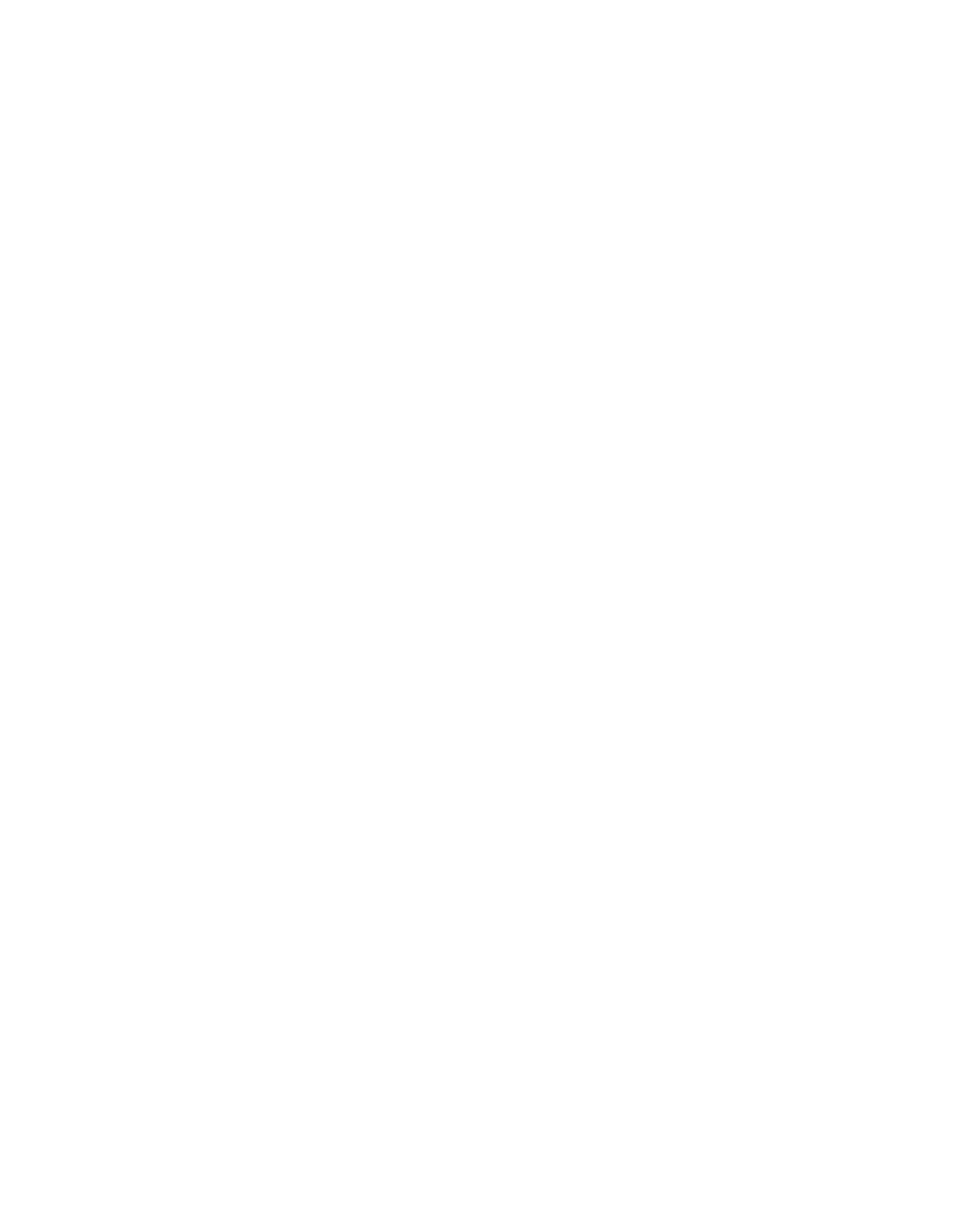#### **INVITATIONS**

**Wednesday, April 6, 2022 - 8:00am - 10:00am** Members and Staff, Breakfast, 112 Blatt Building, by the **FUTURE SCHOLAR 529 COLLEGE SAVINGS PLAN, STATE TREASURER'S OFFICE** (Accepted--March 30, 2022)

**Wednesday, April 6, 2022 - 11:30am - 2:00pm** Members and Staff, Luncheon, State House Grounds, by the **SOUTH CAROLINA HOSPITAL ASSOCIATION** (Accepted--March 28, 2022)

**Wednesday, April 6, 2022 - 5:30pm - 7:30pm** Members, Reception, Palmetto Club, by the **SOUTH CAROLINA OPTOMETRIC PHYSICIANS ASSOCIATION** (Accepted--March 28, 2022)

**Thursday, April 7, 2022 - 8:00am - 10:00am** Members and Staff, Breakfast, 112 Blatt Building, by the **MEDTRUST MEDICAL TRANSPORT, LLC** (Accepted--March 28, 2022)

**Tuesday, April 19, 2022 - 5:30pm - 7:30pm** Members, Reception, Palmetto Club, by the **ASSOCIATION OF ABC STORES OF SOUTH CAROLINA** (Accepted--March 28, 2022)

**Wednesday, April 20, 2022 - 8:00am - 10:00am** Members and Staff, Breakfast, 112 Blatt Building, by the **SALVATION ARMY OF THE MIDLANDS** (Accepted--March 28, 2022)

**Wednesday, April 20, 2022 - 11:30am - 1:30pm** Members, Luncheon, 112 Blatt Building, by the **AMERICAN LEGISLATIVE EXCHANGE COUNCIL** (Accepted--March 28, 2022)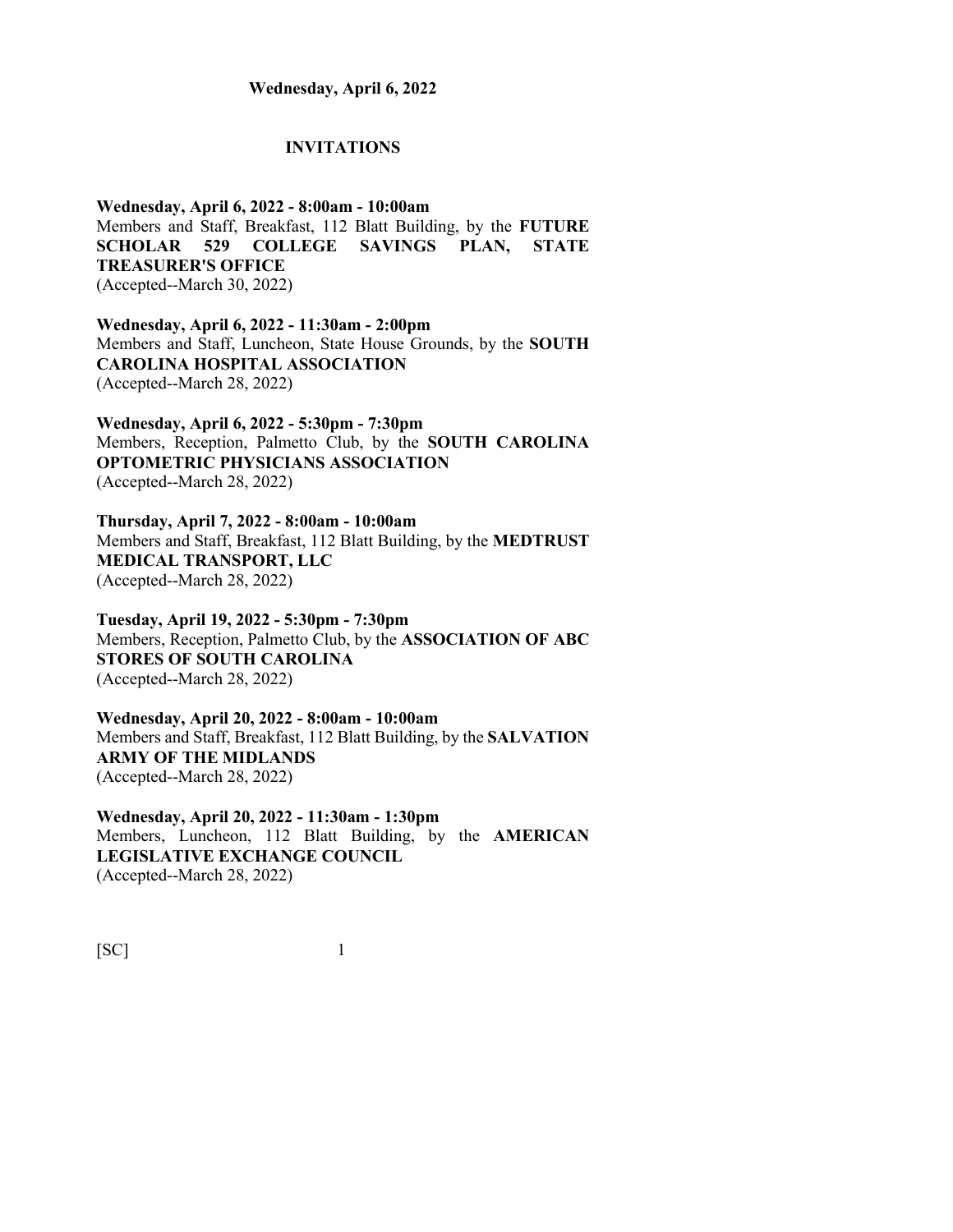**Wednesday, April 20, 2022 - 5:30pm - 7:30pm** Members and Staff, Reception, Bourbon Lounge & Courtyard, by the **SOUTH CAROLINA CRAFT DISTILLERS GUILD** (Accepted--March 28, 2022)

**Thursday, April 21, 2022 - 8:00am - 10:00am** Members and Staff, Breakfast, 112 Blatt Building, by **LEADERSHIP SOUTH CAROLINA** (Accepted--March 28, 2022)

**Tuesday, April 26, 2022 - 5:30pm - 8:00pm** Members and Staff, Reception, 701 Whaley, by the **SOUTH CAROLINA CONSERVATION COALITION** (Accepted--March 28, 2022)

**Tuesday, April 26, 2022 - 6:00pm - 8:00pm** Members and Staff, Reception, Columbia Hilton Hotel, by the **SOUTH CAROLINA ALLIANCE OF CHARTER SCHOOLS** (Accepted--March 28, 2022)

**Wednesday, April 27, 2022 - 8:00am - 10:00am** Members and Staff, Breakfast, 112 Blatt Building, by the **SOUTH CAROLINA INSURANCE ASSOCIATION** (Accepted--March 28, 2022)

**Wednesday, April 27, 2022 - 11:30am - 2:00pm** Members and Staff, Luncheon, State House grounds, by the **SOUTH CAROLINA RESTAURANT AND LODGING ASSOCIATION** (Accepted--March 28, 2022)

**Wednesday, April 27, 2022 - 5:30pm - 7:30pm** Members and Staff, Reception, 1208 Washington Place, by the **SOUTH CAROLINA ASSOCIATION FOR JUSTICE** (Accepted--March 28, 2022)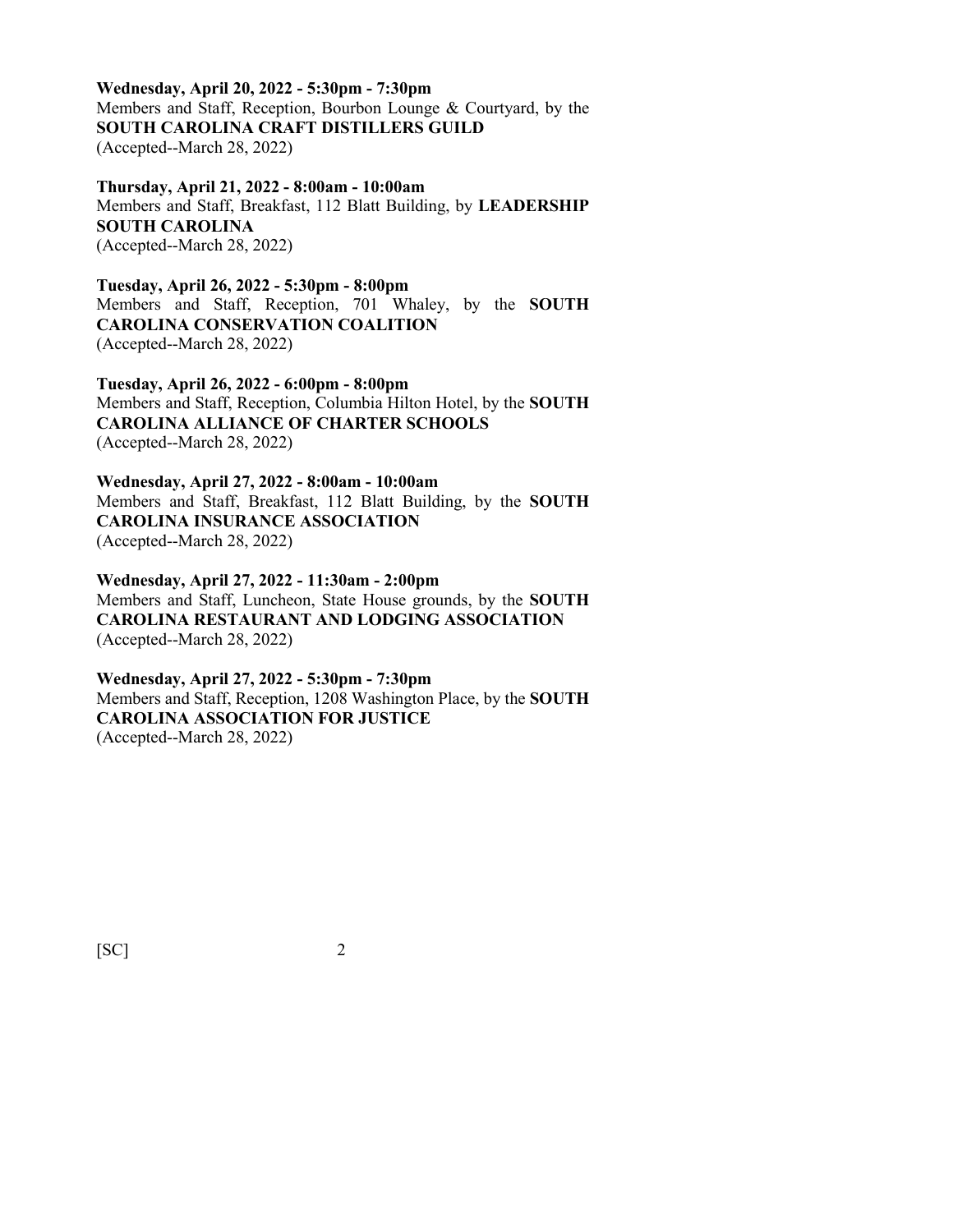## **UNCONTESTED LOCAL THIRD READING BILLS**

**S. 1021--Senators Campsen and Grooms: A BILL TO AMEND ACT 844 OF 1952, RELATING TO THE COMPOSITION, RESIDENCY, AND TERMS OF THE SCHOOL TRUSTEES OF CERTAIN SCHOOL DISTRICTS IN CHARLESTON COUNTY, SO AS TO PROVIDE THAT THE MOULTRIE SCHOOL DISTRICT NO. 2 BOARD OF TRUSTEES SHALL CONSIST OF SEVEN MEMBERS, AT LEAST THREE OF WHOM MUST BE RESIDENTS OF THE TOWN OF MOUNT PLEASANT.**

> (Without reference--January 26, 2022) (Read the second time--March 31, 2022)

**S. 1218--Senator Matthews: A BILL TO AMEND ACT 278 OF 1985, AS LAST AMENDED BY ACT 185 OF 2020, TO REDUCE THE NUMBER OF JASPER COUNTY BOARD OF EDUCATION SINGLE-MEMBER DISTRICTS FROM NINE TO SEVEN; TO STAGGER THE TERMS OF MEMBERS ELECTED IN 2022; AND TO ESTABLISH THE SEVEN SINGLE-MEMBER DISTRICTS.**

> (Without reference--March 30, 2022) (Read the second time--April 05, 2022)

**H. 5138--Reps. Hosey and Bamberg: A BILL TO AMEND ACT 105 OF 2021, RELATING TO THE CONSOLIDATION OF BARNWELL COUNTY SCHOOL DISTRICTS 29 AND 19, SO AS TO PROVIDE THAT IF THE TERM OF AN INCUMBENT MEMBER OF EITHER OF THE TWO PRESENT BOARDS EXPIRES DURING THE DISTRICTS' CONSOLIDATION TRANSITIONAL PERIOD, THEN THE BARNWELL COUNTY LEGISLATIVE DELEGATION MAY REAPPOINT THAT MEMBER FOR A TRUNCATED TERM TO EXPIRE ON JULY 1, 2022.**

> (Without reference--March 30, 2022) (Read the second time--April 05, 2022)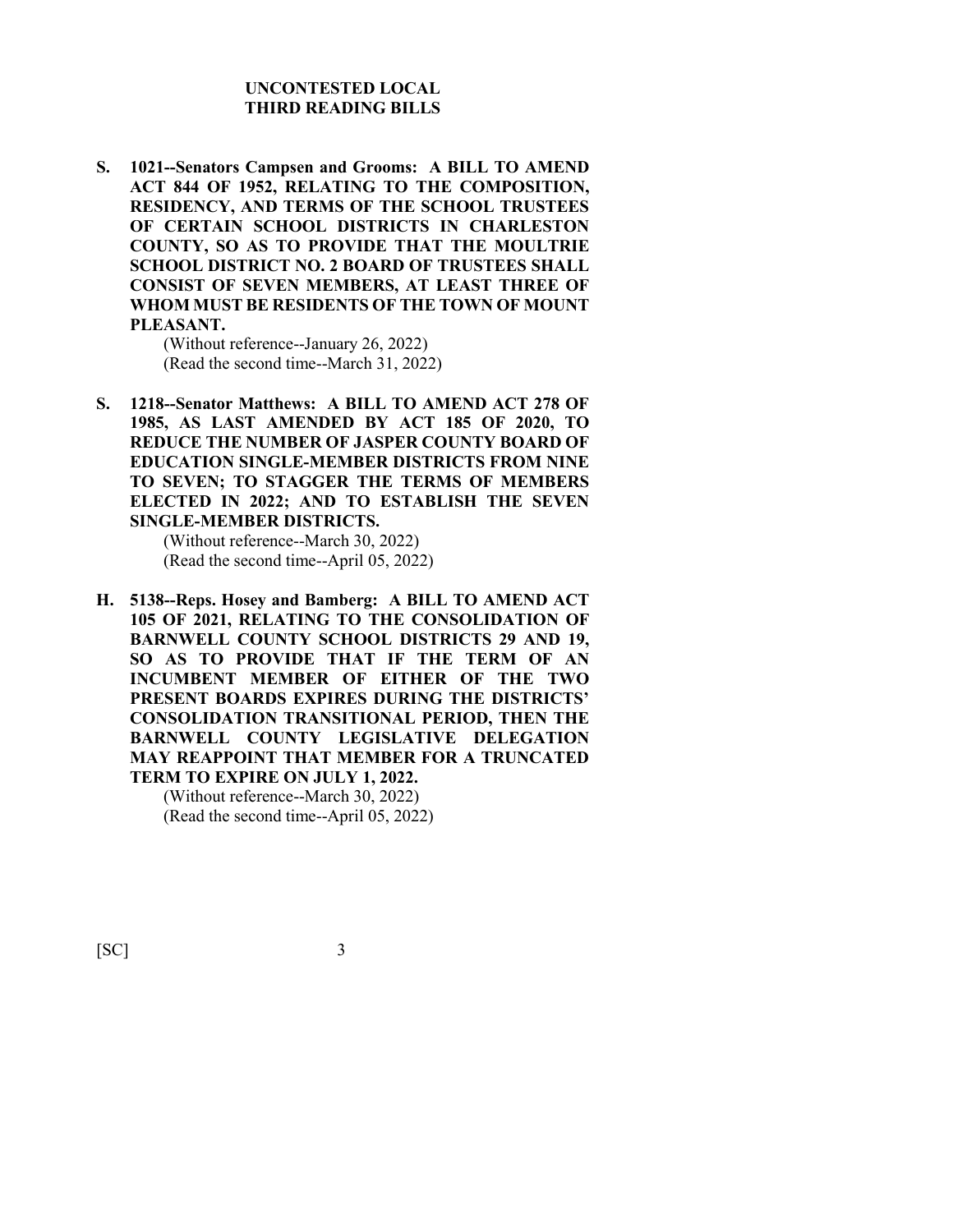## **UNCONTESTED LOCAL SECOND READING BILLS**

**S. 448--Senator Fanning: A BILL TO AMEND ACT 379 OF 1959, AS AMENDED, RELATING TO THE CHESTER METROPOLITAN DISTRICT, SO AS TO ADD FOUR MEMBERS TO THE CHESTER COUNTY BOARD OF DIRECTORS APPOINTED BY THE CHESTER COUNTY LEGISLATIVE DELEGATION.**

(Without reference--January 12, 2021)

- **S. 1220--Senator Rice: A BILL TO AMEND ACT 260 OF 1981, AS AMENDED, RELATING TO THE SCHOOL DISTRICT OF PICKENS COUNTY BOARD OF TRUSTEES, SO AS TO REAPPORTION THE SINGLE-MEMBER ELECTION DISTRICTS FROM WHICH MEMBERS OF THE BOARD OF TRUSTEES MUST BE ELECTED BEGINNING WITH THE 2022 GENERAL ELECTION, TO PROVIDE DEMOGRAPHIC INFORMATION REGARDING THE REVISED ELECTION DISTRICTS, AND TO UPDATE THE MAP NUMBER ON WHICH THESE SINGLE-MEMBER ELECTION DISTRICTS ARE DELINEATED.** (Without reference--March 30, 2022)
- **H. 5159--Reps. G.R. Smith, Allison, Bannister, Burns, Chumley, B. Cox, W. Cox, Dillard, Elliott, Haddon, Morgan, Robinson, Trantham and Willis: A BILL TO REAPPORTION THE SPECIFIC ELECTION DISTRICTS FROM WHICH MEMBERS OF THE GOVERNING BODY OF THE SCHOOL DISTRICT OF GREENVILLE COUNTY MUST BE ELECTED BEGINNING WITH SCHOOL TRUSTEE ELECTIONS IN 2022, AND TO PROVIDE DEMOGRAPHIC INFORMATION REGARDING THESE NEWLY DRAWN ELECTION DISTRICTS.**

(Without reference--March 31, 2022)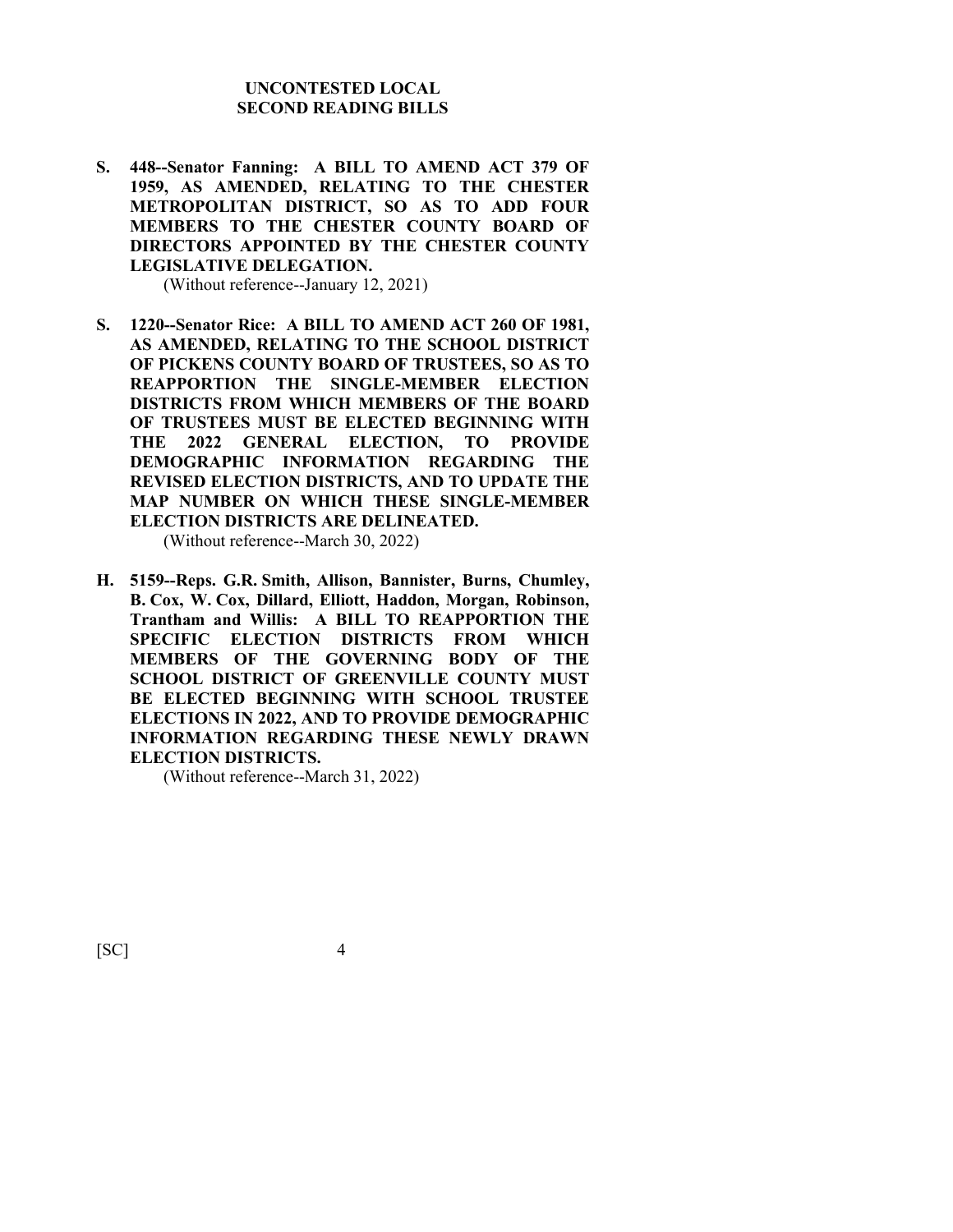**S. 1235--Senator Matthews: A BILL TO AMEND ACT 190 OF 1991, AS AMENDED, RELATING TO THE BOARD OF TRUSTEES OF THE SCHOOL DISTRICT OF COLLETON COUNTY AS TO REAPPORTION SINGLE-MEMBER ELECTION DISTRICTS FROM WHICH MEMBERS OF THE BOARD OF TRUSTEES MUST BE ELECTED BEGINNING WITH THE 2022 GENERAL ELECTION, TO PROVIDE DEMOGRAPHIC INFORMATION REGARDING THE REVISED ELECTION DISTRICTS, TO UPDATE THE MAP NUMBER ON WHICH THESE SINGLE-MEMBER ELECTION DISTRICTS ARE DELINEATED, AND TO REMOVE ARCHAIC LANGUAGE.**

(Without reference--April 05, 2022)

## **MOTION PERIOD**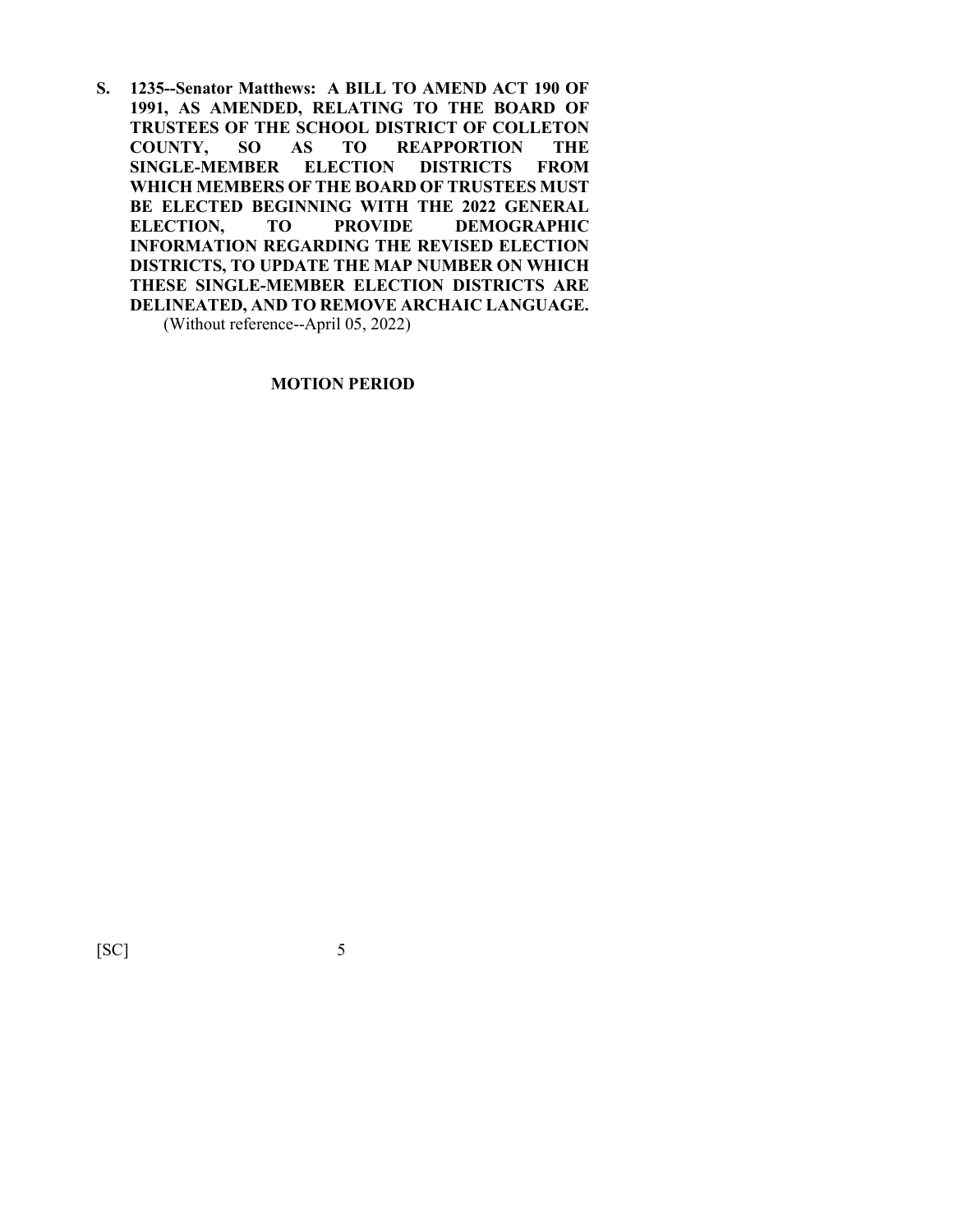#### **SPECIAL ORDER**

(Set for Special Order--April 05, 2022)

**H. 3126--Reps. Jones, Burns, Chumley, Magnuson, Taylor, Haddon, Long, Forrest, McCabe, Oremus, Hill, M.M. Smith, Huggins, Wooten, Ballentine, Bustos, B. Cox, Elliott, Trantham, Willis, Nutt, Morgan, McCravy, Thayer, V.S. Moss, Stringer, T. Moore, Allison, Hixon, Bennett, Fry, Kimmons, Davis and Murphy: A BILL TO AMEND THE CODE OF LAWS OF SOUTH CAROLINA, 1976, BY ADDING SECTION 11-1-130 SO AS TO PROVIDE THAT IT IS UNLAWFUL FOR THIS STATE OR ANY POLITICAL SUBDIVISION THEREOF TO ACCEPT ANY FEDERAL FUNDS TO ENFORCE AN UNLAWFUL FEDERAL MASK MANDATE OR UNLAWFUL FEDERAL VACCINE MANDATE.**

(Read the first time--January 11, 2022) (Reported by Committee on Finance--March 01, 2022) (Favorable with amendments) (Set for Special Order--April 5, 2022) (Amended--April 05, 2022) (Read the second time--April 05, 2022) (Contested by Senator Jackson)

## **STATEWIDE THIRD READING BILLS**

**S. 401--Senators Gustafson, Hembree and Fanning: A BILL TO AMEND SECTION 6-1-320 OF THE 1976 CODE, RELATING TO THE LIMITATION ON MILLAGE INCREASES, TO ALLOW THE GOVERNING BODY OF A COUNTY TO SUSPEND THE LIMITATION FOR THE PURPOSE OF SUPPORTING A FIRE PROTECTION DISTRICT.**

(Read the first time--January 12, 2021) (Reported by Committee on Finance--March 17, 2021) (Favorable with amendments) (Committee Amendment Adopted--April 06, 2021) (Read the second time--April 06, 2021) (Ayes 22, Nays 20-- April 06, 2021) (Contested by Senator Rice)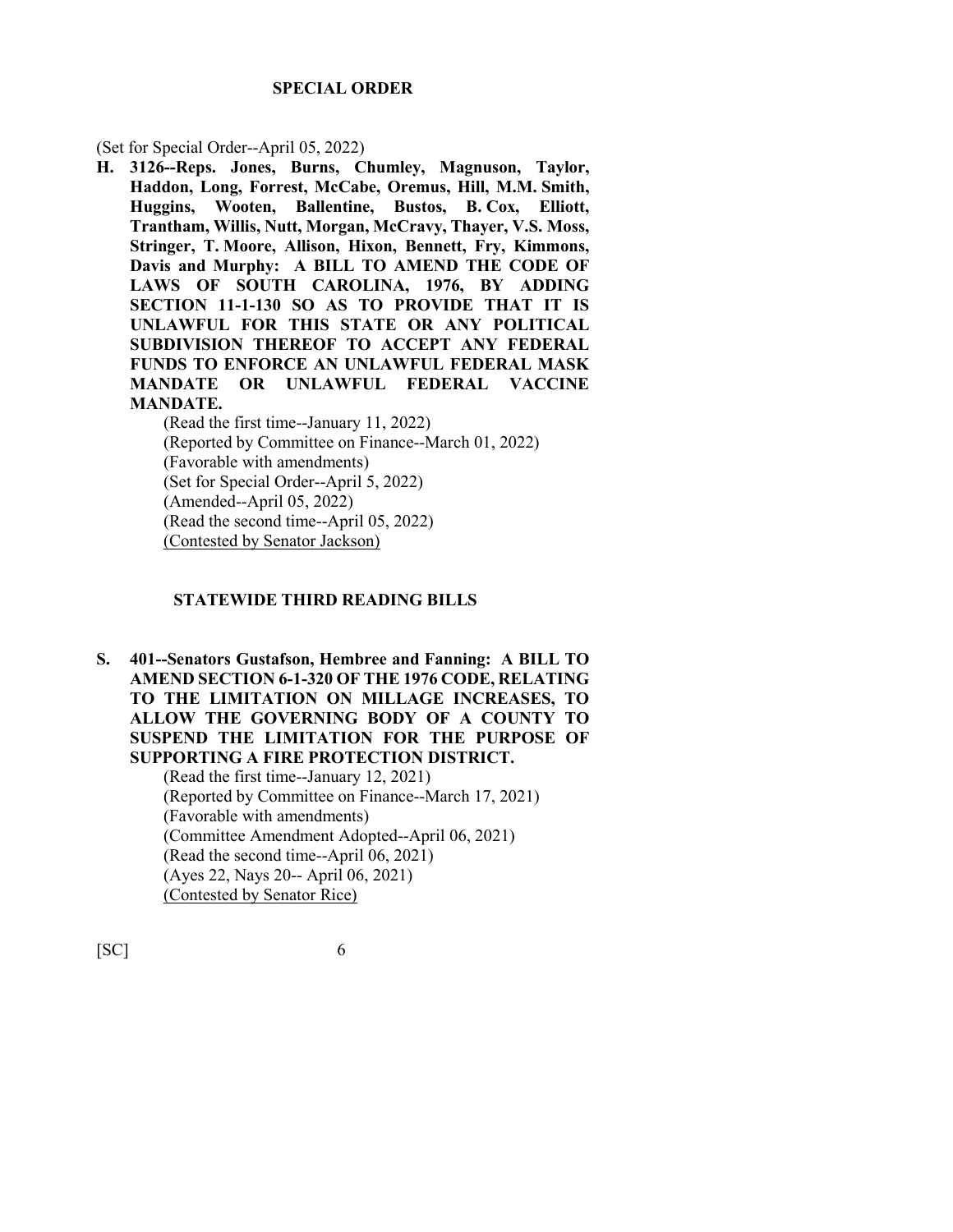**S. 458--Senators Adams, Talley, Bennett, Senn, Alexander and Loftis: A BILL TO AMEND SECTIONS 44-53-190(B) AND 44-53-370(e) OF THE 1976 CODE, RELATING IN PART TO THE TRAFFICKING OFFENSES FOR CERTAIN CONTROLLED SUBSTANCES, TO ADD AN OFFENSE FOR "TRAFFICKING IN FENTANYL", AND TO DEFINE NECESSARY TERMS.**

(Read the first time--January 13, 2021) (Reported by Committee on Judiciary--February 23, 2022) (Favorable with amendments) (Committee Amendment Adopted--March 01, 2022) (Read the second time--March 01, 2022) (Ayes 42, Nays 0--March 01, 2022) (Amended--March 02, 2022) (Amendment proposed--April 05, 2022) (Document No. SENATE\AMEND\COUNCIL\VR\458C001.CC.VR22) (Contested by Senator Hutto)

**S. 984--Senators Hembree, Massey, Gustafson and Rankin: A BILL TO AMEND SECTION 6-1-300, CODE OF LAWS OF SOUTH CAROLINA, 1976, RELATING TO DEFINITIONS PERTAINING TO THE AUTHORITY OF LOCAL GOVERNMENTS TO ASSESS TAXES AND FEES, SO AS TO PROVIDE THAT A SERVICE OR USER FEE MUST BE USED TO THE NONEXCLUSIVE BENEFIT OF THE PAYERS; AND TO AMEND SECTION 6-1-330, RELATING TO A SERVICE OR USER FEE, SO AS TO PROVIDE THAT A PROVISION APPLIES TO AN ENTIRE ARTICLE.**

(Read the first time--January 13, 2022) (Reported by Committee on Finance--March 29, 2022) (Favorable) (Read the second time--March 31, 2022) (Contested by Senators Kimpson and Rice)

**S. 1120--Senators Peeler and Alexander: A BILL TO AMEND SECTION 12-6-3795, CODE OF LAWS OF SOUTH CAROLINA, 1976, RELATING TO THE SOUTH CAROLINA HOUSING TAX CREDIT, SO AS TO DEFINE TERMS AND LIMIT THE CREDIT; TO AMEND ARTICLE 3 OF CHAPTER 11, TITLE 1, RELATING TO THE ALLOCATION OF STATE CEILING ON ISSUANCE OF PRIVATE ACTIVITY BONDS, SO AS TO REQUIRE THE**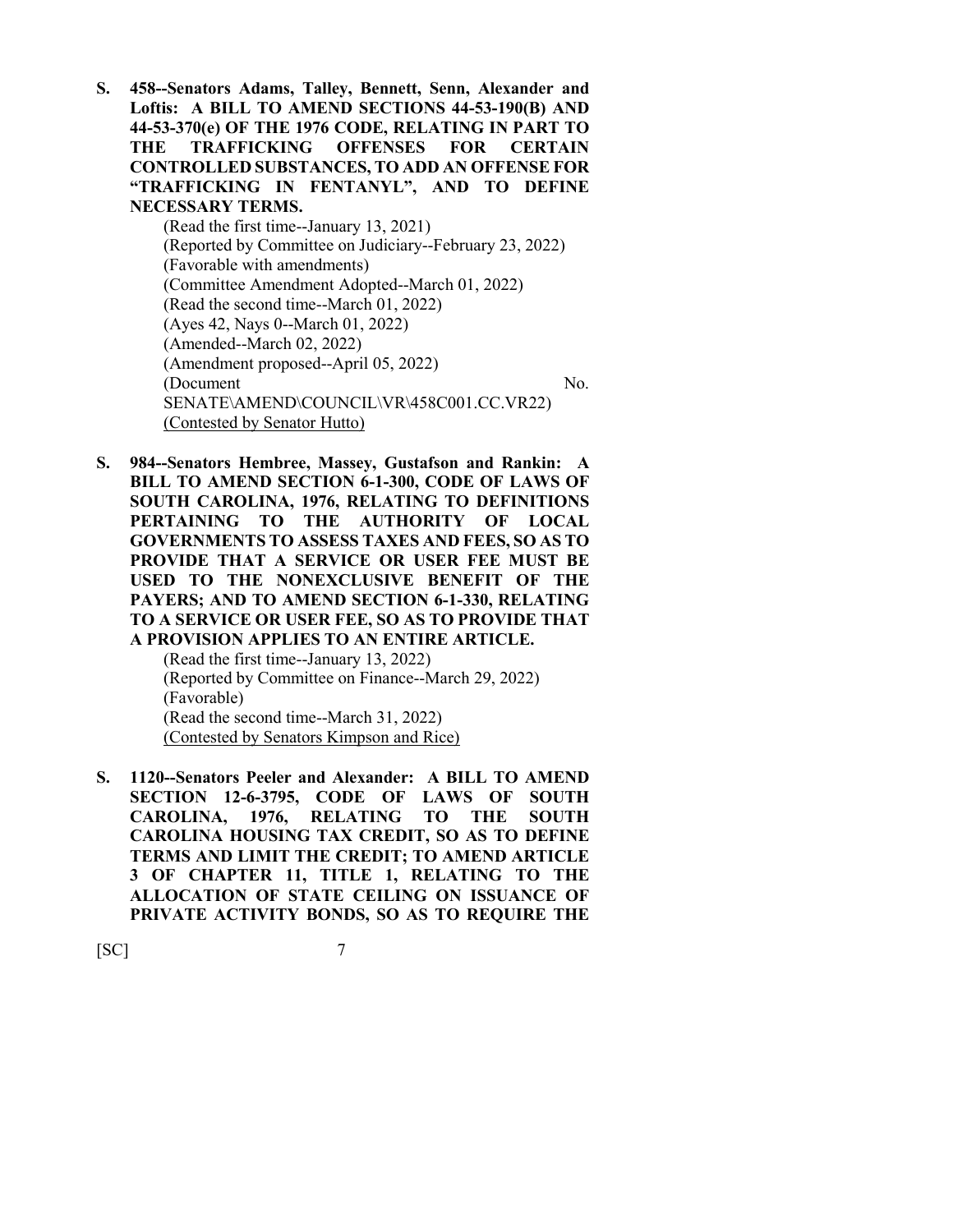**STATE FISCAL ACCOUNTABILITY AUTHORITY TO DEVELOP A STATE CEILING ALLOCATION PLAN ANNUALLY, TO SPECIFY REQUIREMENTS OF THE PLAN, AND TO PROVIDE A PROCESS FOR PERIODIC ALLOCATIONS OF THE STATE CEILING; AND TO REPEAL SECTION 1-11-370 RELATING TO INDEBTEDNESS INCLUDED WITHIN ANY LIMITS ON PRIVATE ACTIVITY BONDS.**

(Read the first time--March 3, 2022) (Reported by Committee on Finance--March 29, 2022) (Favorable with amendments) (Read the second time--March 31, 2022) (Contested by Senator Talley)

**H. 4319--Reps. Calhoon, Huggins, Erickson, McCabe, Henderson-Myers, Crawford, Oremus, Henegan, McGarry, Matthews, Dillard, Allison, Bernstein, McDaniel, Murray, Felder, Bennett, R. Williams, Jefferson, Alexander and Kirby: A BILL TO AMEND THE CODE OF LAWS OF SOUTH CAROLINA, 1976, BY ADDING SECTION 56-1-88 SO AS TO PROVIDE UPON THE REQUEST OF A PERSON, THE DEPARTMENT OF MOTOR VEHICLES MUST ISSUE A REAL ID COMPLIANT DRIVER'S LICENSE THAT CONTAINS THE PERSON'S NAME AS IT APPEARS ON HIS CURRENT DRIVER'S LICENSE.**

> (Read the first time--March 2, 2022) (Reported by Committee on Transportation--March 17, 2022) (Favorable with amendments) (Committee Amendment Adopted--March 23, 2022) (Read the second time--April 05, 2022) (Ayes 40, Nays 0--April 05, 2022)

**S. 613--Senator Davis: A BILL TO AMEND SECTION 40-33- 42(C) OF THE 1976 CODE, RELATING TO RESTRICTIONS ON THE DELEGATION OF TASKS TO UNLICENSED ASSISTIVE PERSONNEL UNDER THE NURSE PRACTICE ACT, TO PROVIDE AN EXCEPTION FOR CERTIFIED MEDICAL ASSISTANTS; TO AMEND ARTICLE 1, CHAPTER 47, TITLE 40 OF THE 1976 CODE, RELATING TO PHYSICIANS AND MISCELLANEOUS HEALTH CARE PROFESSIONALS, BY ADDING SECTION 40-47-196, TO SPECIFY TASKS THAT CAN BE DELEGATED TO A CERTIFIED MEDICAL ASSISTANT; TO DELETE**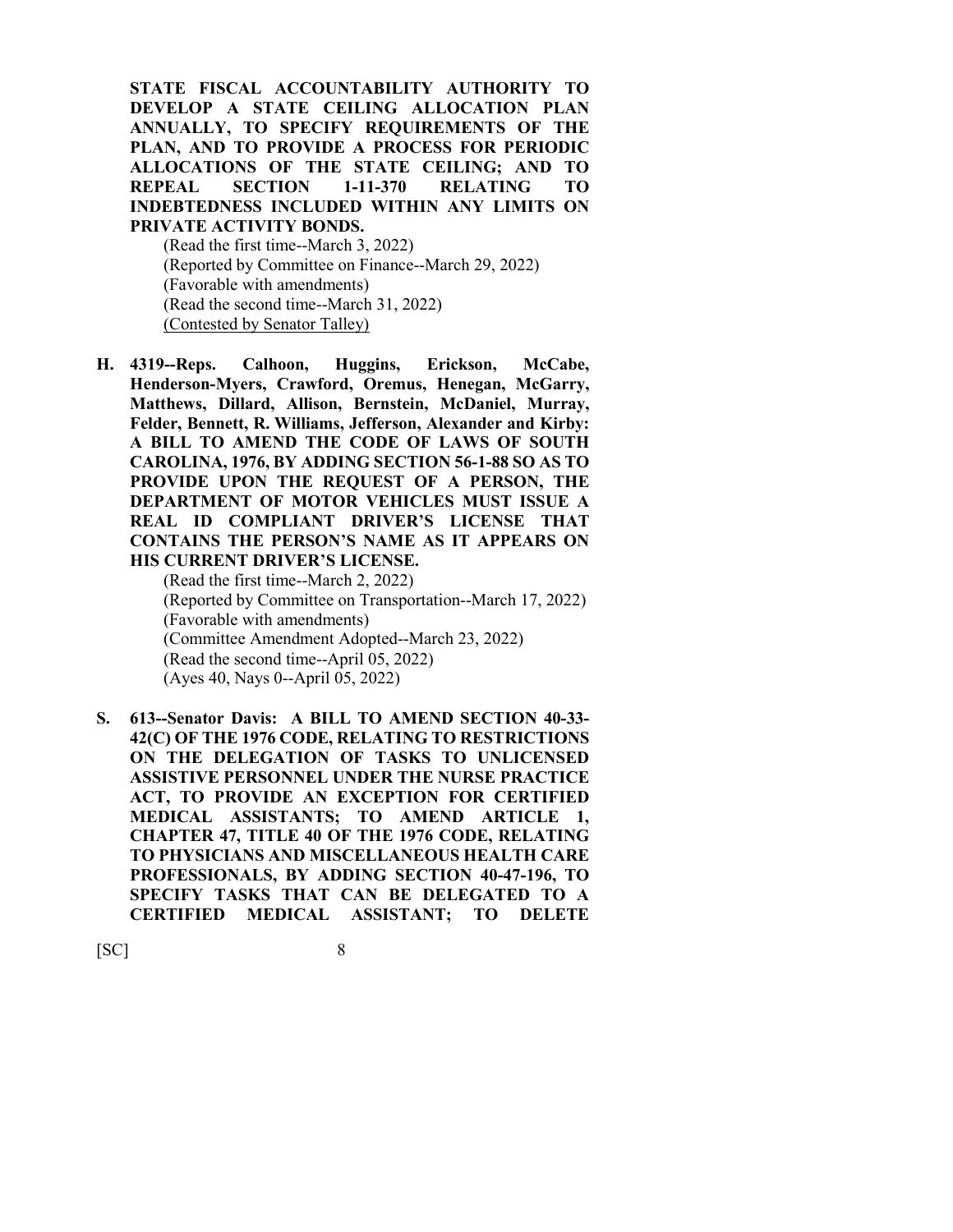**SECTION 40-47-30(A)(5) AND SECTION 40-47-935(C) OF THE 1976 CODE, RELATING TO THE RELEVANCE OF THE SOUTH CAROLINA PHYSICIAN ASSISTANTS PRACTICE ACT TO PROHIBITING A LICENSED PHYSICIAN FROM DELEGATING TASKS TO UNLICENSED PERSONNEL AND TO A PA DELEGATING CERTAIN TASKS TO UNLICENSED ASSISTIVE PERSONNEL; AND TO DEFINE NECESSARY TERMS.** (Read the first time--February 25, 2021) (Reported by Committee on Medical Affairs--March 30, 2022) (Favorable with amendments) (Committee Amendment Adopted--April 05, 2022) (Amended--April 05, 2022) (Read the second time--April 05, 2022) (Ayes 41, Nays 0--April 05, 2022)

**S. 674--Senators Kimbrell, Rice, Talley, M. Johnson, Harpootlian and Loftis: A BILL TO AMEND CHAPTER 17, TITLE 59 OF THE 1976 CODE, RELATING TO SCHOOL DISTRICTS, BY ADDING SECTION 59-17-170, TO PROVIDE THAT A PERSON WITH CERTAIN CRIMINAL CONVICTIONS IS PROHIBITED FROM SERVING AS THE CHIEF FINANCIAL OFFICER OF A BOOSTER CLUB, TO PROVIDE THAT EACH BOOSTER CLUB WITHIN A SCHOOL DISTRICT SHALL ANNUALLY REGISTER WITH THE SCHOOL BOARD, TO PROVIDE THAT THE SCHOOL BOARD MUST RUN A CRIMINAL BACKGROUND CHECK TO DETERMINE IF THE CHIEF FINANCIAL OFFICER OF A BOOSTER CLUB IS PROHIBITED FROM SERVING IN THAT ROLE DUE A CRIMINAL CONVICTION, AND TO DEFINE NECESSARY TERMS.**

> (Read the first time--March 16, 2021) (Reported by Committee on Education--March 30, 2022) (Favorable with amendments) (Committee Amendment Adopted--April 05, 2022) (Read the second time--April 05, 2022) (Ayes 38, Nays 0--April 05, 2022)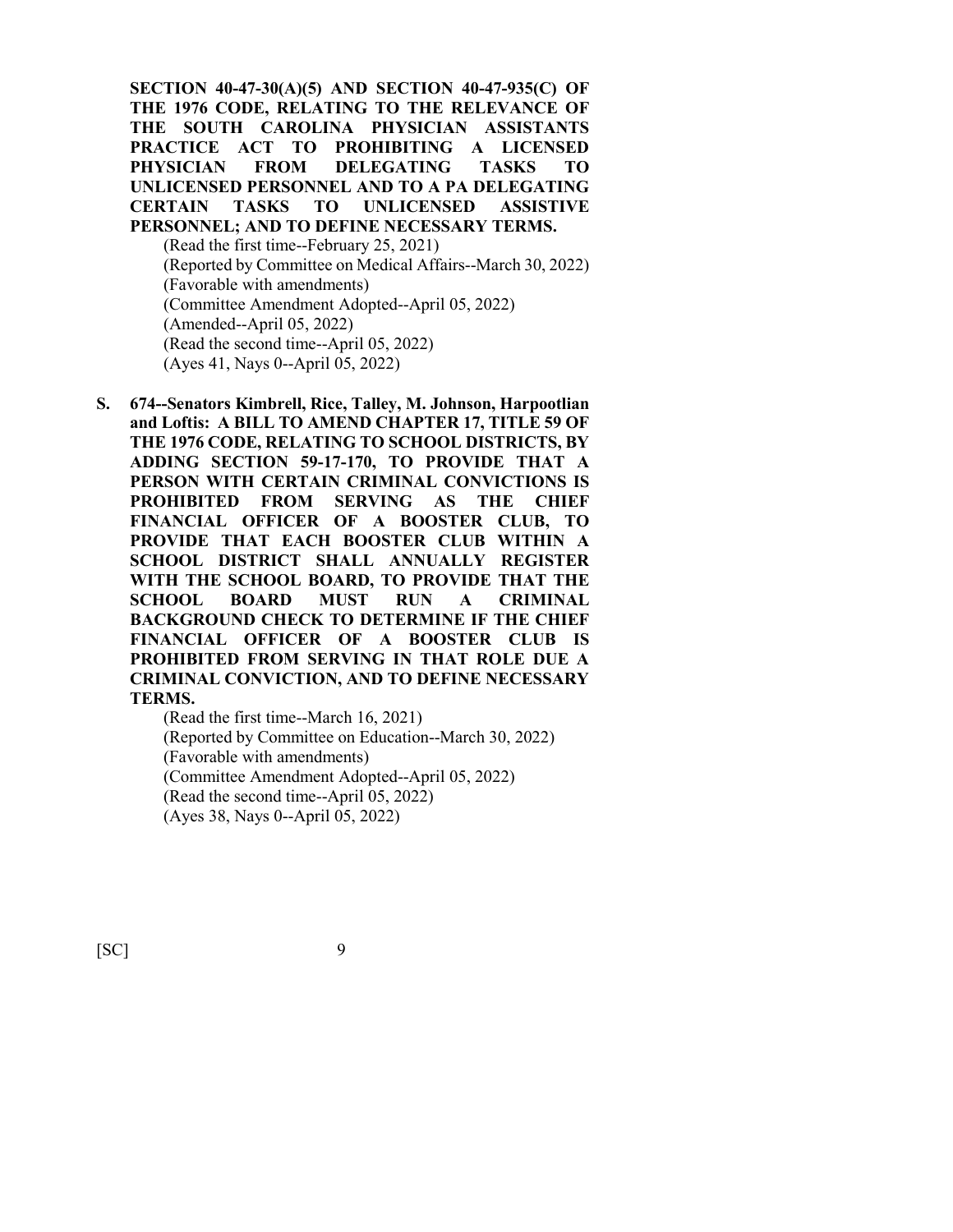**S. 697--Senator Verdin: A BILL TO AMEND SECTION 44-43- 400 OF THE 1976 CODE, RELATING TO THE JURISDICTION OF A CORONER OVER A BODY THAT IS THE SUBJECT OF AN ANATOMICAL GIFT, TO CLARIFY THAT THE CORONER MUST COOPERATE EXPEDITIOUSLY WITH A PROCUREMENT ORGANIZATION TO MAXIMIZE THE OPPORTUNITY TO RECOVER ANATOMICAL GIFTS FOR THE PURPOSE OF TRANSPLANTATION, THERAPY, RESEARCH, OR EDUCATION, EVEN WHEN PERFORMING AN INVESTIGATION.**

(Read the first time--March 24, 2021) (Reported by Committee on Medical Affairs--March 30, 2022) (Favorable with amendments) (Committee Amendment Adopted--April 05, 2022) (Read the second time--April 05, 2022) (Ayes 40, Nays 0--April 05, 2022)

**S. 945--Senator Hembree and Loftis: A BILL TO AMEND THE CODE OF LAWS OF SOUTH CAROLINA, 1976, BY ADDING SECTION 59-19-85 SO AS TO PROMOTE PUBLIC ACCESS TO SCHOOL BOARD MEETINGS BY REQUIRING SCHOOL BOARDS TO ADOPT AND IMPLEMENT POLICIES THAT PROVIDE LIVE ELECTRONIC TRANSMISSION OF SUCH MEETINGS, TO EXTEND APPLICABILITY OF THESE PROVISIONS TO THE GOVERNING BODIES OF CHARTER SCHOOLS AND SPECIAL SCHOOLS, TO PROVIDE FLEXIBILITY IN CERTAIN CIRCUMSTANCES, AND TO PROVIDE RELATED REQUIREMENTS OF THE STATE BOARD OF EDUCATION; AND TO PROVIDE THE PROVISIONS OF THIS ACT MUST BE IMPLEMENTED BEFORE JULY 1, 2023.**

(Read the first time--January 11, 2021) (Reported by Committee on Education--March 30, 2022) (Favorable with amendments) (Read the second time--April 05, 2022)

**S. 969--Senators Garrett, Kimbrell, Rice, Adams, Talley, Cash, M. Johnson, Gustafson, Hembree, Loftis, Shealy, Peeler, Climer, Gambrell, Turner and Verdin: A BILL TO AMEND THE CODE OF LAWS OF SOUTH CAROLINA, 1976, BY ADDING SECTION 59-1-325 TO AUTHORIZE THE STATE**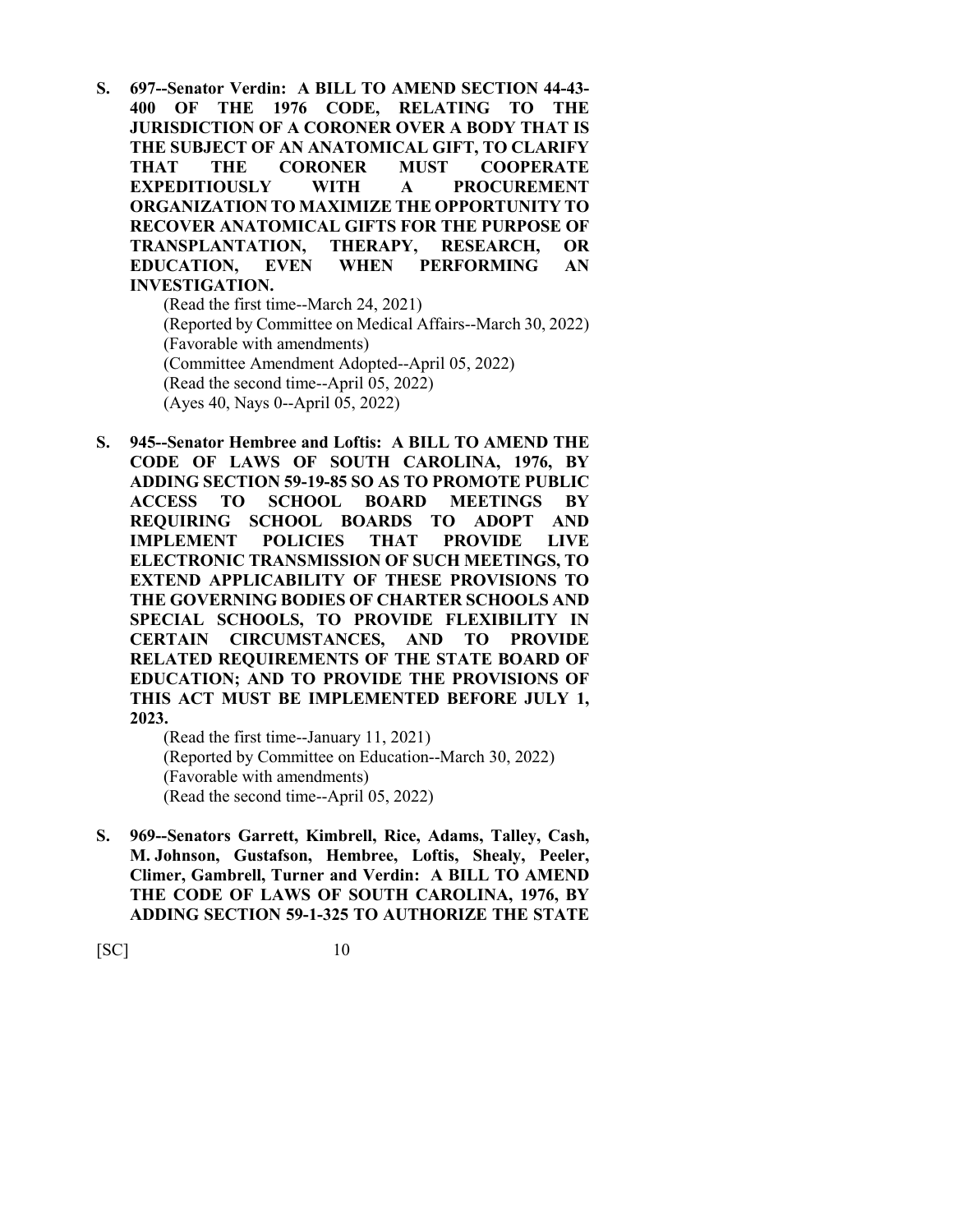## **BOARD OF EDUCATION TO MAKE RULES AND REGULATIONS REQUIRING THE DISPLAY OF THE OFFICIAL MOTTOS OF THE UNITED STATES OF AMERICA AND SOUTH CAROLINA.**

(Read the first time--January 12, 2022) (Reported by Committee on Education--March 30, 2022) (Favorable with amendments) (Committee Amendment Adopted--April 05, 2022) (Read the second time--April 05, 2022) (Ayes 41, Nays 0--April 05, 2022)

**S. 1045--Senators Alexander and M. Johnson: A BILL TO AMEND SECTION 58-23-20 OF THE 1976 CODE, RELATING TO REGULATIONS FOR TRANSPORTATION BY MOTOR VEHICLE, TO PROVIDE REGULATIONS FOR THE OPERATION OF TRANSPORTATION VEHICLES; TO AMEND SECTION 58-23-25 OF THE 1976 CODE, RELATING TO THE PUBLIC SERVICE COMMISSION'S MOTOR CARRIER REGULATORY AUTHORITY, TO PROVIDE FOR THE STATUTORY CONSTRUCTION OF THE CHAPTER RELATED TO THE LIMITATION OF CERTAIN AUTHORITY VESTED WITH PUBLIC SERVICE COMMISSION'S MOTOR CARRIER REGULATORY AUTHORITY; TO AMEND SECTION 58-23-30 OF THE 1976 CODE, RELATING TO THE DEFINITION OF COMPENSATION, TO DEFINE TRANSPORTATION VEHICLES ACCORDINGLY; TO AMEND SECTION 58-23- 60(5) OF THE 1976 CODE, RELATING TO AREAS IN WHICH THIS CHAPTER IS NOT APPLICABLE TO BUSINESSES, TO INCLUDE VEHICLES OPERATED BY A MUNICIPALITY; TO AMEND SECTION 58-23-210 OF THE 1976 CODE, RELATING TO CLASSES OF CERTIFICATES, TO PROVIDE A TIMELINE FOR THE APPLICATION OF A COMMISSION'S DIRECTIVES; TO AMEND SECTION 58-23-220 OF THE 1976 CODE, RELATING TO CLASS A CERTIFICATES, TO PROVIDE THAT THE COMMISSION SHALL ISSUE DIRECTIVES TO ISSUE CLASS A CERTIFICATES; TO AMEND SECTION 58-23-230 OF THE 1976 CODE, RELATING TO CLASS B CERTIFICATES, TO REGULATE THE POWERS OF THE OFFICE OF REGULATORY STAFF; TO AMEND SECTION 58-23-240 THROUGH SECTION 58-23-290 OF THE 1976 CODE, RELATING TO CERTIFICATES, TO ALTER LANGUAGE;**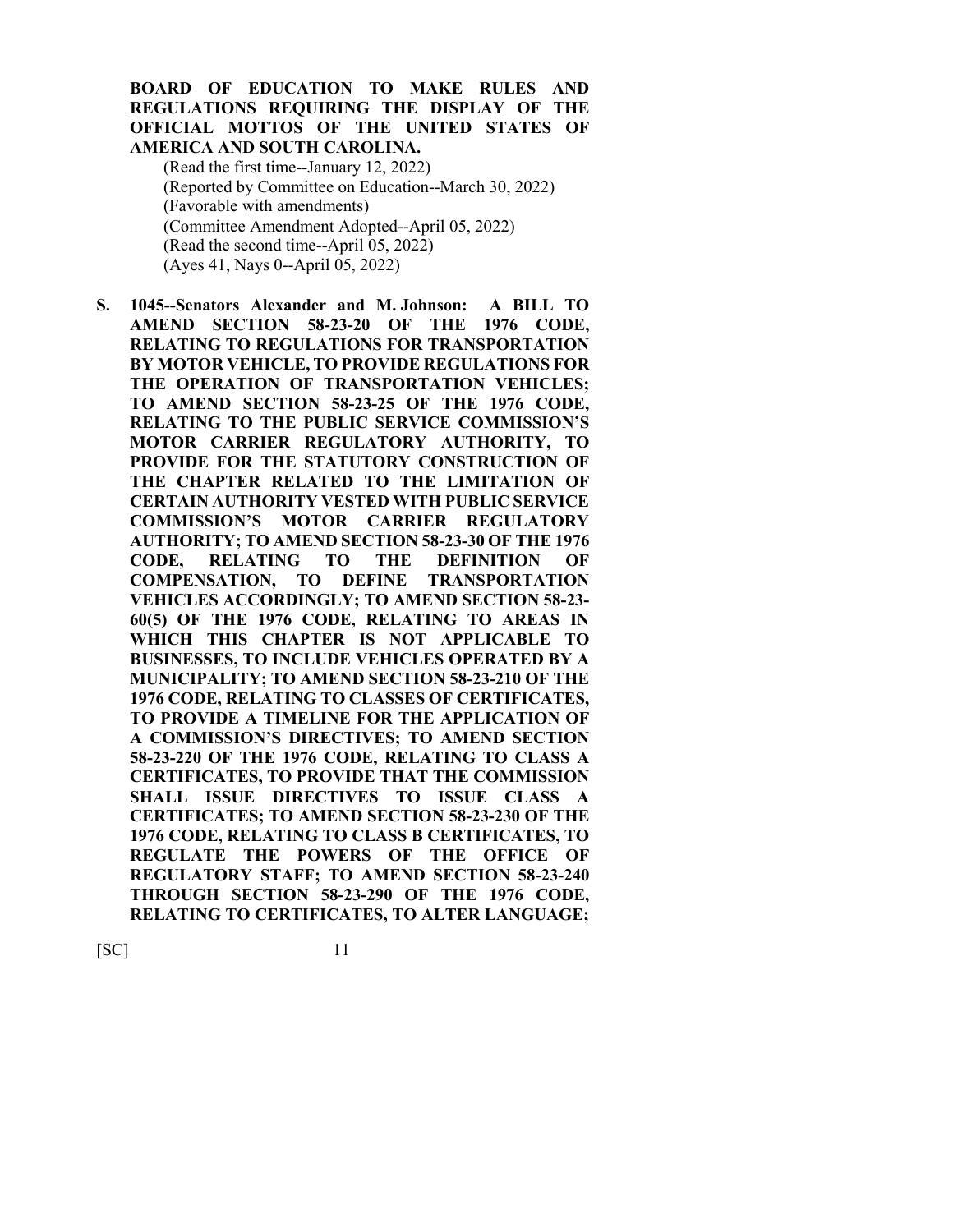**TO AMEND SECTION 58-23-330 OF THE 1976 CODE, RELATING TO GROUNDS FOR ISSUANCE OR DENIAL OF CERTIFICATE, TO PROVIDE REGULATIONS FOR ISSUING OR DENYING A CERTIFICATE UPON RECEIPT OF AN APPLICATION; TO AMEND SECTION 58-23-560 OF THE 1976 CODE, RELATING TO LICENSE FEES FOR CERTIFICATE HOLDERS, TO PROVIDE ELIGIBILITY REGULATIONS FOR CERTIFICATE HOLDERS; TO AMEND SECTION 58-23-590 OF THE 1976 CODE, RELATING TO CARRIERS OF HOUSEHOLD GOODS AND HAZARDOUS WASTE FOR DISPOSAL, TO PROVIDE THE POWERS OF THE COMMISSION; TO AMEND SECTION 58-23-600 OF THE 1976 CODE, RELATING TO TIME FOR PAYMENT OF FEES, TO PROVIDE REGULATIONS FOR FEES REQUIRED OF CERTIFICATE HOLDERS; TO AMEND SECTION 58-23-910 AND SECTION 58-23-930 OF THE 1976 CODE, RELATING TO INSURANCE OR BOND, TO PROVIDE INSURANCE, BOND, OR CERTIFICATE OF SELF-INSURANCE REQUIREMENTS FOR CERTIFICATE HOLDERS; TO AMEND SECTIONS 58-23-1010, 58-23-1020, 58-23-1080, AND 58-23-1090 OF THE 1976 CODE, RELATING TO RIGHTS AND DUTIES GENERALLY, TO PROVIDE REGULATIONS FOR FEES, LICENSES, AND OTHER MARKERS; TO AMEND SECTION 58-4-60(B)(1) OF THE 1976 CODE, RELATING TO EXPENSES BORNE BY REGULATED UTILITIES, TO REFERENCE THE PROVISIONS IN THE CODE GENERATING FEES THAT ARE TO BE USED TO PAY FOR THE EXPENSES OF THE TRANSPORTATION DEPARTMENT OF THE OFFICE OF REGULATORY STAFF; AND TO AMEND CHAPTER 23, TITLE 58 OF THE 1976, RELATING TO MOTOR VEHICLE CARRIERS, TO REPEAL SECTIONS 58-23-300, 58-23-530, 58-23-540, 58-23-550, AND 58-23-1060.**

(Read the first time--February 3, 2022) (Reported by Committee on Judiciary--March 30, 2022) (Favorable with amendments) (Committee Amendment Adopted--April 05, 2022) (Read the second time--April 05, 2022) (Ayes 41, Nays 0--April 05, 2022)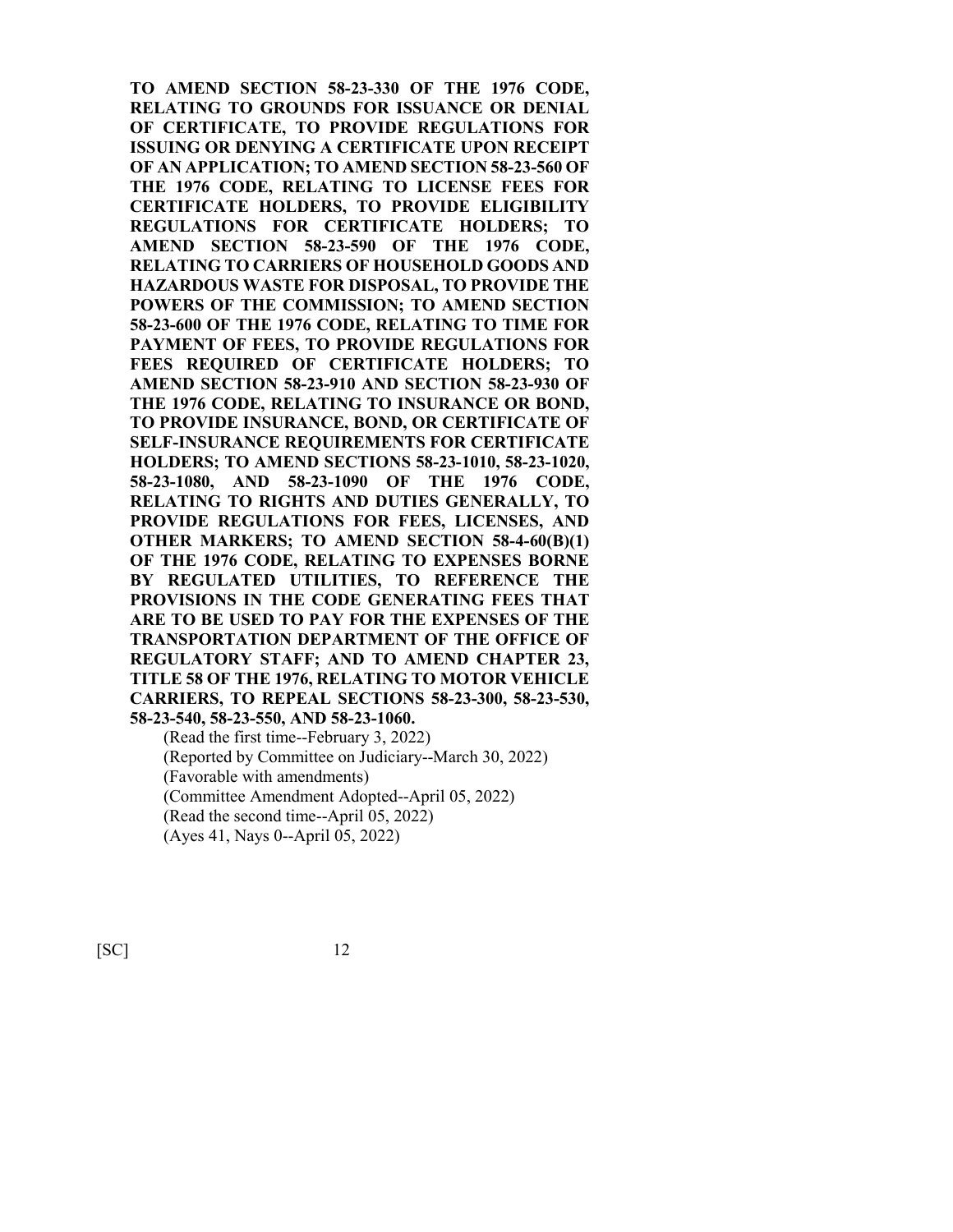**S. 1103--Senators Shealy, Jackson, Talley, Davis, Gustafson, M. Johnson, Young, Kimbrell, McElveen, Williams, Cromer, Grooms, Alexander, Gambrell, Setzler and Malloy: A BILL TO AMEND CHAPTER 3, TITLE 59 OF THE 1976 CODE, RELATING TO THE STATE SUPERINTENDENT OF EDUCATION, BY ADDING SECTION 59-3-35 TO PROVIDE FOR THE DISTRIBUTION OF CHILD IDENTIFICATION KITS.**

> (Read the first time--March 1, 2022) (Reported by Committee on Education--March 30, 2022) (Favorable with amendments) (Committee Amendment Adopted--April 05, 2022) (Read the second time--April 05, 2022) (Ayes 41, Nays 0--April 05, 2022)

**S. 1136--Senators Loftis, Talley, Turner and Climer: A BILL TO ENACT THE "AUDIOLOGY AND SPEECH-LANGUAGE INTERSTATE COMPACT ACT", TO AMEND CHAPTER 67, TITLE 40 OF THE 1976 CODE, RELATING TO SPEECH-LANGUAGE PATHOLOGISTS AND AUDIOLOGISTS, BY ADDING ARTICLE 5, TO OUTLINE STATE PARTICIPATION IN THE COMPACT, TO OUTLINE PRIVILEGES FOR AUDIOLOGISTS AND SPEECH-LANGUAGE PATHOLOGISTS RESULTING FROM THE COMPACT, TO ALLOW FOR THE PRACTICE OF TELEHEALTH, TO PROVIDE ACCOMMODATIONS FOR ACTIVE-DUTY MILITARY PERSONNEL AND THEIR SPOUSES, TO PROVIDE A MECHANISM FOR TAKING ADVERSE ACTIONS AGAINST LICENSEES, TO ESTABLISH THE AUDIOLOGY AND SPEECH-LANGUAGE PATHOLOGY COMPACT COMMISSION, TO ESTABLISH A DATA SYSTEM, TO OUTLINE THE RULEMAKING PROCESS, TO ADDRESS OVERSIGHT, DISPUTE RESOLUTION, AND ENFORCEMENT DUTIES AND RESPONSIBILITIES, TO ESTABLISH THE DATE OF IMPLEMENTATION OF THE COMMISSION, RULES, WITHDRAWAL, AND AMENDMENTS, TO ADDRESS STATUTORY CONSTRUCTION, SEVERABILITY, AND THE BINDING EFFECT OF THE COMPACT; TO DESIGNATE THE EXISTING SECTIONS OF CHAPTER 67, TITLE 40 AS**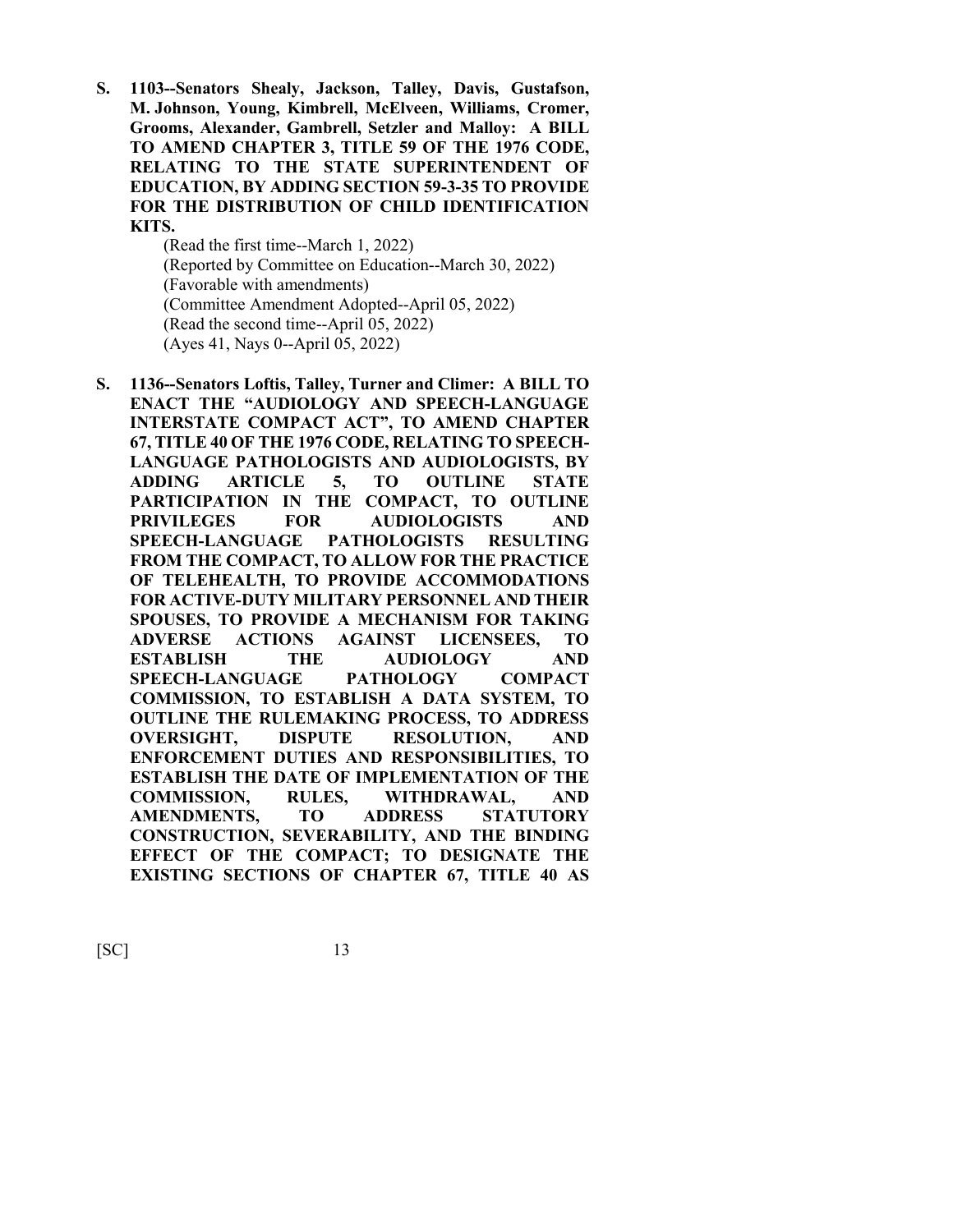## **ARTICLE 1, ENTITLED "GENERAL PROVISIONS"; AND TO DEFINE NECESSARY TERMS.**

(Read the first time--March 8, 2022) (Reported by Committee on Medical Affairs--March 30, 2022) (Favorable with amendments) (Committee Amendment Adopted--April 05, 2022) (Read the second time--April 05, 2022)

**S. 1179--Senator Shealy: A BILL TO AMEND SECTION 40-63-20, CODE OF LAWS OF SOUTH CAROLINA, 1976, RELATING TO DEFINITIONS CONCERNING THE REGULATION OF SOCIAL WORKERS, SO AS TO DEFINE THE TERM "TELEHEALTH"; TO AMEND SECTION 40-63-290, RELATING TO CERTAIN CATEGORIES OF PERSONS EXEMPT FROM REGULATION AS SOCIAL WORKERS, SO AS TO SIMILARLY EXEMPT CERTAIN INDEPENDENT SOCIAL WORKERS LICENSED IN THIS STATE OR ANOTHER STATE WHEN PROVIDING SERVICES USING TELEHEALTH TO PATIENTS LOCATED IN THIS STATE; TO AMEND SECTION 40-75-20, AS AMENDED, RELATING TO DEFINITIONS CONCERNING THE REGULATION OF PROFESSIONAL COUNSELORS, MARRIAGE AND FAMILY THERAPISTS, AND LICENSED PSYCHO-EDUCATIONAL SPECIALISTS, SO AS TO DEFINE THE TERM "TELEHEALTH"; AND TO AMEND SECTION 40-75-290, AS AMENDED, RELATING TO CERTAIN CATEGORIES OF PERSONS EXEMPT FROM REGULATION AS PROFESSIONAL COUNSELORS, MARRIAGE AND FAMILY THERAPISTS, AND LICENSED PSYCHO-EDUCATIONAL SPECIALISTS, SO AS TO SIMILARLY EXEMPT SUCH PROFESSIONALS LICENSED IN THIS STATE OR ANOTHER STATE WHEN PROVIDING SERVICES USING TELEHEALTH TO PATIENTS LOCATED IN THIS STATE.**

(Read the first time--March 17, 2022) (Reported by Committee on Medical Affairs--March 30, 2022) (Favorable with amendments) (Committee Amendment Adopted--April 05, 2022) (Read the second time--April 05, 2022) (Ayes 41, Nays 0--April 05, 2022)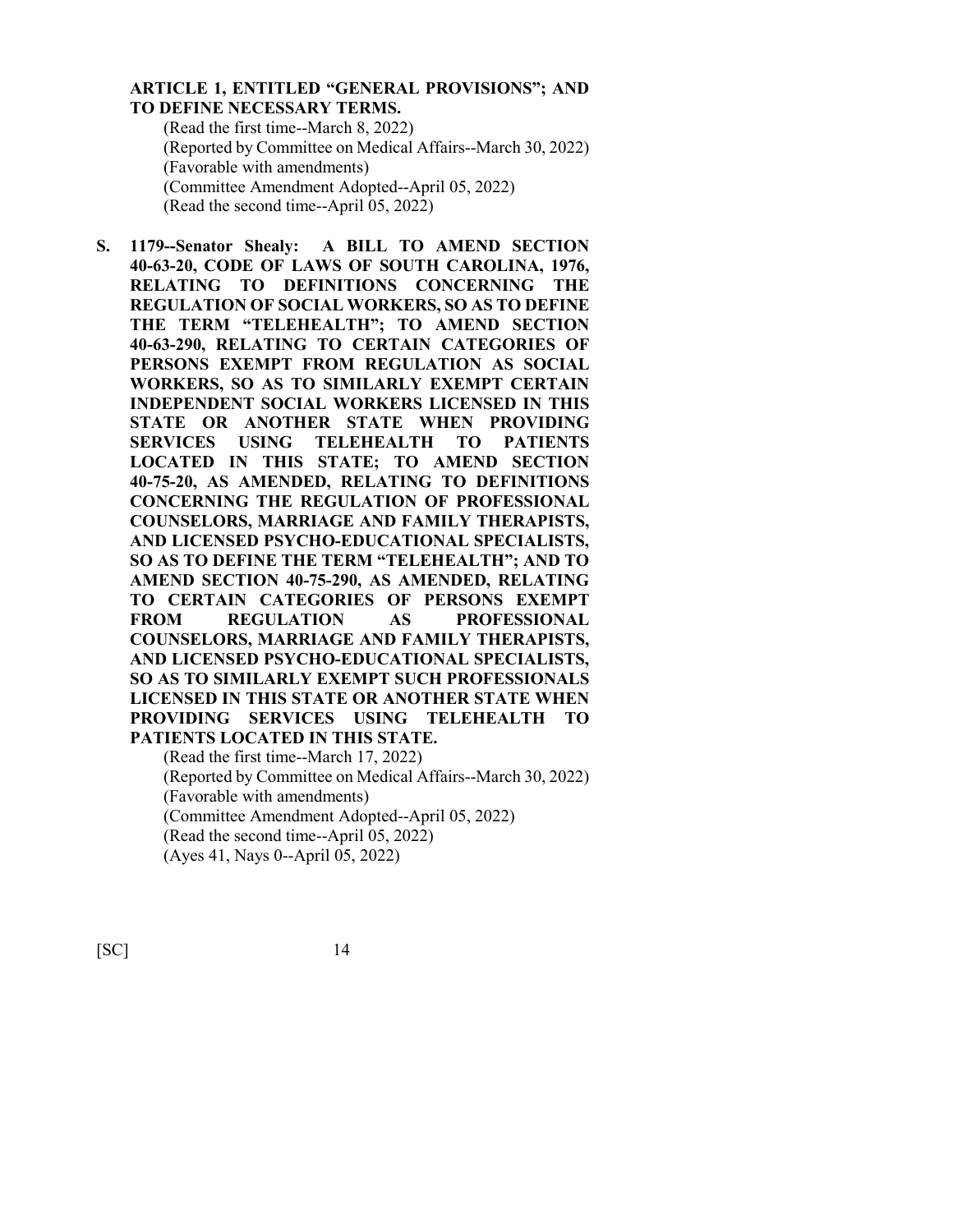**S. 1200--Senator Kimbrell and Talley: A BILL TO AMEND SECTION 50-25-1320 OF THE 1976 CODE, RELATING TO RESTRICTIONS ON LAKE WILLIAM C. BOWEN, TO REVISE THE MOTOR RESTRICTIONS ON THE LAKE.** (Read the first time--March 24, 2022) (Recalled from Committee on Fish, Game and Forestry-- March 31, 2022) (Read the second time--April 05, 2022) (Ayes 41, Nays 0--April 05, 2022)

**S. 1204--Senator Alexander: A BILL TO AMEND SECTION 7-7-430, AS AMENDED, CODE OF LAWS OF SOUTH CAROLINA, 1976, RELATING TO THE DESIGNATION OF VOTING PRECINCTS IN OCONEE COUNTY, SO AS TO UPDATE THE MAP NUMBER ON WHICH THE NAMES OF THESE PRECINCTS MAY BE FOUND AND MAINTAINED BY THE REVENUE AND FISCAL AFFAIRS OFFICE.**

> (Read the first time--March 24, 2022) (Recalled from Committee on Judiciary--March 31, 2022) (Read the second time--April 05, 2022) (Ayes 41, Nays 0--April 05, 2022)

#### **STATEWIDE SECOND READING BILLS**

**S. 376--Senators Talley, Hembree and Setzler: A BILL TO ENACT THE "STATE INSTITUTION OF HIGHER EDUCATION EFFICIENCY ACT"; TO AMEND TITLE 59 OF THE 1976 CODE, RELATING TO EDUCATION, BY ADDING CHAPTER 157, TO ALLOW THE BOARD OF TRUSTEES OF AN INSTITUTION OF HIGHER EDUCATION TO ESTABLISH BY RESOLUTION AN AUXILIARY DIVISION AS PART OF THE COLLEGE OR UNIVERSITY, TO PROVIDE THAT THE AUXILIARY DIVISION IS EXEMPT FROM VARIOUS STATE LAWS, TO REQUIRE THAT CERTAIN PERMANENT IMPROVEMENT PROJECTS MUST BE SUBMITTED TO THE JOINT BOND REVIEW COMMITTEE AND THE EXECUTIVE BUDGET OFFICE, TO PROVIDE THAT A BOARD OF TRUSTEES MAY ADOPT FOR AN AUXILIARY DIVISION A PROCUREMENT POLICY, AND TO PROVIDE REPORTING REQUIREMENTS; TO AMEND SECTION**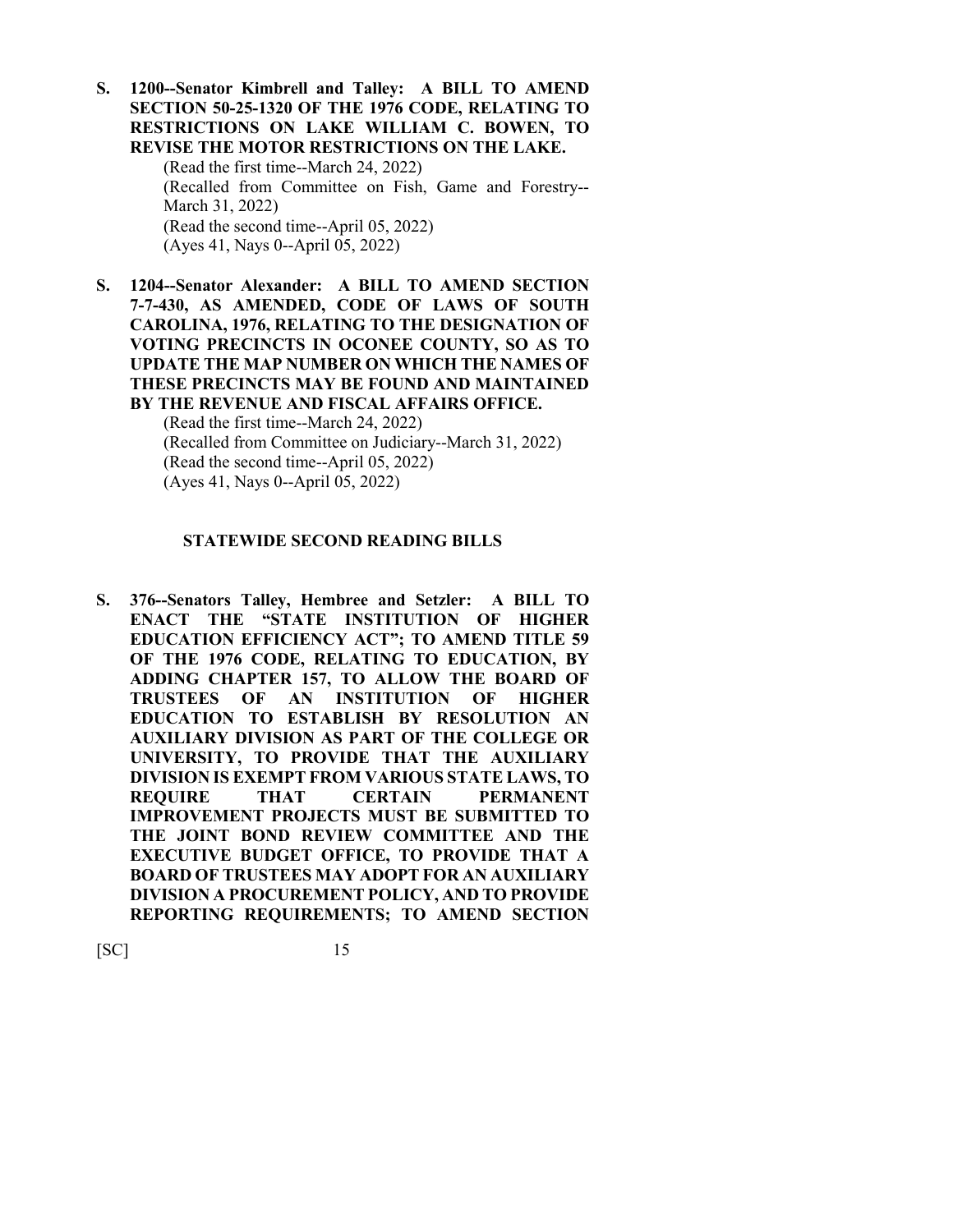**8-11-260 OF THE 1976 CODE, RELATING TO EXEMPTIONS FROM CERTAIN REQUIREMENTS FOR STATE OFFICERS AND EMPLOYEES, TO PROVIDE THAT EMPLOYEES OF CERTAIN RESEARCH UNIVERSITIES AND NON-RESEARCH, FOUR-YEAR COLLEGES AND UNIVERSITIES ARE EXEMPT; TO AMEND SECTION 11-35-710(A)(6) OF THE 1976 CODE, RELATING TO EXEMPTIONS FROM THE SOUTH CAROLINA CONSOLIDATED PROCUREMENT CODE, TO PROVIDE THAT THE STATE FISCAL ACCOUNTABILITY AUTHORITY MAY EXEMPT PRIVATE GIFTS, AUXILIARY DIVISIONS, AND OTHER SALES AND SERVICES; AND TO DEFINE NECESSARY TERMS.** (Read the first time--January 12, 2021)

(Reported by Committee on Education--February 24, 2021) (Favorable with amendments) (Committee Amendment Adopted--January 11, 2022) (Contested by Senator Climer)

**H. 3586--Reps. Sandifer and Hardee: A BILL TO AMEND SECTION 38-55-520, CODE OF LAWS OF SOUTH CAROLINA, 1976, RELATING TO THE PURPOSE OF THE ARTICLE, SO AS TO ESTABLISH THE FRAUD DIVISION WITHIN THE DEPARTMENT OF INSURANCE; TO AMEND SECTION 38-55-530, RELATING TO DEFINITIONS, SO AS TO REMOVE REFERENCES TO THE SECOND INJURY FUND AND ADD A SEPARATE DEFINITION FOR "UNDESERVED ECONOMIC BENEFIT OR ADVANTAGE"; TO AMEND SECTION 38-55-550, RELATING TO CIVIL PENALTIES PAID TO THE INSURANCE FRAUD DIVISION, SO AS TO MAKE CONFORMING CHANGES; TO AMEND SECTION 38-55-560, RELATING TO THE INSURANCE FRAUD DIVISION, SO AS TO TRANSFER THE DUTIES AND OBLIGATIONS TO THE DEPARTMENT OF INSURANCE; TO AMEND SECTION 38-55-570, RELATING TO NOTIFICATION OF KNOWLEDGE OR BELIEF OF FALSE STATEMENTS AND MISREPRESENTATIONS AND INFORMATION TO BE RELEASED, SO AS TO TRANSFER THE DUTIES AND OBLIGATIONS TO THE DEPARTMENT OF INSURANCE; TO AMEND SECTION 38-55-590, RELATING TO THE REQUIRED ANNUAL REPORT TO THE GENERAL ASSEMBLY, SO AS TO**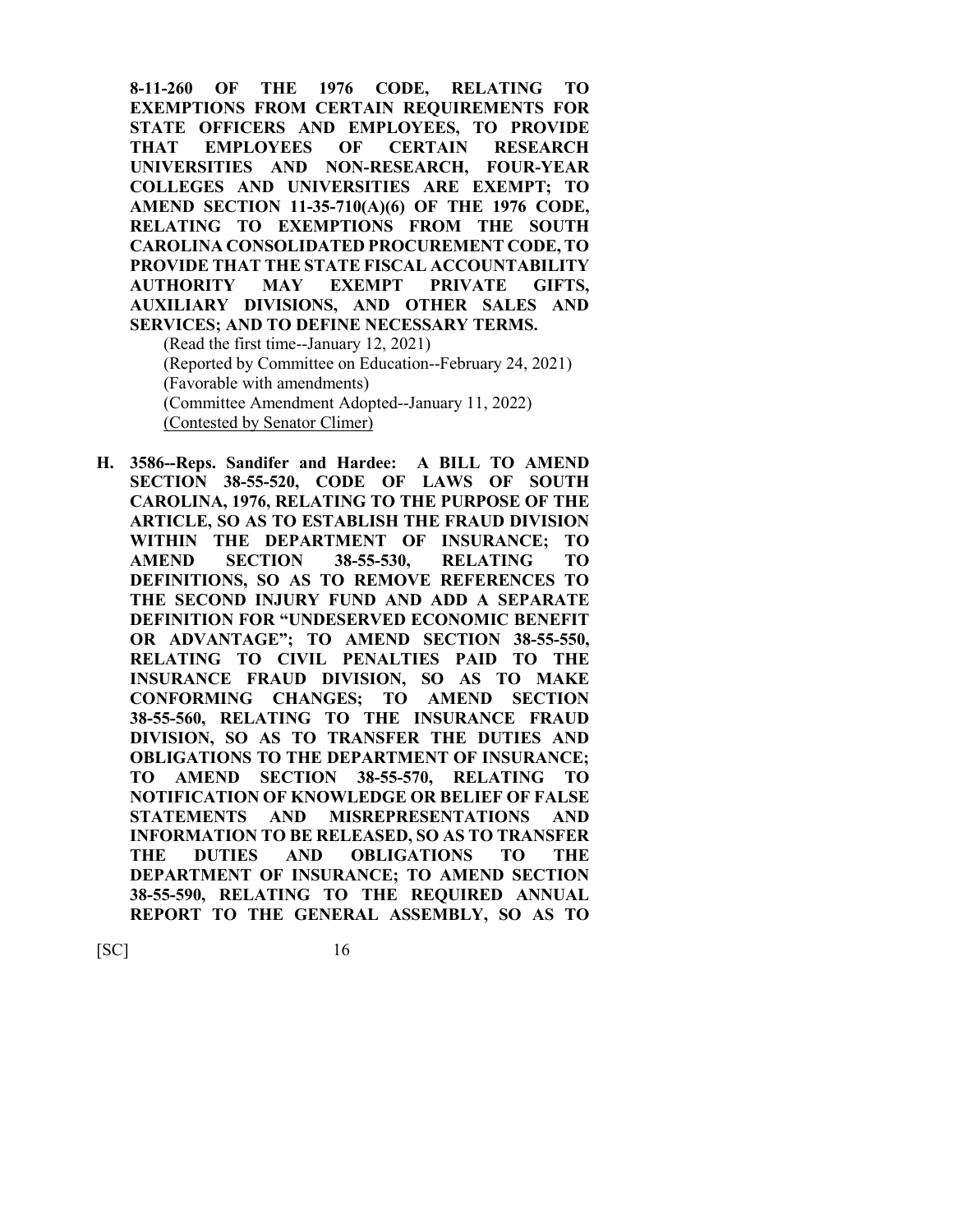**TRANSFER THE DUTIES AND OBLIGATIONS TO THE DEPARTMENT OF INSURANCE; AND TO AMEND SECTION 42-9-440, RELATING TO THE WORKERS' COMPENSATION COMMISSION'S REQUIREMENT TO REPORT SUSPECTED FRAUD, SO AS TO MAKE CONFORMING CHANGES.**

(Read the first time--February 4, 2021) (Reported by Committee on Banking and Insurance--February 25, 2021) (Favorable) (Contested by Senator Malloy)

**S. 94--Senators Malloy and Adams: A BILL TO AMEND SECTION 42-1-160 OF THE 1976 CODE, RELATING TO INJURY AND PERSONAL INJURY IN WORKERS' COMPENSATION, TO PROVIDE THAT A LIMITATION ON STRESS, MENTAL INJURIES, AND MENTAL ILLNESS FOR WORKERS' COMPENSATION DOES NOT APPLY TO A FIRST RESPONDER DIAGNOSED WITH POST-TRAUMATIC STRESS DISORDER, AND TO DEFINE NECESSARY TERMS.**

(Read the first time--January 12, 2021) (Reported by Committee on Judiciary--March 10, 2021) (Favorable with amendments) (Contested by Senator Turner)

**S. 595--Senator Senn: A BILL TO AMEND SECTION 54-3-10(B) OF THE 1976 CODE, RELATING TO THE CREATION AND MEMBERSHIP OF THE SOUTH CAROLINA STATE PORTS AUTHORITY, TO DELETE THE PROVISION PROHIBITING EX-OFFICIO MEMBERS FROM ATTENDING EXECUTIVE SESSION.**

> (Read the first time--February 23, 2021) (Reported by Committee on Transportation--March 23, 2021) (Favorable with amendments) (Contested by Senators Harpootlian and Setzler)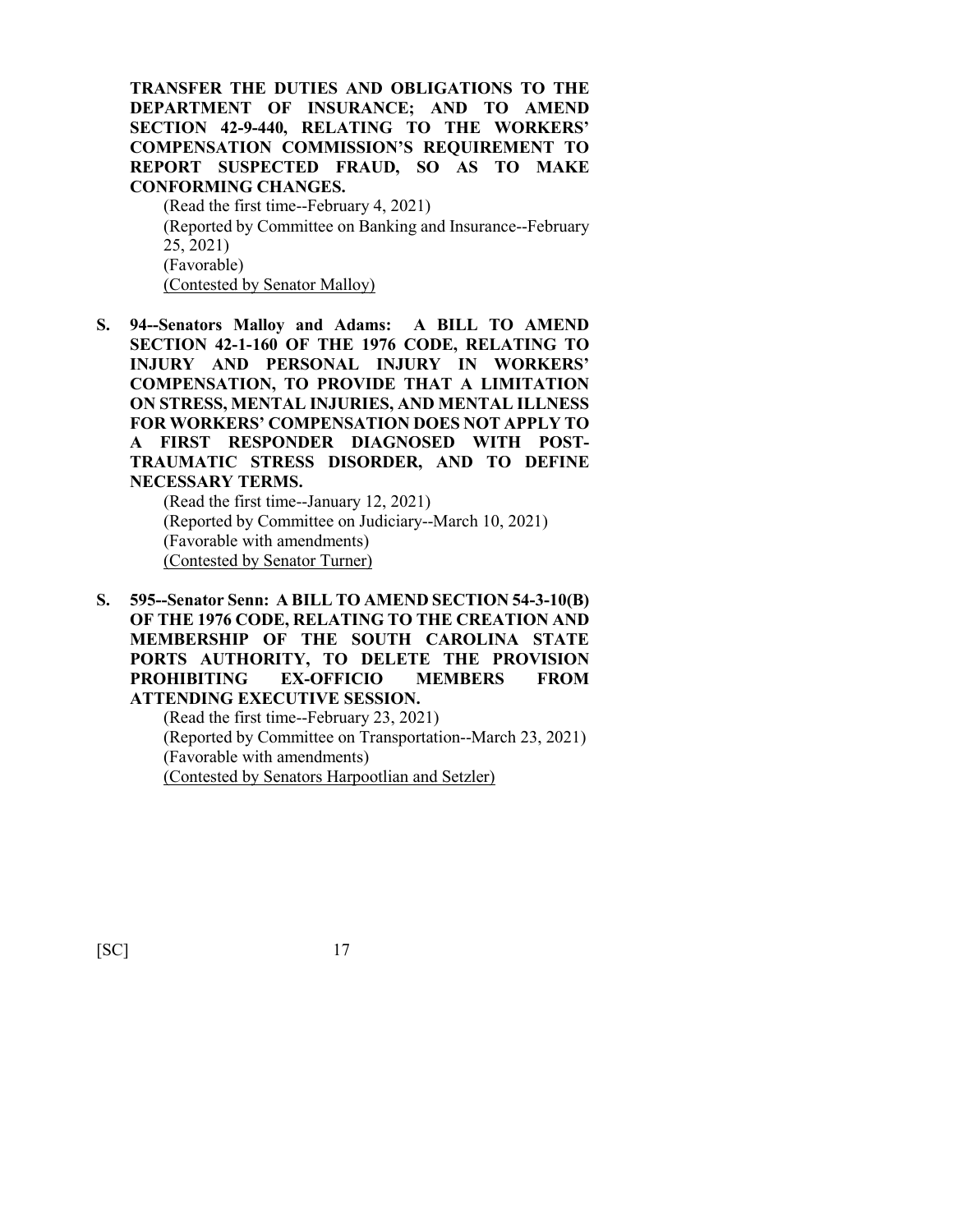**S. 101--Senators Cromer and Hembree: A BILL TO AMEND THE CODE OF LAWS OF SOUTH CAROLINA, 1976, BY ADDING SECTION 1-1-671 SO AS TO PROVIDE FOR THE DESIGN, COLOR, AND OTHER ELEMENTS OF THE SOUTH CAROLINA STATE FLAG AND TO DESIGNATE THE FLAG OF THIS DESIGN, COLOR, AND ELEMENTS AS THE OFFICIAL SOUTH CAROLINA STATE FLAG.**

> (Read the first time--January 12, 2021) (Reported by Committee on Family and Veterans' Services-- March 24, 2021) (Favorable with amendments) (Contested by Senator Hutto)

**S. 245--Senators Young, Rankin, Climer, Turner, Bennett and M. Johnson: A BILL TO AMEND SECTION 56-5-3435 OF THE 1976 CODE, RELATING TO MAINTAINING A SAFE OPERATING DISTANCE BETWEEN A MOTOR VEHICLE AND A BICYCLE, TO DEFINE "SAFE OPERATING DISTANCE".**

> (Read the first time--January 12, 2021) (Polled by Committee on Transportation--March 24, 2021) (Favorable) (Contested by Senator Loftis)

**S. 614--Senators Corbin, Loftis, Kimbrell, Garrett, Rice, Adams, Gustafson, Verdin, Cromer and Martin: A BILL TO AMEND ARTICLE 1, CHAPTER 1, TITLE 25 OF THE 1976 CODE, RELATING TO THE MILITARY CODE, BY ADDING SECTION 25-1-80, TO PROVIDE FOR THE DUTIES AND RESPONSIBILITIES OF THE SOUTH CAROLINA UNORGANIZED MILITIA.**

> (Read the first time--February 25, 2021) (Reported by Committee on Family and Veterans' Services-- March 24, 2021) (Favorable) (Amendment proposed--May 04, 2021) (Document No. S-RES\AMEND\614R001.KMM.TDC) (Contested by Senator Matthews)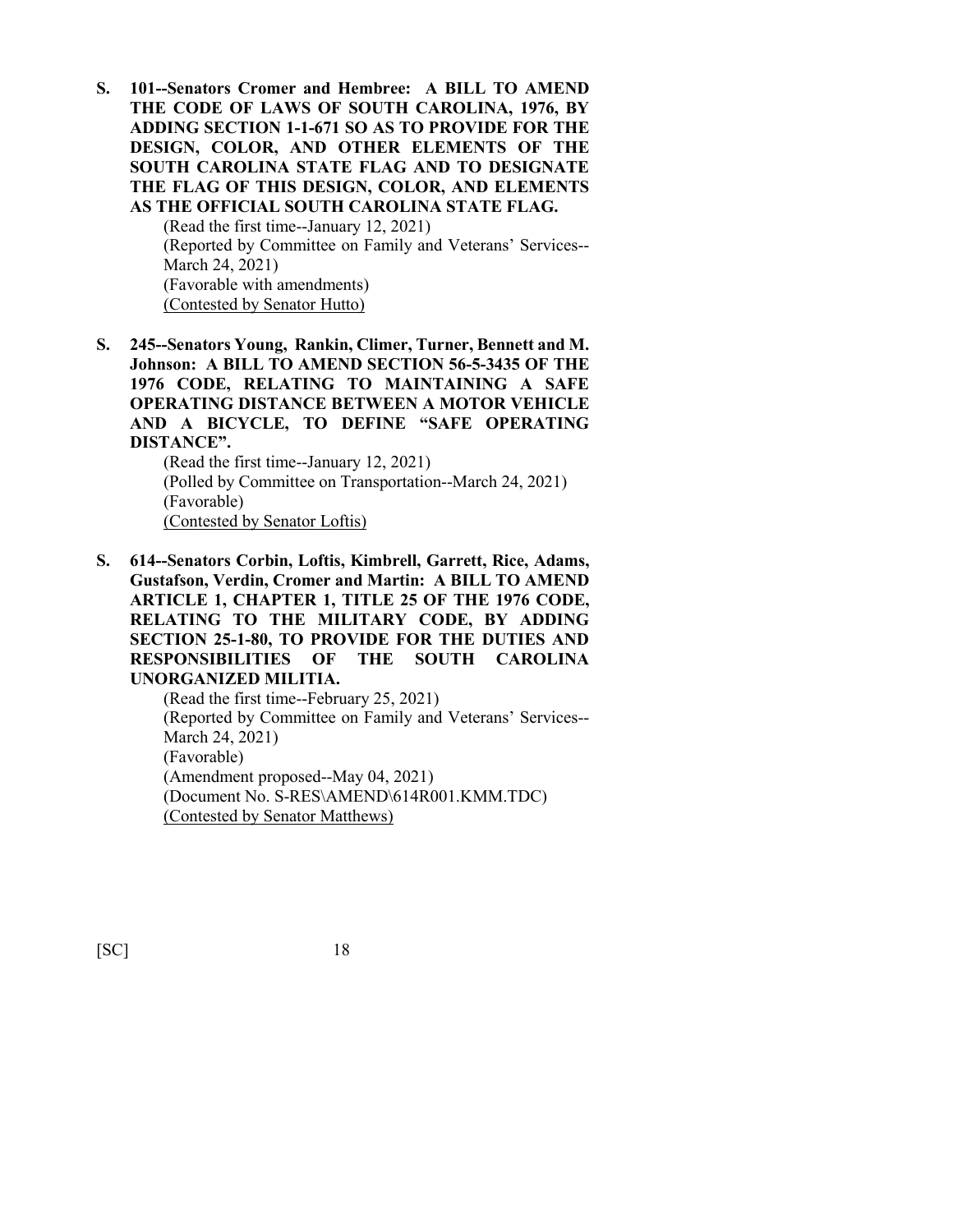**H. 3262--Reps. Fry, Huggins, Davis, B. Newton, G.R. Smith, Morgan, Burns, Erickson, Bennett, Thayer, Taylor, Bryant, Elliott, Willis, Felder, McGarry, V.S. Moss, Haddon, Long, Pope, Forrest, Caskey, Hixon, Hewitt, Bailey, M.M. Smith, J.E. Johnson, Bradley, Brittain and Crawford: A BILL TO AMEND SECTION 7-11-15, AS AMENDED, CODE OF LAWS OF SOUTH CAROLINA, 1976, RELATING TO QUALIFICATIONS TO RUN AS A CANDIDATE IN GENERAL ELECTIONS, SO AS TO REQUIRE ALL CANDIDATES FROM EACH POLITICAL PARTY IN THIS STATE TO PAY A FILING FEE, INCLUDING CANDIDATES FROM PARTIES THAT ARE NOT REQUIRED TO CONDUCT A PRIMARY ELECTION, AND TO AUTHORIZE POLITICAL PARTIES TO CHARGE A CERTIFICATION FEE TO ALL CANDIDATES SEEKING NOMINATION BY POLITICAL PARTY PRIMARY OR POLITICAL PARTY CONVENTION; AND TO AMEND SECTION 7-11-210, RELATING TO THE NOTICE OF CANDIDACY AND PLEDGE, SO AS TO REQUIRE CANDIDATES TO AFFIRM THEIR PARTICIPATION IN AT LEAST THREE OF THE LAST FOUR STATEWIDE PARTY PRIMARIES, OR, IN THE ALTERNATIVE, IF PRECLUDED FROM PARTICIPATION DUE TO AGE, PERSONAL HEALTH, RESIDENCY, OR ACTIVE MILITARY SERVICE, CANDIDATES MAY PLEDGE THAT THEY ARE BONA FIDE MEMBERS OF THE POLITICAL PARTY WHOSE NOMINATION THEY ARE SEEKING, AND TO PROVIDE THAT THE STATE PARTY CHAIRMAN, IF PERMITTED BY PARTY RULE, MAY REQUIRE ADDITIONAL VERIFICATION WHEN A CANDIDATE'S AFFIRMATION OF BONA FIDE PARTY MEMBERSHIP IS DISPUTED, AND THAT THE STATE CHAIRMAN IS THE FINAL AUTHORITY TO RESOLVE QUESTIONS REGARDING BONA FIDE PARTY MEMBERSHIP.**

(Read the first time--February 25, 2021) (Reported by Committee on Judiciary--March 24, 2021) (Favorable with amendments) (Contested by Senator Martin)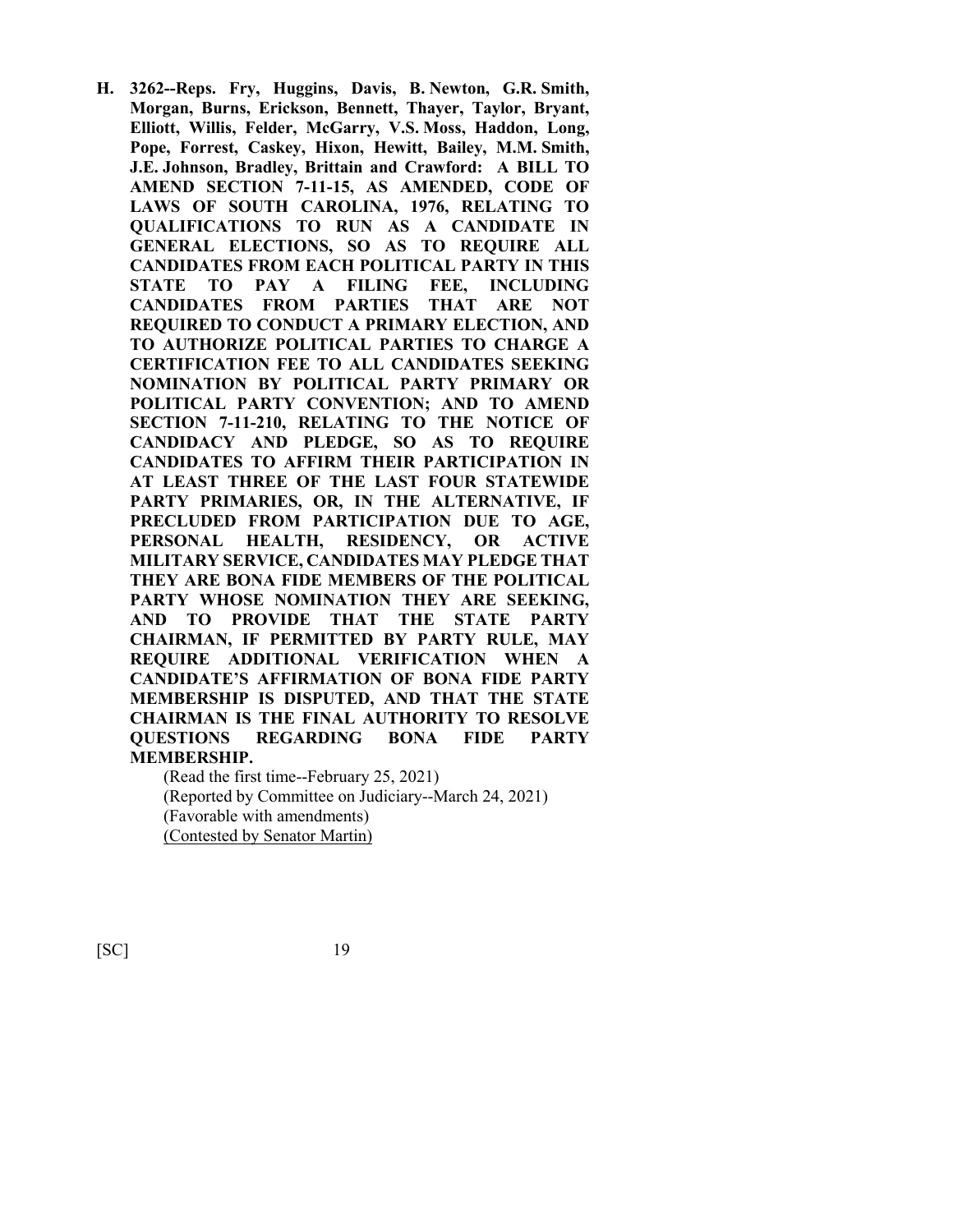**S. 41--Senator Grooms: A BILL TO AMEND SECTION 31-12-70(A)(16) OF THE 1976 CODE, RELATING TO THE POWERS OF REDEVELOPMENT AUTHORITIES, TO PROVIDE THAT CERTAIN REDEVELOPMENT FEES MAY BE USED FOR FINANCING, ACQUIRING, DEVELOPING, SUPPORTING, AND OPERATING CERTAIN MUSEUM PROJECTS.**

> (Read the first time--January 12, 2021) (Reported by Committee on Labor, Commerce and Industry-- April 08, 2021) (Favorable) (Contested by Senator Peeler)

**H. 3681--Reps. Simrill, Rutherford, Bannister, West and Lowe: A BILL TO AMEND THE CODE OF LAWS OF SOUTH CAROLINA, 1976, BY ADDING SECTION 44-95-45 SO AS TO PROVIDE THAT POLITICAL SUBDIVISIONS OF THIS STATE MAY NOT ENACT ANY LAWS, ORDINANCES, OR RULES PERTAINING TO INGREDIENTS, FLAVORS, OR LICENSING OF CIGARETTES, ELECTRONIC SMOKING DEVICES, E-LIQUID, VAPOR PRODUCTS, TOBACCO PRODUCTS, OR ALTERNATIVE NICOTINE PRODUCTS; AND TO PROVIDE THAT SUCH LAWS, ORDINANCES, AND RULES ENACTED BY A POLITICAL SUBDIVISION PRIOR TO DECEMBER 31, 2020, ARE NOT SUBJECT TO THE PREEMPTION IMPOSED BY THIS ACT.**

(Read the first time--April 8, 2021) (Polled by Committee on Medical Affairs--April 22, 2021) (Favorable) (Contested by Senators Senn, McElveen and Kimpson)

**H. 3612--Reps. Lucas, Allison, M.M. Smith, Calhoon, Govan, Davis, Murray, Gilliard, Carter, Anderson and Weeks: A BILL TO AMEND THE CODE OF LAWS OF SOUTH CAROLINA, 1976, SO AS TO ENACT THE "SOUTH CAROLINA COMPUTER SCIENCE EDUCATION INITIATIVE ACT" BY ADDING SECTION 59-29-250 SO AS TO PROVIDE FOR THE EXPANSION AND ENHANCEMENT OF COMPUTER SCIENCE EDUCATION IN PUBLIC HIGH SCHOOLS THROUGH THE CREATION AND IMPLEMENTATION OF A STATEWIDE COMPUTER SCIENCE EDUCATION PLAN AND THE REQUIREMENT THAT EACH PUBLIC**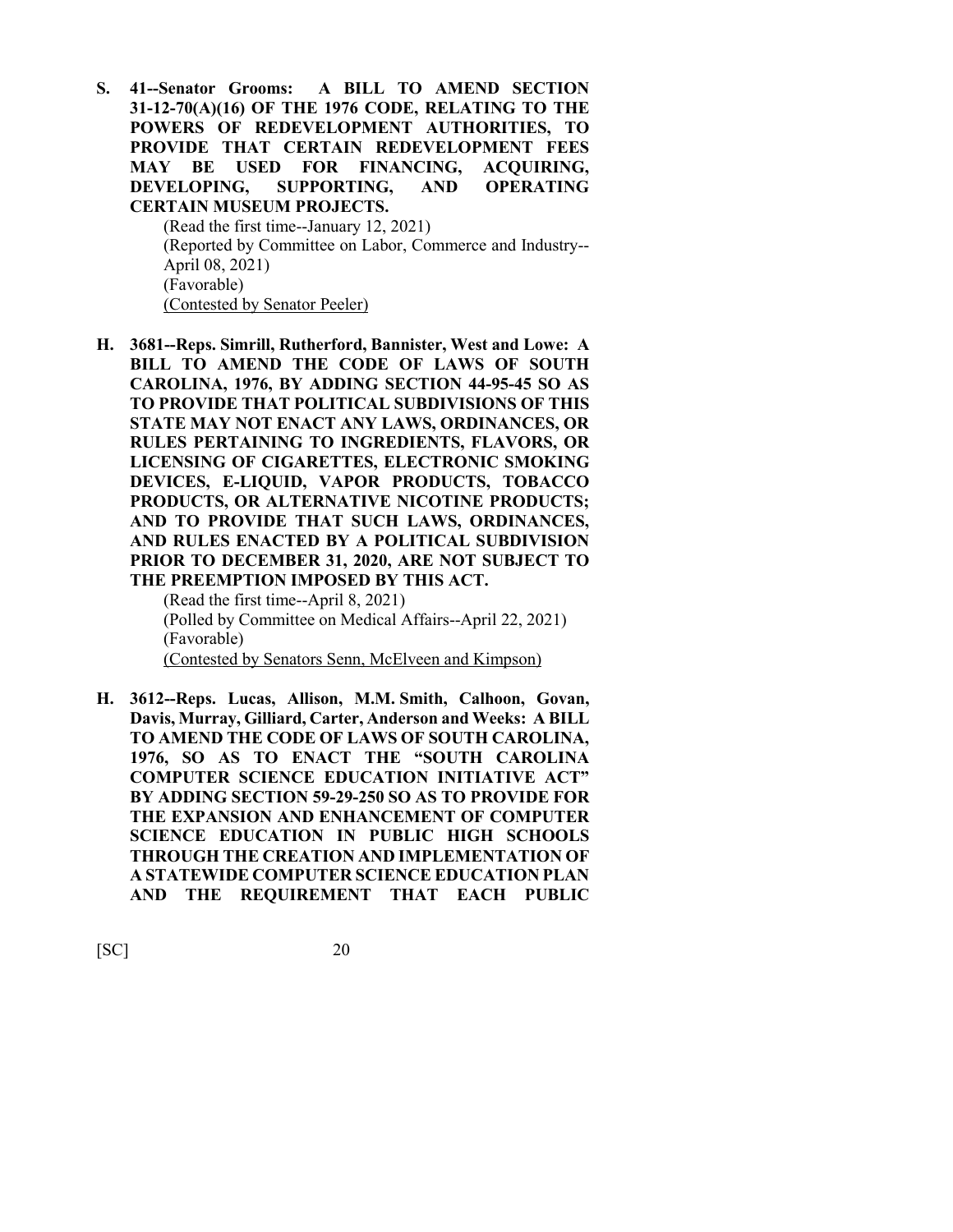## **SCHOOL OFFERS AT LEAST ONE COMPUTER SCIENCE COURSE THAT MEETS CERTAIN CRITERIA.**

(Read the first time--February 3, 2021) (Reported by Committee on Education--April 28, 2021) (Favorable) (Contested by Senator Rankin)

**S. 591--Senators Hutto, Shealy, Senn and Stephens: A BILL TO AMEND SECTION 20-1-100, CODE OF LAWS OF SOUTH CAROLINA, 1976, RELATING TO THE MINIMUM AGE A PERSON MAY ENTER INTO MARRIAGE, SO AS TO PROVIDE THAT A MARRIAGE ENTERED INTO BY AN INDIVIDUAL YOUNGER THAN EIGHTEEN YEARS OF AGE IS VOID AB INITIO; TO AMEND SECTION 20-1-290, RELATING TO THE WILFUL FAILURE OF THE LICENSE-ISSUING OFFICER TO COMPLY WITH LAWS RELATED TO THE ISSUANCE OF MARRIAGE LICENSES, SO AS TO REMOVE REFERENCES TO CODE SECTIONS REPEALED BY THIS BILL; TO REPEAL SECTION 20-1-250 RELATING TO THE ISSUANCE OF A MARRIAGE LICENSE TO APPLICANTS BETWEEN THE AGES OF SIXTEEN AND EIGHTEEN WITH PARENTAL OR GUARDIAN CONSENT, AND SECTION 20-1-260 RELATING TO THE PROOF OF AGE REQUIRED FOR A MINOR APPLICANT.**

(Read the first time--February 23, 2021) (Reported by Committee on Judiciary--May 05, 2021) (Favorable) (Contested by Senator Cash)

**H. 3575--Reps. Fry, Collins, Elliott, Kirby, Forrest, W. Newton, McGarry, B. Newton, Hosey, Caskey, Herbkersman, Martin, M.M. Smith, Wheeler, Brittain, Hewitt, Erickson, Bradley, Henderson-Myers, Stavrinakis, Davis and Kimmons: A BILL TO AMEND THE CODE OF LAWS OF SOUTH CAROLINA, 1976, BY ADDING SECTION 61-4-45 SO AS TO ALLOW A QUALIFYING RETAILER TO OFFER CURBSIDE DELIVERY OR PICKUP SERVICE OF BEER OR WINE AND TO PROVIDE LIMITATIONS; AND TO AMEND SECTION 61-2-170, RELATING TO DRIVE-THROUGH OR**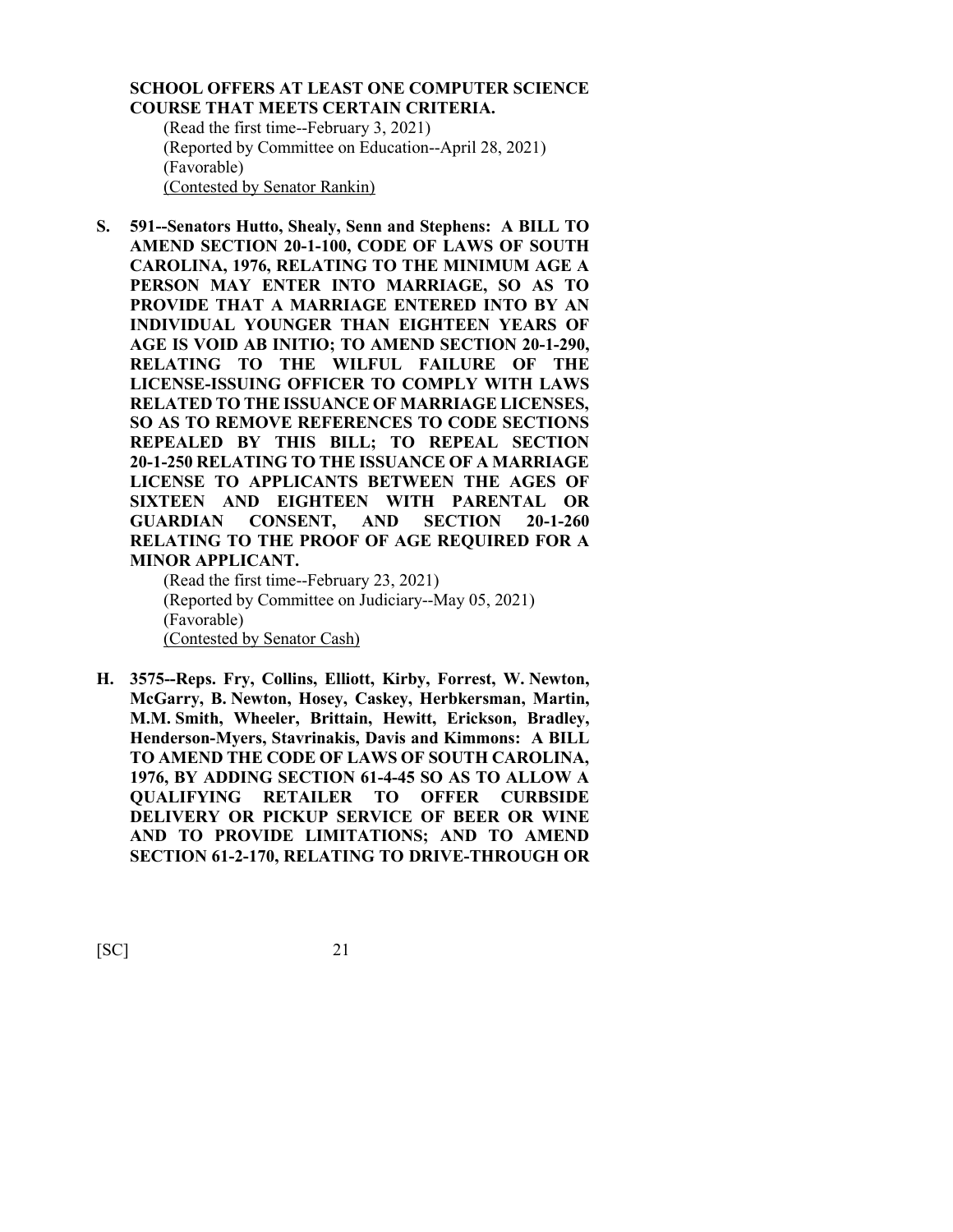#### **CURB SERVICE OF ALCOHOLIC BEVERAGES, SO AS TO MAKE CONFORMING CHANGES.**

(Read the first time--March 16, 2021) (Reported by Committee on Judiciary--May 05, 2021) (Favorable) (Contested by Senators Rankin, Scott and Cash)

**H. 3620--Reps. Gilliard, W. Newton, Bernstein, Hyde, Simrill, Rutherford, Lucas, Dillard, Erickson, Hart, Kimmons, Pope, Stavrinakis, Thigpen, Wheeler, Bradley, Alexander, Kirby, Henegan, Pendarvis, Herbkersman, Collins, McDaniel, Ott, Cobb-Hunter, R. Williams, Murray, Brawley, Govan, Henderson-Myers, Carter, Rose, Tedder, J.L. Johnson, Wetmore, Weeks, Matthews, Rivers, Anderson, Jefferson, Garvin, Hosey and Clyburn: A BILL TO AMEND THE CODE OF LAWS OF SOUTH CAROLINA, 1976, BY ADDING ARTICLE 22 TO CHAPTER 3, TITLE 16 SO AS TO ENTITLE THE ARTICLE "PENALTY ENHANCEMENTS FOR CERTAIN CRIMES", TO PROVIDE ADDITIONAL PENALTIES FOR PERSONS WHO COMMIT CERTAIN DELINEATED CRIMES WHEN THE VICTIM WAS INTENTIONALLY SELECTED BASED ON CERTAIN FACTORS, AND TO PROVIDE VICTIMS OF A VIOLATION OF THE ARTICLE MAY BRING A CIVIL ACTION FOR DAMAGES SUSTAINED.**

(Read the first time--April 8, 2021) (Reported by Committee on Judiciary--May 05, 2021) (Favorable with amendments) (Contested by Senators Climer, Adams, Garrett, Cash, Verdin, Rice, Loftis and Grooms)

**H. 3243--Reps. Collins, Bernstein, Kimmons, Forrest, Herbkersman, Erickson, W. Cox, Elliott, Carter, Cobb-Hunter, Rutherford, King, Henegan, Wheeler, Thigpen, Pendarvis, Rose, Bamberg, Dillard, McKnight, Garvin, Stavrinakis, Ott, Weeks, Atkinson, R. Williams, Jefferson, Kirby, J.L. Johnson, Cogswell, Caskey, Matthews, S. Williams and Anderson: A BILL TO AMEND THE CODE OF LAWS OF SOUTH CAROLINA, 1976, BY ADDING SECTION 41-1-35 SO AS TO PROVIDE PEOPLE WHO ARE LAWFULLY PRESENT IN THIS STATE AND ARE NOT PRECLUDED FROM ESTABLISHING RESIDENCY UNDER FEDERAL IMMIGRATION LAW MAY ESTABLISH RESIDENCY**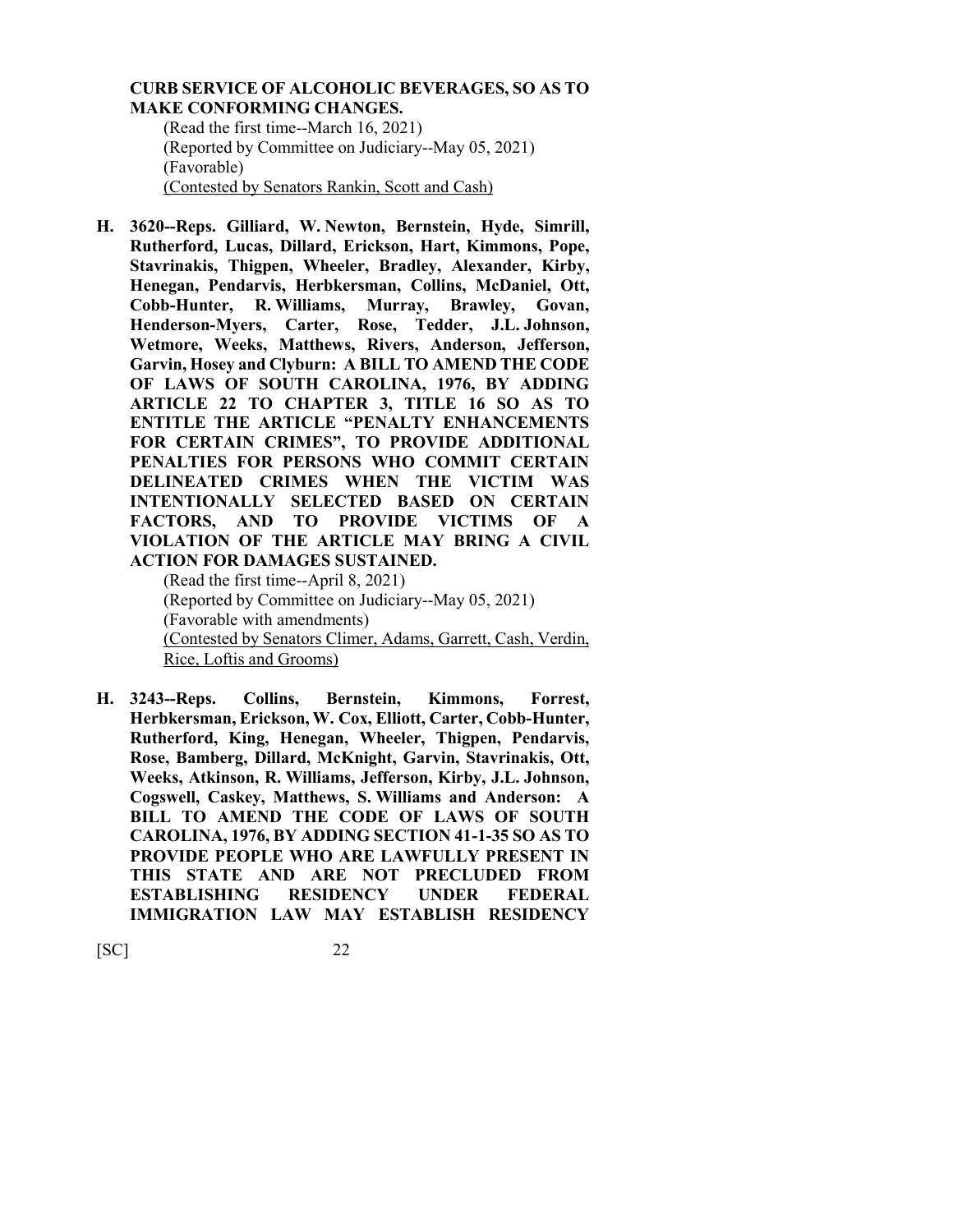## **AND BE ELIGIBLE FOR OCCUPATIONAL OR PROFESSIONAL LICENSURE UNDER THE PROVISIONS OF THIS CHAPTER, PROVIDED OTHER LICENSURE REQUIREMENTS ARE MET.**

(Read the first time--April 7, 2021) (Recalled from Committee on Labor, Commerce and Industry- -May 06, 2021) (Amended--March 15, 2022) (Contested by Senator Martin)

**H. 3466--Reps. Long, McGarry, Pope, Forrest, Magnuson and Jones: A BILL TO AMEND THE CODE OF LAWS OF SOUTH CAROLINA, 1976, BY ADDING SECTION 40-80-65 SO AS TO PROVIDE PROCEDURES THROUGH WHICH A FIRE DEPARTMENT THAT ASSUMES THE COST OF TRAINING A FIREFIGHTER MAY BE REIMBURSED FOR THESE COSTS BY OTHER FIRE DEPARTMENTS THAT SUBSEQUENTLY HIRE THE FIREFIGHTER WITHIN A CERTAIN PERIOD OF TIME.**

> (Read the first time--April 8, 2021) (Reported by Committee on Labor, Commerce and Industry-- May 13, 2021) (Favorable with amendments) (Committee Amendment Adopted--February 15, 2022) (Contested by Senator Gambrell)

**S. 712--Senators Davis, Hutto and Garrett: A BILL TO AMEND CHAPTER 111, TITLE 59 OF THE 1976 CODE, RELATING TO EDUCATIONAL SCHOLARSHIPS, BY ADDING ARTICLE 11, TO ESTABLISH THE HEALTHCARE PROFESSIONAL LOAN FORGIVENESS PROGRAM, TO PROVIDE FOR THE ELIGIBILITY, ADMINISTRATION, AND FUNDING OF THE PROGRAM, TO CREATE AN ADVISORY COMMITTEE, AND TO DEFINE NECESSARY TERMS.**

> (Read the first time--March 30, 2021) (Reported by Committee on Education--February 01, 2022) (Favorable with amendments) (Contested by Senator Cash)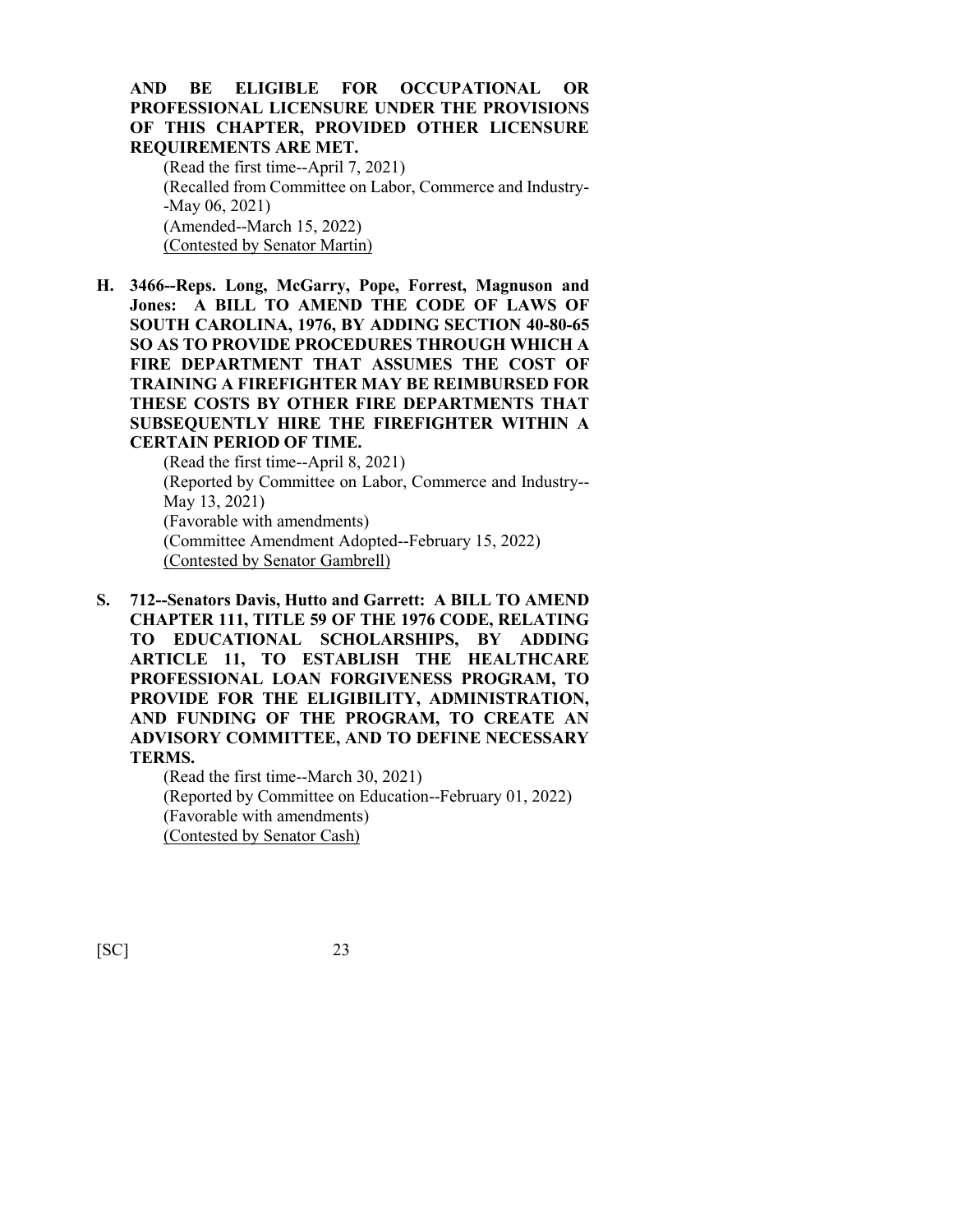**H. 3606--Reps. G.M. Smith, Yow, Sandifer, Erickson and Bradley: A BILL TO AMEND THE CODE OF LAWS OF SOUTH CAROLINA, 1976, BY ADDING SECTION 40-59-265 SO AS TO EXEMPT CERTAIN IMPROVEMENTS MADE TO RESIDENTIAL PROPERTY FROM BUILDING PERMIT REQUIREMENTS, AND TO EXEMPT PROPERTY OWNERS WHO MAKE SUCH IMPROVEMENTS FROM RESIDENTIAL BUILDERS COMMISSION LICENSURE REQUIREMENTS; AND TO AMEND SECTION 40-59-20, RELATING TO DEFINITIONS CONCERNING THE RESIDENTIAL BUILDERS COMMISSION AND ITS LICENSEES, SO AS TO REVISE THE DEFINITION OF RESIDENTIAL SPECIALTY CONTRACTORS.**

(Read the first time--March 3, 2021) (Reported by Committee on Labor, Commerce and Industry-- February 01, 2022) (Favorable with amendments) (Contested by Senator Corbin)

**H. 3055--Reps. Hixon, Forrest, W. Newton and Ligon: A BILL TO AMEND SECTION 48-4-10, CODE OF LAWS OF SOUTH CAROLINA, 1976, RELATING TO THE ESTABLISHMENT OF THE DEPARTMENT OF NATURAL RESOURCES, SO AS TO UPDATE THE NAMES OF THE DIVISIONS OF THE DEPARTMENT; TO AMEND SECTION 48-4-30, RELATING TO THE GOVERNING BOARD OF THE DEPARTMENT OF NATURAL RESOURCES, SO AS TO REMOVE THE AT-LARGE BOARD MEMBER FROM THE BOARD; TO AMEND SECTION 48-4-70, RELATING TO THE GENERAL DUTIES OF THE BOARD, SO AS TO REMOVE THE BOND REQUIREMENT; TO AMEND SECTION 50-1-220, RELATING TO THE APPLICATION OF THE PROVISIONS OF SECTIONS 50-1-180 TO 50-1-230 TO CERTAIN LANDS, SO AS TO REMOVE A REFERENCE TO A REPEALED STATUTE; TO AMEND SECTION 50-3-90, RELATING TO GAME AND FISH CULTURE OPERATIONS AND INVESTIGATIONS, SO AS TO REMOVE CERTAIN REQUIREMENTS BEFORE AN INVESTIGATION MAY BE CONDUCTED; TO AMEND SECTION 50-3-110, RELATING TO THE SUPERVISION OF ENFORCEMENT OFFICERS, SO AS TO UPDATE THE AGENCY NAME AND DELETE A REFERENCE TO A DISCONTINUED PRACTICE; TO AMEND SECTION**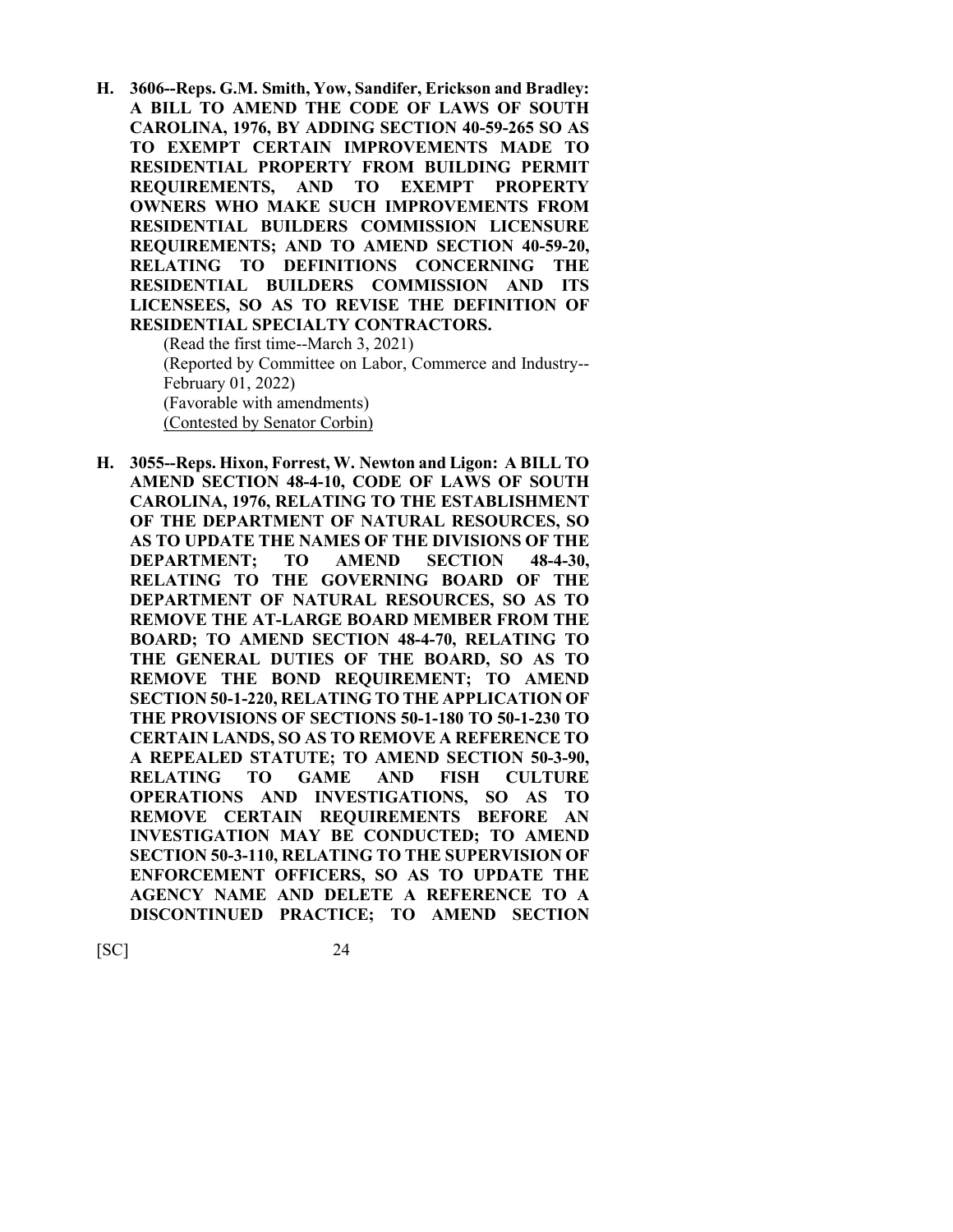**50-3-130, RELATING TO UNIFORMS AND EMBLEMS OF ENFORCEMENT OFFICERS, SO AS TO GRANT AUTHORITY TO THE DEPARTMENT OF NATURAL RESOURCES TO PRESCRIBE THE OFFICIAL UNIFORM; TO AMEND SECTION 50-3-315, RELATING TO DEPUTY ENFORCEMENT OFFICERS, SO AS TO DELETE AN EXPIRED DIRECTIVE TO ESTABLISH A TRAINING PROGRAM; TO AMEND SECTION 50-3-320, RELATING TO THE TRANSMITTAL AND DELIVERY OF COMMISSIONS OF ENFORCEMENT OFFICERS, SO AS TO PROVIDE THE DEPARTMENT IS RESPONSIBLE TO MAINTAIN THE COMMISSIONS OF ENFORCEMENT OFFICERS AND TO DELETE A BOND REQUIREMENT; TO AMEND SECTION 50-3-350, RELATING TO THE OFFICIAL BADGE OF ENFORCEMENT OFFICERS, SO AS TO UPDATE THE AGENCY NAME FOR AN ENFORCEMENT OFFICER'S OFFICIAL BADGE; TO AMEND SECTION 50-3-395, RELATING TO THE AUTHORITY OF ENFORCEMENT OFFICERS TO ISSUE WARNING TICKETS, SO AS TO ALLOW THE DEPARTMENT TO ESTABLISH CERTAIN PROCEDURES WITHOUT PROMULGATING REGULATIONS; TO AMEND SECTION 50-11-980, RELATING TO THE DESIGNATED WILDLIFE SANCTUARY IN CERTAIN AREAS OF CHARLESTON HARBOR, SO AS TO UPDATE THE BOUNDARIES OF THE WILDLIFE SANCTUARY; TO AMEND SECTION 50-15-10, AS AMENDED, RELATING TO DEFINITIONS APPLICABLE TO PROVISIONS PROTECTING NONGAME AND ENDANGERED WILDLIFE SPECIES, SO AS TO UPDATE THE CITATION OF THE FEDERAL LIST OF ENDANGERED SPECIES; AND TO AMEND SECTION 50-15-30, RELATING TO THE LIST OF ENDANGERED SPECIES, SO AS TO UPDATE THE CITATION TO THE FEDERAL REGULATION AND TO MOVE CERTAIN DUTIES TO THE DEPARTMENT OF NATURAL RESOURCES.**

(Read the first time--January 25, 2022) (Reported by Committee on Fish, Game and Forestry-- February 16, 2022) (Favorable with amendments) (Contested by Senator Climer)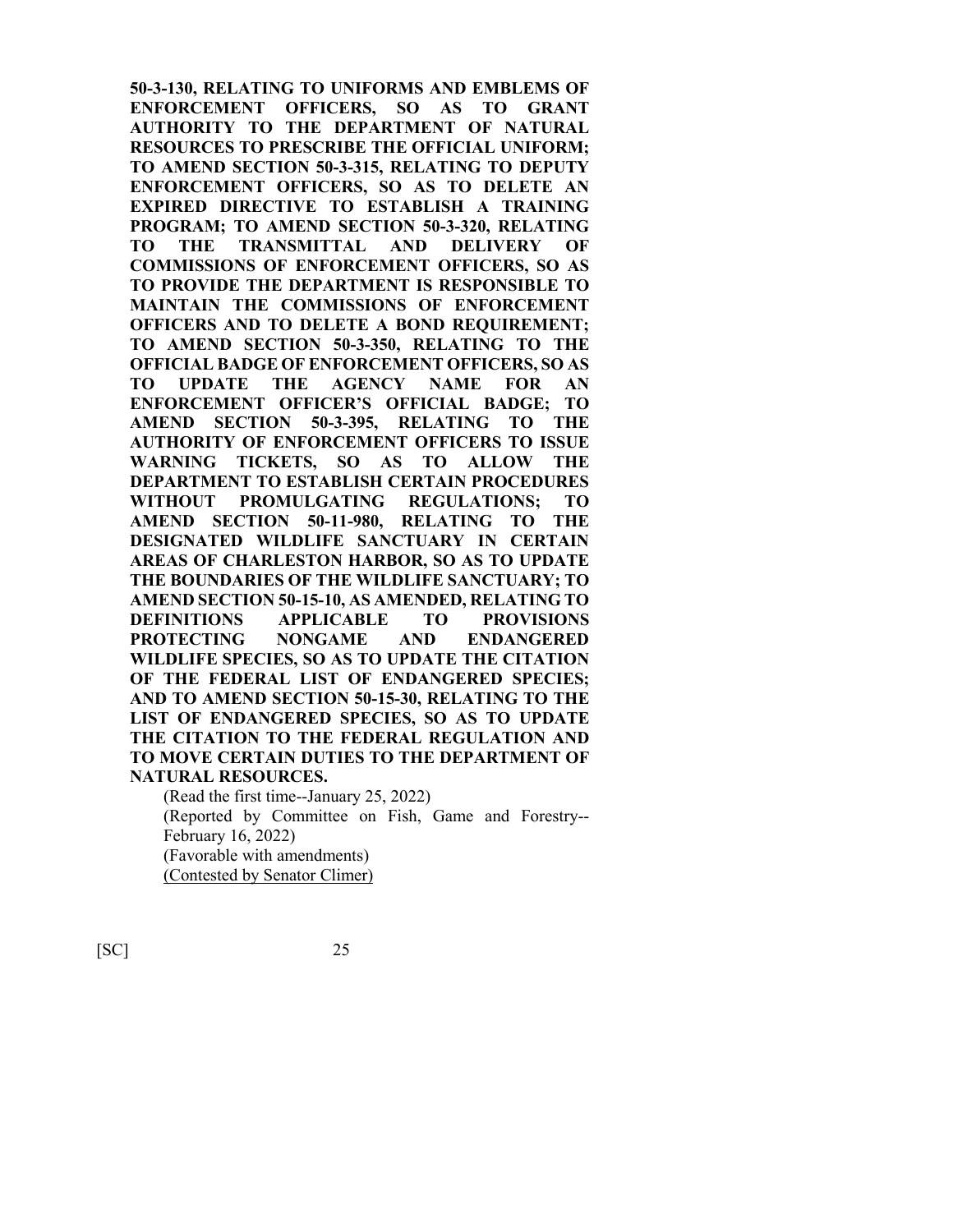**S. 887--Senators Rice, Garrett, Adams, Kimbrell and Massey: A BILL TO AMEND THE CODE OF LAWS OF SOUTH CAROLINA, 1976, BY ADDING SECTION 1-1-1520 SO AS TO REQUIRE COMMISSIONERS AND ALTERNATES TO A CONVENTION OF STATES OR TO A STATE RATIFICATION CONVENTION TO TAKE AN OATH, TO PROVIDE CRIMINAL PENALTIES FOR THOSE COMMISSIONERS AND ALTERNATES WHO ARE CONVICTED OF VIOLATING THE REQUIRED OATH; AND TO DEFINE RELEVANT TERMS.**

(Read the first time--December 6, 2021) (Reported by Committee on Judiciary--February 23, 2022) (Favorable with amendments) (Contested by Senator Sabb)

**H. 4832--Reps. Sandifer and Anderson: A BILL TO AMEND THE CODE OF LAWS OF SOUTH CAROLINA, 1976, BY ADDING SECTION 38-69-247 SO AS TO ESTABLISH MINIMUM NONFORFEITURE AMOUNTS FOR CONTRACTS ISSUED AFTER JUNE 30, 2022; BY ADDING SECTION 38-72-78 SO AS TO REQUIRE LONG-TERM CARE INSURERS TO PROVIDE NOTICE OF PROPOSED PREMIUM RATE INCREASES TO POLICYHOLDERS; TO AMEND SECTION 38-9-180, RELATING TO STANDARD VALUATION LAW, SO AS TO REMOVE A REQUIREMENT; TO AMEND SECTION 38-9-210, AS AMENDED, RELATING TO THE REDUCTION FROM LIABILITY FOR REINSURANCE, SO AS TO CORRECT THE NAME OF THE APPROPRIATE OFFICE OF THE NATIONAL ASSOCIATION OF INSURANCE COMMISSIONERS; TO AMEND SECTION 38-13-80, RELATING TO THE ANNUAL STATEMENT AS TO BUSINESS STANDING AND FINANCIAL CONDITION, SO AS TO PROVIDE THE TIME AND MANNER THAT THE STATEMENT OF BUSINESS STANDING AND FINANCIAL CONDITION MUST BE FILED; TO AMEND SECTION 38-13-85, RELATING TO THE FILING OF ANNUAL STATEMENTS, SO AS TO PROVIDE THE TIME AND MANNER THAT THE ANNUAL STATEMENTS ARE FILED; TO AMEND SECTION 38-57-150, AS AMENDED, RELATING TO PROHIBITED INDUCEMENTS, SO AS TO ALLOW AN EMPLOYEE, AFFILIATE, OR THIRD PARTY OF AN INSURER TO OFFER AN INSURED SERVICES**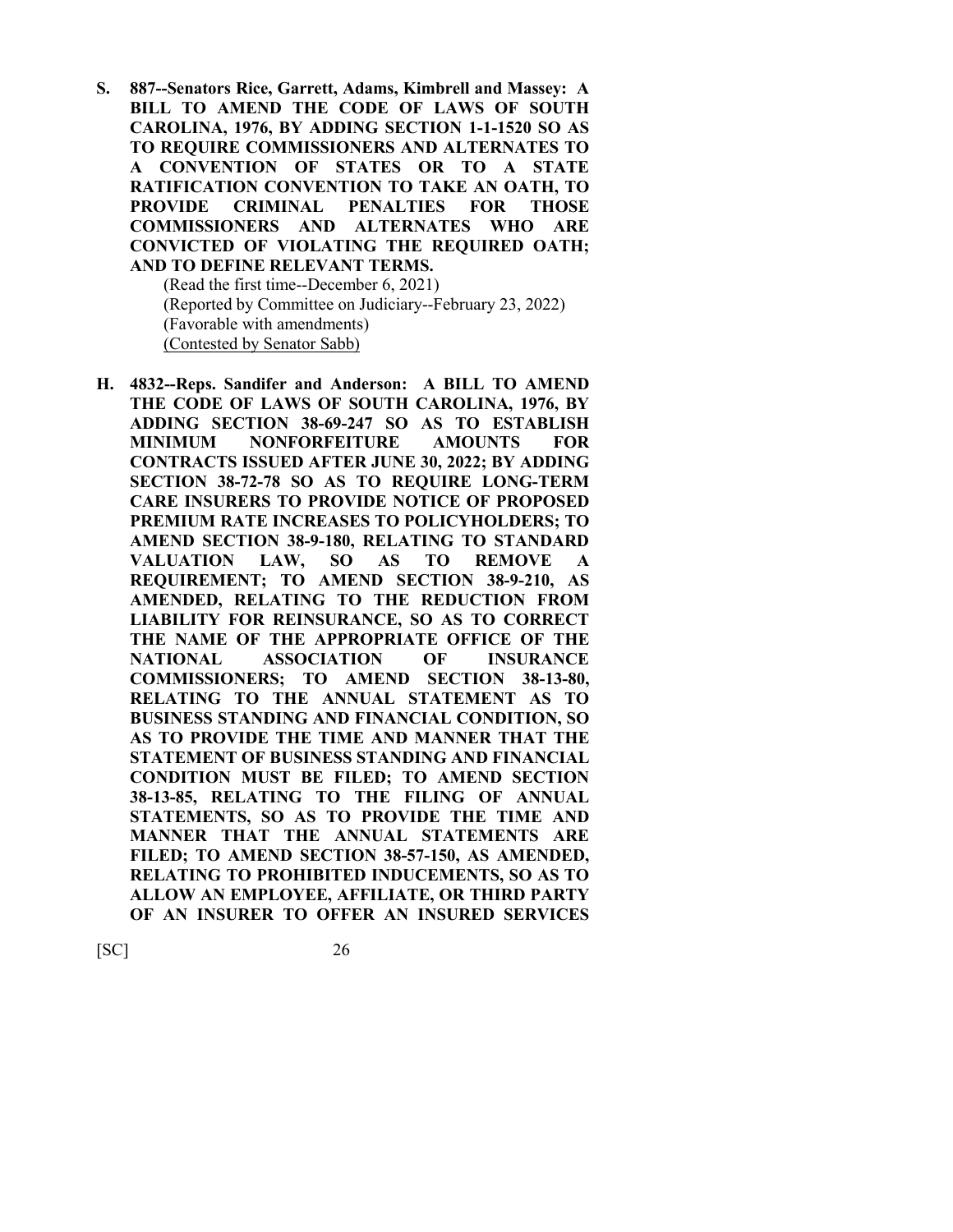**RELATING TO THE LOSS CONTROL OF THE COVERED RISK; TO AMEND SECTION 38-73-240, RELATING TO RATE FILINGS, SO AS TO CLARIFY WHERE AN INSURER MAY FILE A MULTIPLIER; TO AMEND SECTION 38-73-910, AS AMENDED, RELATING TO THE APPLICATION OF THE SECTION, SO AS TO ESTABLISH THAT RATE, RULE, AND FORM FILINGS SUBMITTED BY A RATING ORGANIZATION ARE SUBJECT TO PRIOR APPROVAL OF THE DEPARTMENT OF INSURANCE; TO AMEND SECTION 38-79-200, AS AMENDED, RELATING TO RATE INCREASE OR ASSESSMENT AUTHORIZATION, SO AS TO INCLUDE A REFERENCE; TO AMEND SECTIONS 38-101-20, 38-101-30, 38-101-40, AND 38-101-110, ALL RELATING TO THE ISSUANCE OF FLOOD INSURANCE POLICIES, ALL SO AS TO REQUIRE A PERIL OF FLOOD TO BE NAMED; TO AMEND SECTION 38-101-120, RELATING TO THE WRITTEN NOTICE OF CANCELLATION OR NONRENEWAL, SO AS TO CLARIFY THE REQUIRED NOTICE PERIOD; AND TO REPEAL CHAPTER 95 OF TITLE 38 RELATING TO THE INTERSTATE INSURANCE PRODUCT REGULATION COMPACT.**

(Read the first time--February 2, 2022) (Reported by Committee on Banking and Insurance--February 23, 2022) (Favorable) (Contested by Senator Scott)

**S. 838--Senators Adams, Garrett, M. Johnson, Kimbrell, Rice, Cash and Corbin: A BILL TO AMEND SECTION 63-5-350 OF THE 1976 CODE, RELATING TO PROVIDING HEALTH SERVICES TO MINORS WITHOUT PARENTAL CONSENT, TO PROHIBIT THE ADMINISTRATION OF THE COVID-19 VACCINE WITHOUT PARENTAL CONSENT.**

> (Read the first time--June 8, 2021) (Reported by Committee on Medical Affairs--March 03, 2022) (Favorable with amendments) (Contested by Senator Kimpson)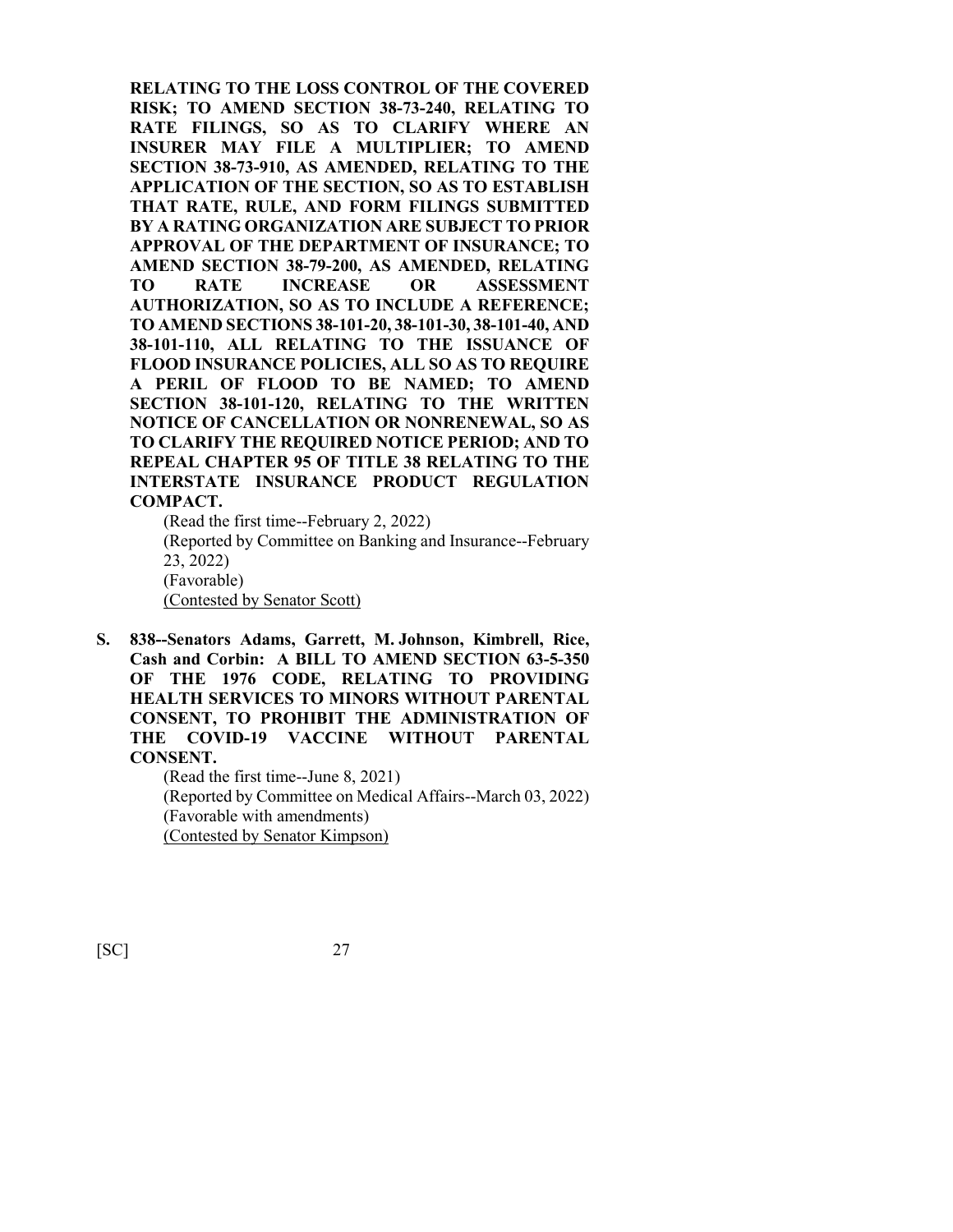**S. 1034--Senator Gambrell: A BILL TO AMEND THE CODE OF LAWS OF SOUTH CAROLINA, 1976, BY ADDING SECTION 40-43-195 SO AS TO AUTHORIZE CENTRAL FILL PHARMACIES TO BE ESTABLISHED IN THIS STATE FOR THE PURPOSE OF FILLING PRESCRIPTIONS FOR, AND AT THE REQUEST OF, AN ORIGINATING PHARMACY; TO ESTABLISH CERTAIN OPERATING PROCEDURES AND REQUIREMENTS FOR CENTRAL FILL PHARMACIES, INCLUDING, AMONG OTHER THINGS, OBTAINING A CENTRAL FILL PHARMACY PERMIT AND A CONTROLLED SUBSTANCES REGISTRATION, IF APPROPRIATE, NOTIFYING PATIENTS OF CENTRAL FILL PROCESSING PROCEDURES, REQUIRING WRITTEN PRESCRIPTION DRUG INFORMATION AND A TOLL-FREE NUMBER, PROVIDING PRESCRIPTION LABELING AND RECORD KEEPING REQUIREMENTS, AND REQUIRING POLICIES AND PROCEDURES MANUALS.**

(Read the first time--February 1, 2022) (Reported by Committee on Medical Affairs--March 03, 2022) (Favorable) (Amended--March 31, 2022) (Contested by Senator Senn)

**S. 907--Senators Grooms, Verdin and Garrett: A BILL TO AMEND ARTICLE 1, CHAPTER 41, TITLE 44 OF THE 1976 CODE, RELATING TO ABORTIONS, BY ADDING SECTION 44-41-90 TO REQUIRE THE DISCLOSURE OF MEDICAL INFORMATION TO PERSONS WHO MAY RECEIVE A CHEMICALLY INDUCED ABORTION, WITH EXCEPTIONS.**

(Read the first time--December 6, 2021) (Polled by Committee on Medical Affairs--March 10, 2022) (Favorable) (Contested by Senator McLeod)

**S. 1130--Senators Kimbrell and Garrett: A BILL TO AMEND TITLE 44 OF THE 1976 CODE, RELATING TO HEALTH, BY ADDING CHAPTER 139 TO PROVIDE THAT LOCAL LAWS AND ORDINANCES RELATED TO THE REGULATION AND ENFORCEMENT OF THE RIGHT OF MEDICAL PRACTITIONERS, HEALTH CARE INSTITUTIONS, AND HEALTH CARE PAYERS TO**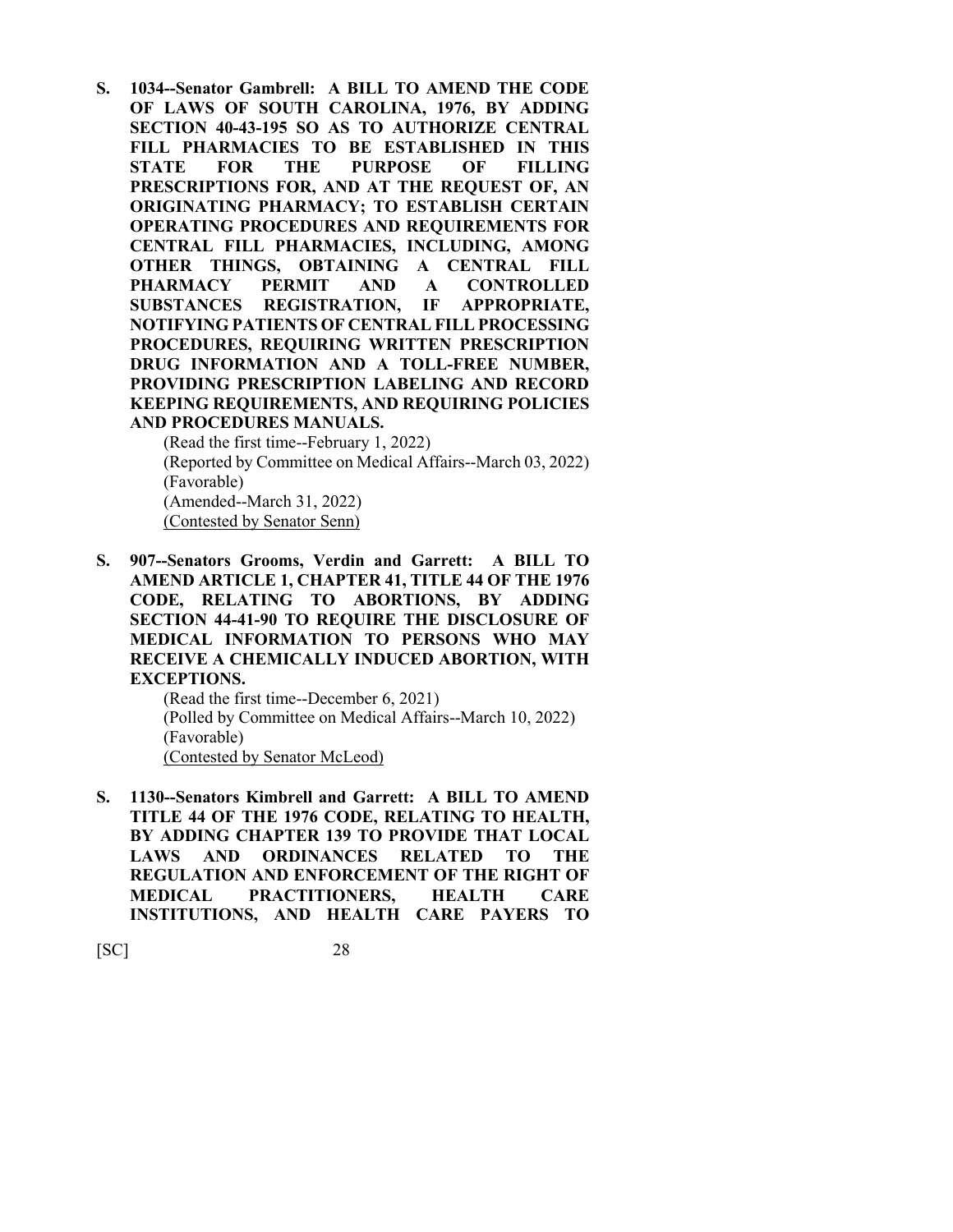**EXERCISE THEIR CONSCIENCE, WHETHER SUCH CONSCIENCE IS INFORMED BY RELIGION, MORAL, ETHICAL, OR PHILOSOPHIC BELIEFS, ARE PREEMPTED AND SUPERSEDED BY LAWS ENACTED BY THE GENERAL ASSEMBLY AND REGULATIONS PROMULGATED BY STATE AGENCIES PURSUANT TO THOSE LAWS.**

(Read the first time--March 8, 2022) (Polled by Committee on Medical Affairs--March 10, 2022) (Favorable) (Contested by Senator Hutto)

**S. 976--Senator Jackson: A BILL TO AMEND THE CODE OF LAWS OF SOUTH CAROLINA, 1976, BY ADDING SECTION 37-6-513 SO AS TO ALLOW THE DEPARTMENT OF CONSUMER AFFAIRS TO UTILIZE FUNDS AND FEES PAID TO THE DEPARTMENT OF CONSUMER AFFAIRS; AND BY ADDING SECTION 37-6-610 SO AS TO ALLOW THE DEPARTMENT OF CONSUMER AFFAIRS TO CARRY FORWARD CERTAIN FUNDS.**

> (Read the first time--January 12, 2022) (Recalled from Committee on Banking and Insurance--March 15, 2022) (Amended--March 17, 2022) (Contested by Senator Rice)

**S. 366--Senators Talley, Hutto and Malloy: A BILL TO AMEND SECTION 42-15-60, CODE OF LAWS OF SOUTH CAROLINA, 1976, RELATING TO THE TIME PERIOD MEDICAL TREATMENT AND SUPPLIES ARE FURNISHED, SO AS TO CLARIFY THAT MEDICAL TREATMENT AND SUPPLIES ARE FURNISHED FOR ANY ADDITIONAL TIME THAT THE JUDGMENT OF THE WORKERS' COMPENSATION COMMISSION ESTABLISHED, BY THE PREPONDERANCE OF EVIDENCE CONTAINED IN THE MEDICAL RECORDS OR BY THE OPINION OF A MEDICAL PROVIDER, WILL LESSEN THE PERIOD OF DISABILITY; AND TO AMEND SECTION 42-17-40, RELATING TO THE CONDUCT OF A WORKERS' COMPENSATION COMMISSION HEARING SO AS TO PROVIDE THAT MEDICAL RECORDS AND**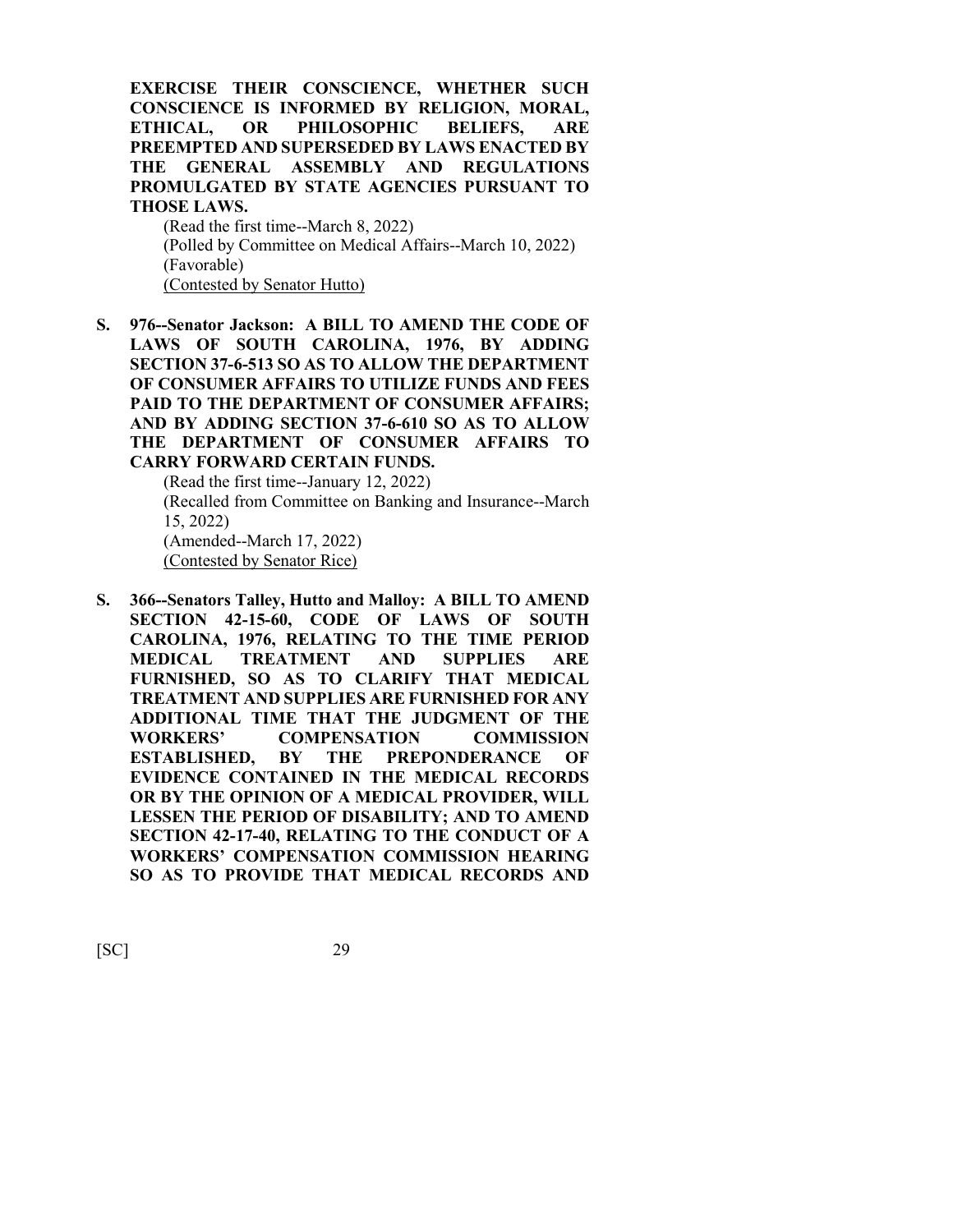# **OPINIONS OF MEDICAL PROVIDERS ARE ADMISSIBLE WITHOUT REGARD TO THE RULES OF EVIDENCE.**

(Read the first time--January 12, 2021) (Reported by Committee on Judiciary--March 16, 2022) (Favorable with amendments) (Contested by Senator Massey)

**S. 471--Senators Rankin and Sabb: A BILL TO AMEND SECTION 14-7-1050, CODE OF LAWS OF SOUTH CAROLINA, 1976, RELATING TO JURY VOIR DIRE, SO AS TO PROVIDE FOR ATTORNEY CONDUCTED JURY VOIR DIRE BY ORAL AND DIRECT QUESTIONING; TO AMEND SECTION 14-7-1060, RELATING TO THE DRAWING OF A JURY PANEL, SO AS TO PROVIDE THAT THE NUMBER OF JURORS TO BE DRAWN IS WITHIN THE DISCRETION OF THE TRIAL JUDGE; AND TO AMEND SECTION 14-7-1080, RELATING TO THE DRAWING OF A SECOND JURY PANEL, SO AS TO DELETE THE REQUIREMENT THAT THE PANEL MUST BE MADE UP OF TWENTY JURORS.**

> (Read the first time--January 14, 2021) (Reported by Committee on Judiciary--March 16, 2022) (Favorable) (Contested by Senator Massey)

**S. 1032--Senators Martin, Verdin, Kimbrell, Garrett, Climer and Senn: A BILL TO AMEND THE CODE OF LAWS OF SOUTH CAROLINA, 1976, BY ADDING SECTION 23-3-80 SO AS TO CREATE THE ILLEGAL IMMIGRATION ENFORCEMENT UNIT WITHIN THE SOUTH CAROLINA LAW ENFORCEMENT DIVISION, TO PROVIDE FOR ITS ADMINISTRATION AND DUTIES, AND TO REQUIRE A MEMORANDUM OF AGREEMENT WITH UNITED STATES IMMIGRATION AND CUSTOMS ENFORCEMENT; AND TO REPEAL SECTION 23-6-60 RELATING TO THE CREATION OF THE ILLEGAL IMMIGRATION ENFORCEMENT UNIT WITHIN THE DEPARTMENT OF SAFETY.**

> (Read the first time--February 1, 2022) (Reported by Committee on Judiciary--March 16, 2022) (Favorable) (Amended--March 31, 2022)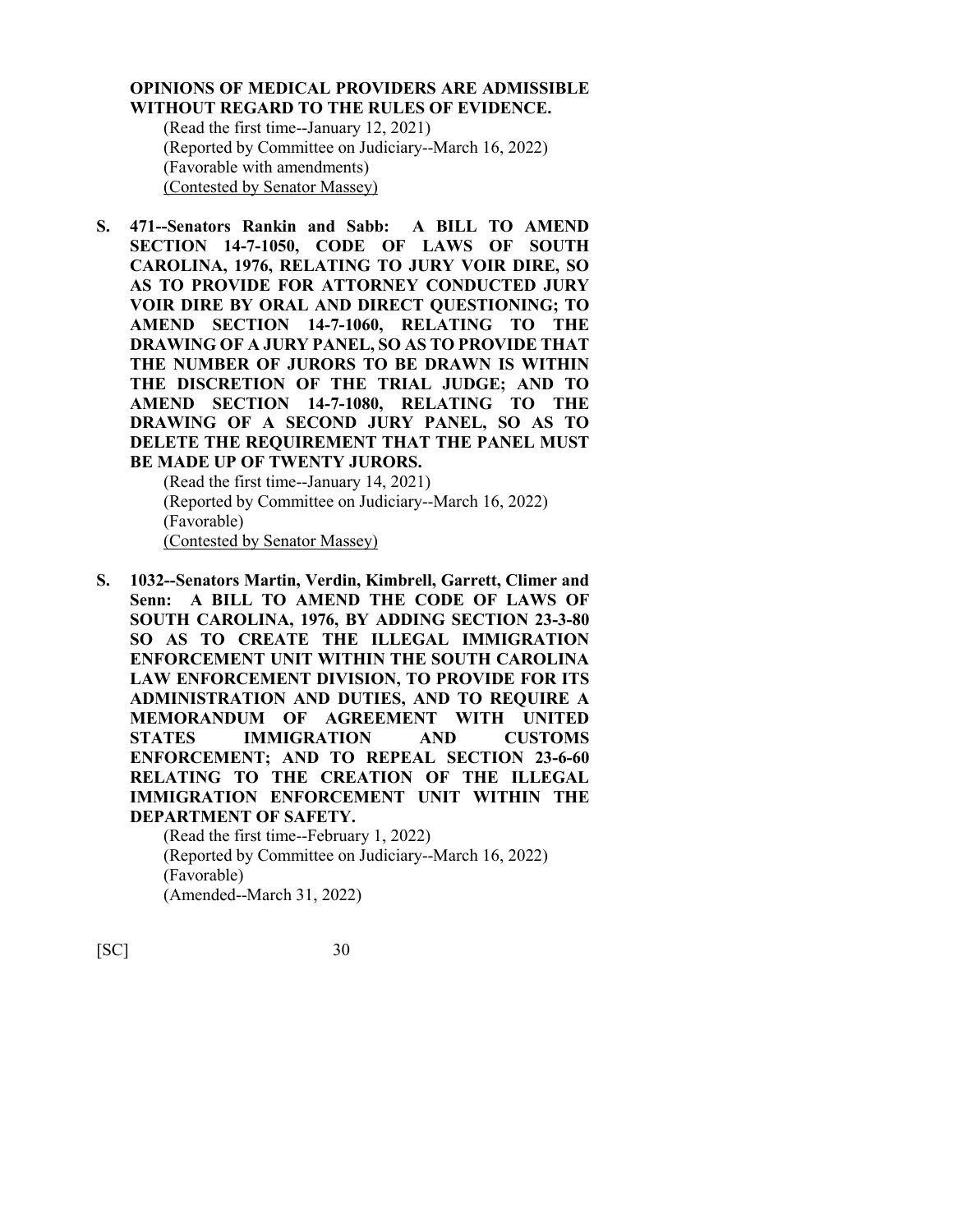**S. 721--Senators Alexander and Grooms: A BILL TO AMEND ARTICLE 1, CHAPTER 5, TITLE 56 OF THE 1976 CODE, RELATING TO THE UNIFORM ACT REGULATING TRAFFIC ON HIGHWAYS, BY ADDING SECTION 56-5- 100, TO PROVIDE THAT THE IMPLEMENTATION OR USE OF A MOTOR CARRIER SAFETY IMPROVEMENT THAT IS REQUIRED BY A COMPANY ENGAGING IN THE OPERATION OF A COMMERCIAL MOTOR VEHICLE SHALL NOT BE CONSIDERED IN ANY EVALUATION OF AN INDIVIDUAL'S STATUS AS AN EMPLOYEE, JOINT EMPLOYEE, OR INDEPENDENT CONTRACTOR OF THE COMPANY UNDER STATE LAW; AND TO DEFINE NECESSARY TERMS.**

(Read the first time--March 31, 2021) (Reported by Committee on Transportation--March 17, 2022) (Favorable) (Contested by Senators Sabb and Bennett)

(Not to be considered before Wednesday, April 6, 2022)

**S. 1175--Fish, Game and Forestry Committee: A JOINT RESOLUTION TO APPROVE REGULATIONS OF THE DEPARTMENT OF NATURAL RESOURCES, RELATING TO WILDLIFE MANAGEMENT AREA REGULATIONS, DESIGNATED AS REGULATION DOCUMENT NUMBER 5072, PURSUANT TO THE PROVISIONS OF ARTICLE 1, CHAPTER 23, TITLE 1 OF THE 1976 CODE.**

(Without reference--March 17, 2022)

**H. 3037--Reps. Garvin, Robinson, Cobb-Hunter, Hosey, J.L. Johnson, Matthews, S. Williams, Rivers, Jefferson, R. Williams, Govan and King: A BILL TO AMEND THE CODE OF LAWS OF SOUTH CAROLINA, 1976, BY ADDING SECTION 56-3-117 SO AS TO PROVIDE THE DEPARTMENT OF MOTOR VEHICLES MAY ADD A NOTATION TO A PRIVATE PASSENGER-CARRYING MOTOR VEHICLE REGISTRATION TO INDICATE THE VEHICLE OWNER OR AN OCCUPANT OF THE VEHICLE SUFFERS FROM CERTAIN MEDICAL CONDITIONS AND TO PROVIDE THE CRIMINAL JUSTICE ACADEMY SHALL OFFER COURSES TO TRAIN LAW ENFORCEMENT OFFICERS ON HANDLING**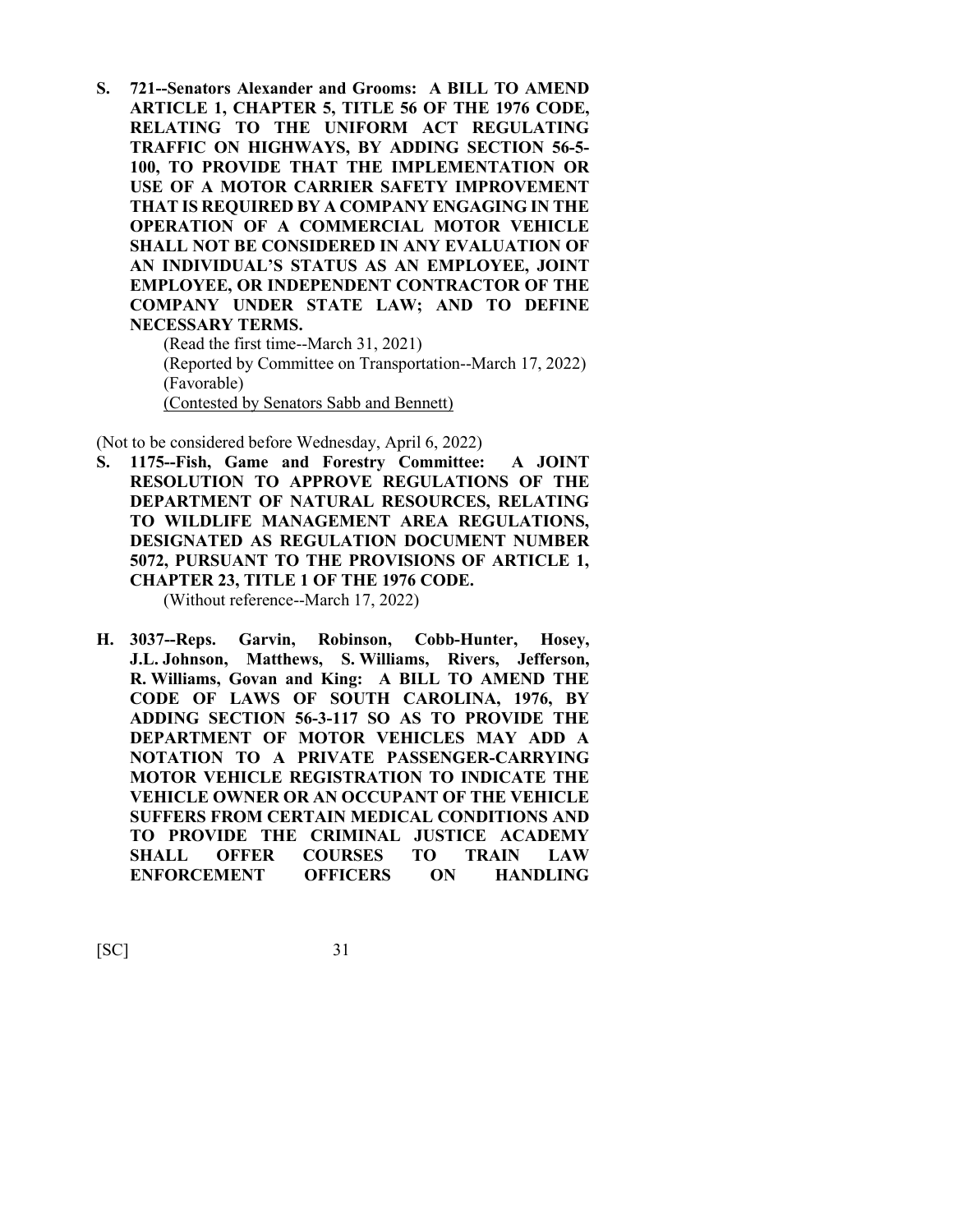# **SITUATIONS THAT MAY ARISE FROM THE ENFORCEMENT OF THIS PROVISION.**

(Read the first time--April 7, 2021) (Reported by Committee on Transportation--March 17, 2022) (Favorable with amendments) (Committee Amendment Adopted--March 23, 2022) (Contested by Senator Corbin)

**H. 3729--Reps. Sandifer and Cogswell: A BILL TO AMEND SECTION 16-11-760, CODE OF LAWS OF SOUTH CAROLINA, 1976, RELATING TO VEHICLES PARKED ON PRIVATE PROPERTY WITHOUT PERMISSION, SO AS TO PROVIDE THAT ONLY CERTAIN STORAGE COSTS MAY BE CHARGED TO THE OWNER AND LIENHOLDER OF A VEHICLE FOUND PARKED ON PRIVATE PROPERTY WITHOUT PERMISSION; TO AMEND SECTION 29-15-10, RELATING TO LIENS FOR STORAGE, SO AS TO PROHIBIT THE COLLECTION OF STORAGE COSTS BY A TOWING COMPANY, STORAGE FACILITY, GARAGE, OR REPAIR SHOP PRIOR TO THE PERSON SENDING NOTICE TO THE OWNER AND LIENHOLDER; TO AMEND SECTION 56-5-5630, RELATING TO PAYMENTS FOR THE RELEASE OF ABANDONED VEHICLES, SO AS TO PROVIDE THAT A TOWING COMPANY AND STORAGE FACILITY MAY NOT CHARGE ANY STORAGE COSTS BEFORE NOTICE IS SENT TO THE OWNER AND LIENHOLDER; TO AMEND SECTION 56-5-5635, RELATING TO LAW ENFORCEMENT TOWING AND STORAGE PROCEDURES, SO AS TO PROVIDE THAT A TOWING COMPANY, STORAGE FACILITY, GARAGE, OR REPAIR SHOP MAY NOT CHARGE ANY STORAGE COSTS BEFORE NOTICE IS SENT TO THE OWNER AND LIENHOLDER; AND TO AMEND SECTION 56-5-5640, RELATING TO THE SALE OF UNCLAIMED VEHICLES, SO AS TO PROVIDE A REFERENCE.**

(Read the first time--March 2, 2022) (Reported by Committee on Transportation--March 17, 2022) (Favorable with amendments) (Contested by Senator Matthews)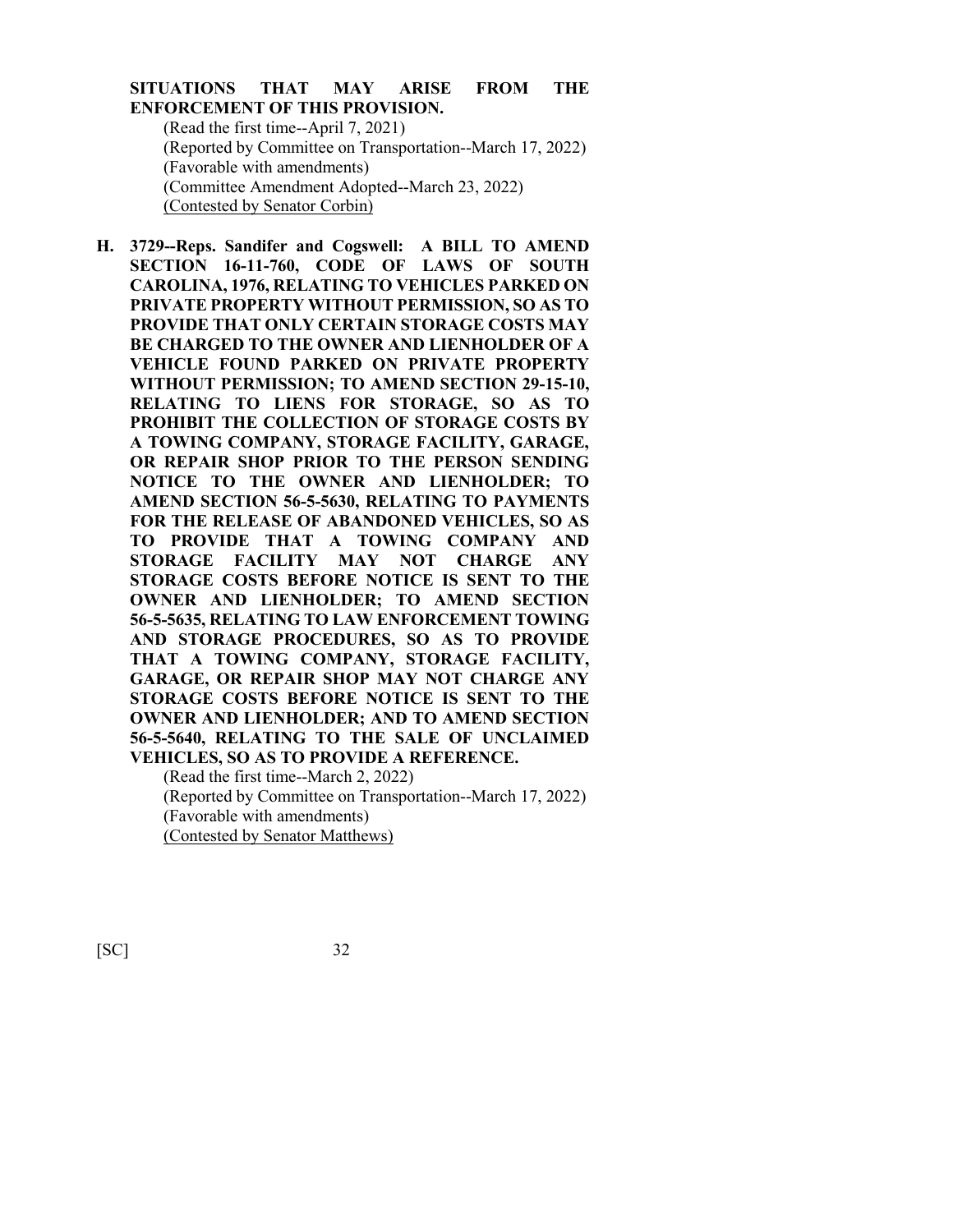**H. 3509--Reps. Fry, Felder, Bernstein, Collins, Kimmons, Robinson, Haddon, V.S. Moss, Pope, Forrest, J.L. Johnson, W. Cox, Carter, Oremus, Henegan, Jefferson and R. Williams: A BILL TO AMEND THE CODE OF LAWS OF SOUTH CAROLINA, 1976, BY ADDING ARTICLE 8 TO CHAPTER 7, TITLE 63 SO AS TO ESTABLISH AN EXTENDED FOSTER CARE PROGRAM AND RELATED PROCEDURES TO ENABLE CERTAIN CHILDREN IN THE CUSTODY OF THE DEPARTMENT OF SOCIAL SERVICES ON THEIR EIGHTEENTH BIRTHDAY TO CONTINUE TO RECEIVE SERVICES AND SUPPORTS FROM THE DEPARTMENT UNTIL THE AGE OF TWENTY-ONE; TO DEFINE TERMS; TO PROVIDE FOR VOLUNTARY AND COURT-ORDERED EXTENDED FOSTER CARE; TO REQUIRE CASE REVIEW AND PERMANENCY PLANNING; AND FOR OTHER PURPOSES; AND TO AMEND SECTION 63-7-1700, RELATING TO PERMANENCY PLANNING HEARINGS, SO AS TO MAKE CONFORMING CHANGES.**

(Read the first time--March 10, 2022) (Reported by Committee on Family and Veterans' Services-- March 23, 2022) (Favorable)

**S. 531--Senators Cash, Kimbrell, M. Johnson, Loftis, Shealy, Hembree, Verdin, Rice, Adams, Garrett, Young, Gustafson, Climer, Goldfinch, Massey, Grooms, Turner, Talley, Gambrell, Cromer, Bennett, Corbin, Campsen and Peeler: A BILL TO ENACT THE "SAVE WOMEN'S SPORTS ACT"; TO AMEND ARTICLE 5, CHAPTER 1, TITLE 59 OF THE 1976 CODE, RELATING TO MISCELLANEOUS EDUCATIONAL PROVISIONS, BY ADDING SECTION 59-1-500, TO PROVIDE THAT PUBLIC AND PRIVATE MIDDLE SCHOOL-LEVEL AND HIGH SCHOOL-LEVEL TEAMS AND SPORTS MUST BE DESIGNATED BASED ON BIOLOGICAL SEX, TO PROVIDE THAT TEAMS OR SPORTS DESIGNATED FOR FEMALES MUST BE RESTRICTED TO STUDENTS OF THE FEMALE SEX, TO PROVIDE CERTAIN PROTECTIONS FOR PUBLIC AND**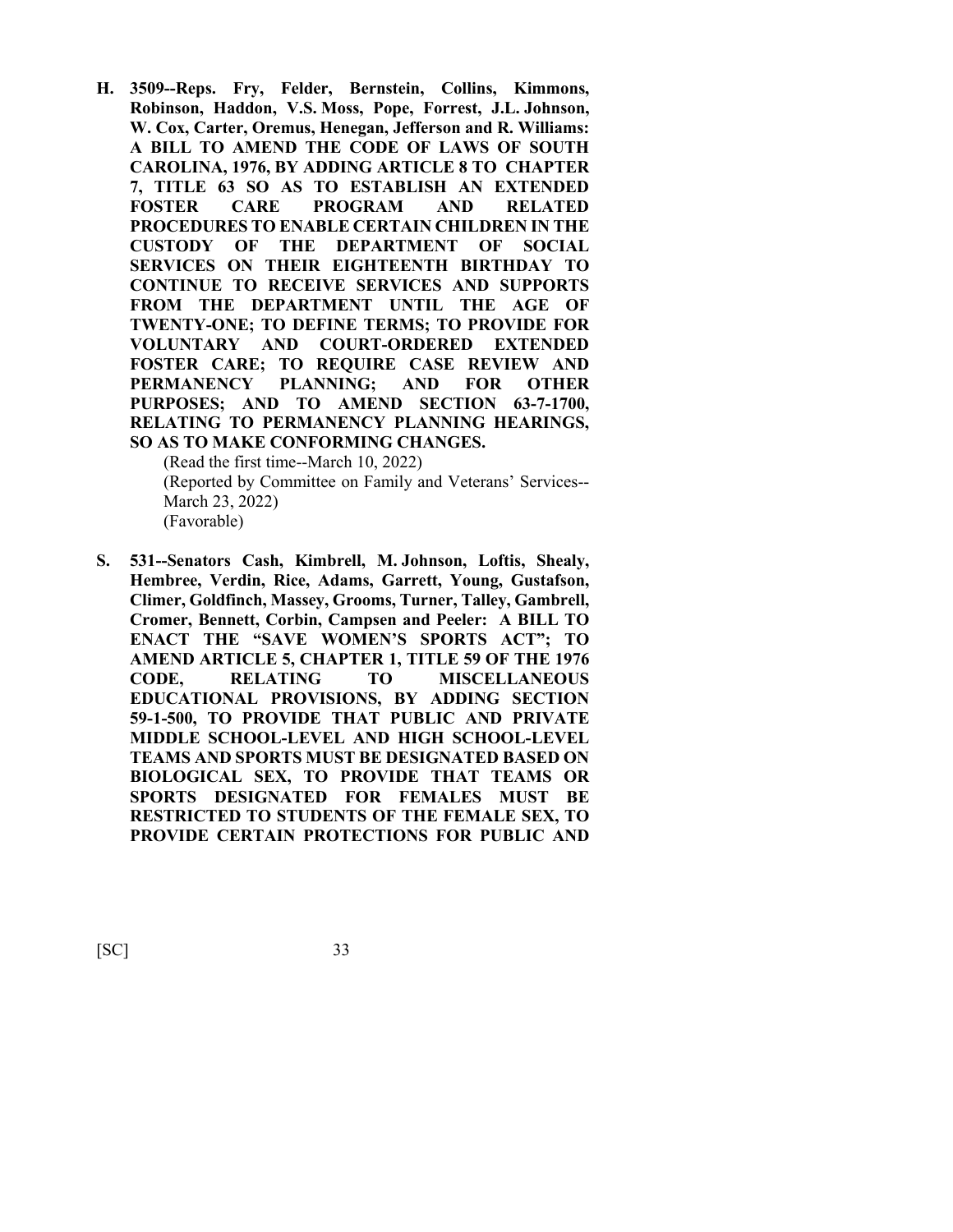# **PRIVATE SCHOOLS, AND TO PROVIDE CERTAIN RELIEF FOR VIOLATIONS.**

(Read the first time--February 9, 2021) (Reported by Committee on Education--March 29, 2022) (Favorable with amendments) (Contested by Senator Hutto)

**S. 544--Senator Loftis: A BILL TO AMEND THE CODE OF LAWS OF SOUTH CAROLINA, 1976, BY ADDING SECTION 59-63-25 SO AS TO PROVIDE AN OPEN ENROLLMENT OPTION IN PUBLIC SCHOOLS, AND TO PROVIDE RELATED APPLICATION AND ENROLLMENT PROCEDURES; TO AMEND SECTION 59-40-145, RELATING TO INTERDISTRICT ATTENDANCE IN CHARTER SCHOOLS, SECTION 59-63-30, RELATING TO PUBLIC SCHOOL ATTENDANCE QUALIFICATIONS, SECTION 59-63-32, RELATING TO PUBLIC SCHOOL ENROLLMENT REQUIREMENTS, AND SECTION 59-63-480, RELATING TO PUBLIC SCHOOL ATTENDANCE REQUIREMENTS IN ADJACENT COUNTIES, ALL SO AS TO MAKE CONFORMING CHANGES; TO REPEAL SECTION 59-63-45, RELATING TO INTERDISTRICT STUDENT TRANSFER REIMBURSEMENTS, AND SECTION 59-63-500, RELATING TO INTERDISTRICT STUDENT TRANSFER CONSENT; AND TO MAKE THE PROVISIONS OF THIS ACT EFFECTIVE JULY 1, 2021.**

(Read the first time--February 11, 2021) (Reported by Committee on Education--March 29, 2022) (Favorable with amendments)

**S. 1119--Senator Fanning: A BILL TO AMEND SECTION 12-37-220, AS AMENDED, CODE OF LAWS OF SOUTH CAROLINA, 1976, RELATING TO PROPERTY TAX EXEMPTIONS, SO AS TO EXEMPT ALL REAL PROPERTY OWNED BY A NONPROFIT EDUCATIONAL FOUNDATION OF A PUBLIC SCHOOL DISTRICT AND WHICH IS DEVOTED TO PROVIDING HOUSING FOR CLASSROOM TEACHERS.**

(Read the first time--March 3, 2022) (Reported by Committee on Finance--March 29, 2022) (Favorable with amendments) (Contested by Senator Harpootlian)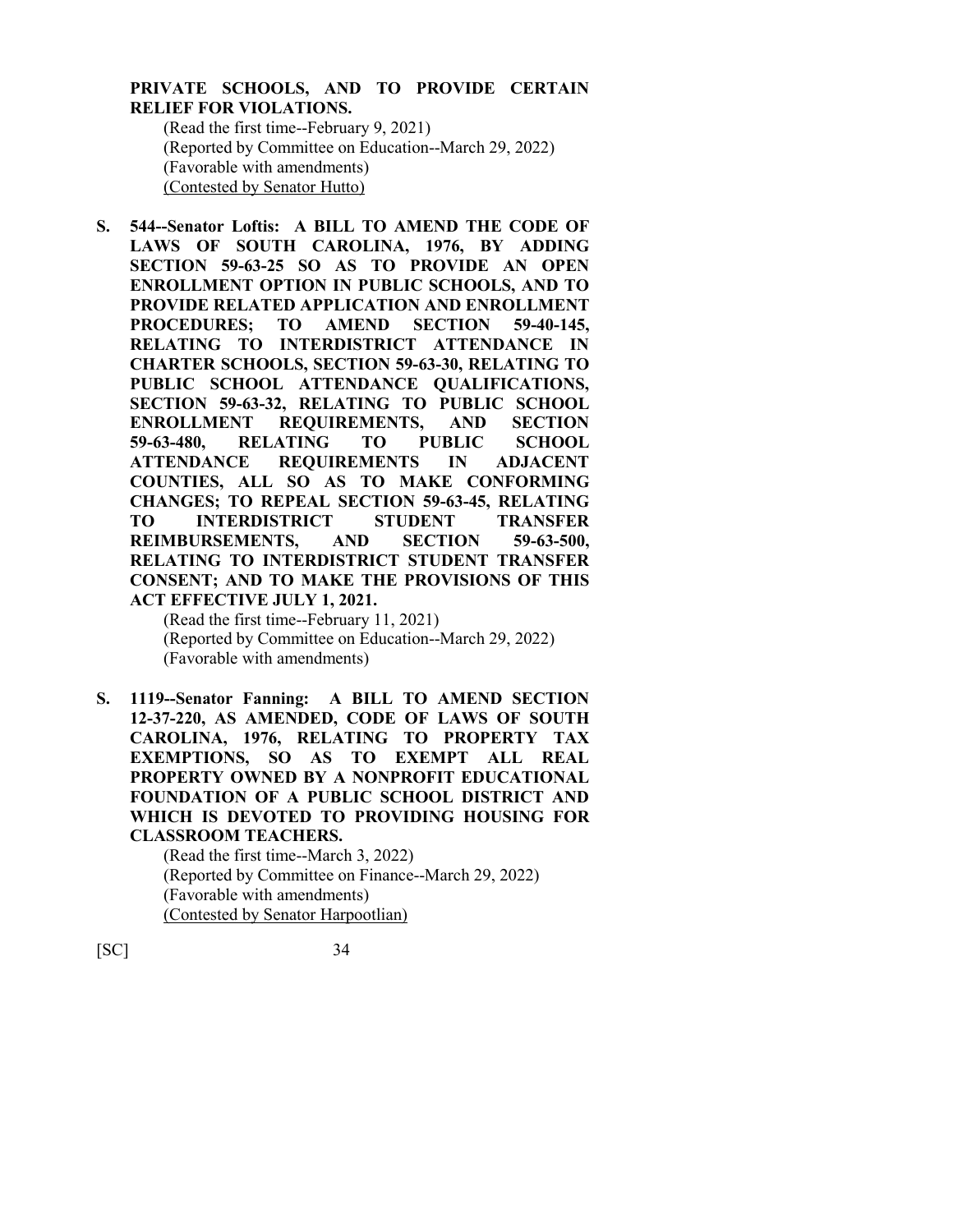(Not to be considered before Thursday, April 14, 2022)

**S. 1213--Labor, Commerce and Industry Committee: A JOINT RESOLUTION TO APPROVE REGULATIONS OF THE DEPARTMENT OF LABOR, LICENSING AND REGULATION, RELATING TO FEE SCHEDULE FOR BOARD OF BARBER EXAMINERS, DESIGNATED AS REGULATION DOCUMENT NUMBER 5081, PURSUANT TO THE PROVISIONS OF ARTICLE 1, CHAPTER 23, TITLE 1 OF THE 1976 CODE.**

(Without reference--March 29, 2022)

(Not to be considered before Thursday, April 14, 2022)

**S. 1214--Labor, Commerce and Industry Committee: A JOINT RESOLUTION TO APPROVE REGULATIONS OF THE DEPARTMENT OF LABOR, LICENSING AND REGULATION-BOARD OF EXAMINERS FOR LICENSURE OF PROFESSIONAL COUNSELORS, MARRIAGE AND FAMILY THERAPIST, ADDICTION COUNSELORS, AND PSYCHO-EDUCATIONAL SPECIALISTS, RELATING TO COUNSELORS, THERAPISTS, AND SPECIALISTS, DESIGNATED AS REGULATION DOCUMENT NUMBER 5075, PURSUANT TO THE PROVISIONS OF ARTICLE 1, CHAPTER 23, TITLE 1 OF THE 1976 CODE.**

(Without reference--March 29, 2022)

(Not to be considered before Thursday, April 14, 2022)

**S. 1215--Labor, Commerce and Industry Committee: A JOINT RESOLUTION TO APPROVE REGULATIONS OF THE DEPARTMENT OF LABOR, LICENSING AND REGULATION-BOARD OF FUNERAL SERVICE, RELATING TO LICENSING PROVISIONS; AND CONTINUING EDUCATION, DESIGNATED AS REGULATION DOCUMENT NUMBER 5037, PURSUANT TO THE PROVISIONS OF ARTICLE 1, CHAPTER 23, TITLE 1 OF THE 1976 CODE.**

(Without reference--March 29, 2022)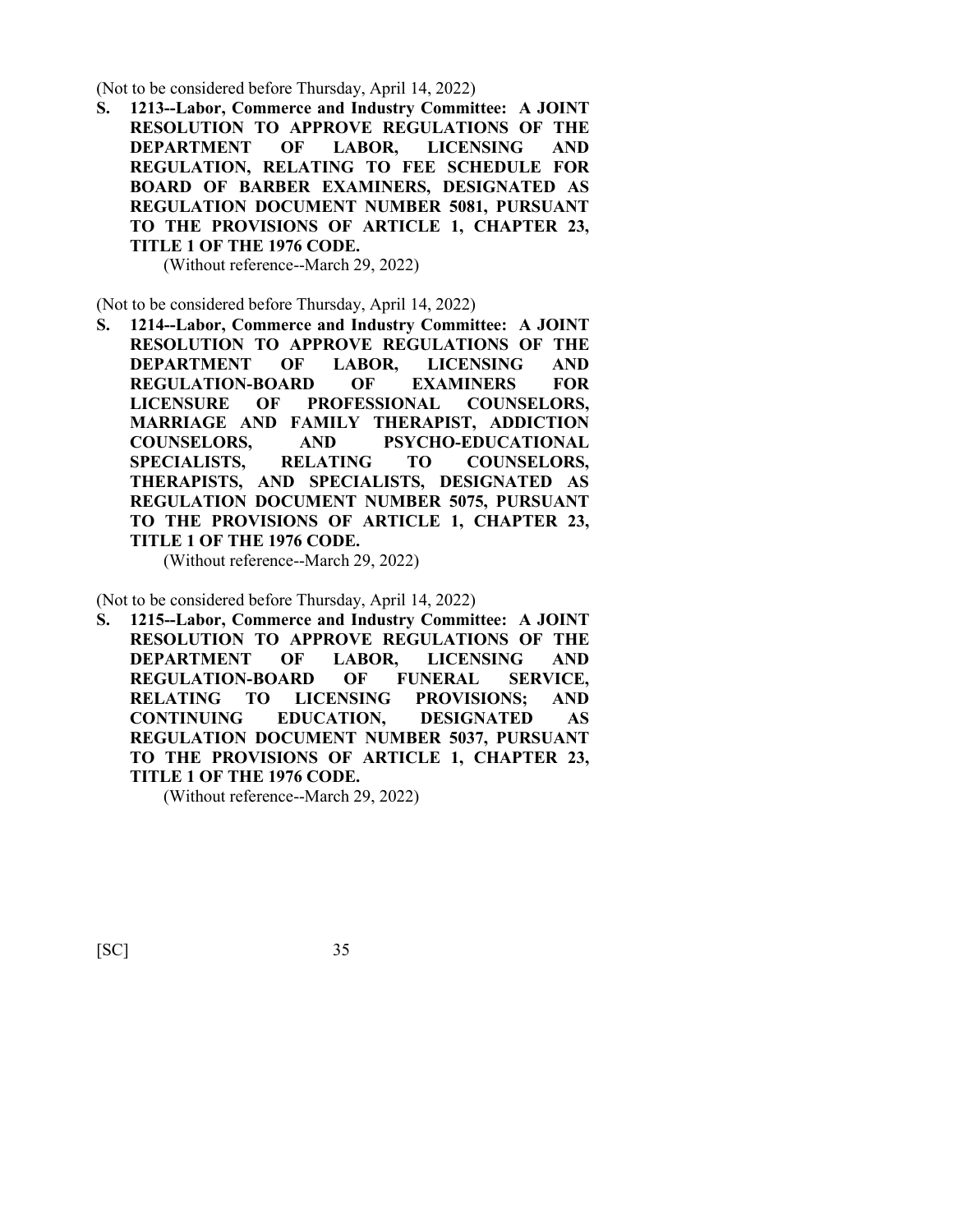(Not to be considered before Thursday, April 14, 2022)

**S. 1216--Labor, Commerce and Industry Committee: A JOINT RESOLUTION TO APPROVE REGULATIONS OF THE DEPARTMENT OF LABOR, LICENSING AND REGULATION-STATE ATHLETIC COMMISSION, RELATING TO CODE OF ETHICS, DESIGNATED AS REGULATION DOCUMENT NUMBER 5083, PURSUANT TO THE PROVISIONS OF ARTICLE 1, CHAPTER 23, TITLE 1 OF THE 1976 CODE.**

(Without reference--March 29, 2022)

(Not to be considered before Thursday, April 14, 2022)

**S. 1217--Labor, Commerce and Industry Committee: A JOINT RESOLUTION TO APPROVE REGULATIONS OF THE DEPARTMENT OF LABOR, LICENSING AND REGULATION-OFFICE OF OCCUPATIONAL SAFETY AND HEALTH, RELATING TO OCCUPATIONAL SAFETY AND HEALTH REVIEW BOARD, DESIGNATED AS REGULATION DOCUMENT NUMBER 5050, PURSUANT TO THE PROVISIONS OF ARTICLE 1, CHAPTER 23, TITLE 1 OF THE 1976 CODE.**

(Without reference--March 29, 2022)

**H. 3859--Reps. Jordan, Sandifer, Kirby and Cogswell: A BILL TO AMEND THE CODE OF LAWS OF SOUTH CAROLINA, 1976, BY ADDING CHAPTER 77 TO TITLE 39 SO AS TO PROVIDE DEFINITIONS, TO PROVIDE THAT A PERSON WHO OWNS OR OPERATES A WEBSITE DEALING IN ELECTRONIC DISSEMINATION OF THIRD-PARTY COMMERCIAL RECORDINGS OR AUDIOVISUAL WORKS SHALL MAKE CERTAIN DISCLOSURES, TO PROVIDE FOR A PRIVATE CAUSE OF ACTION, TO PROVIDE THAT THIS CHAPTER IS SUPPLEMENTAL TO STATE AND FEDERAL CRIMINAL AND CIVIL LAW, AND TO PROVIDE THAT VIOLATIONS CONSTITUTE AN UNFAIR TRADE PRACTICE.**

> (Read the first time--March 15, 2022) (Reported by Committee on Labor, Commerce and Industry-- March 29, 2022) (Favorable)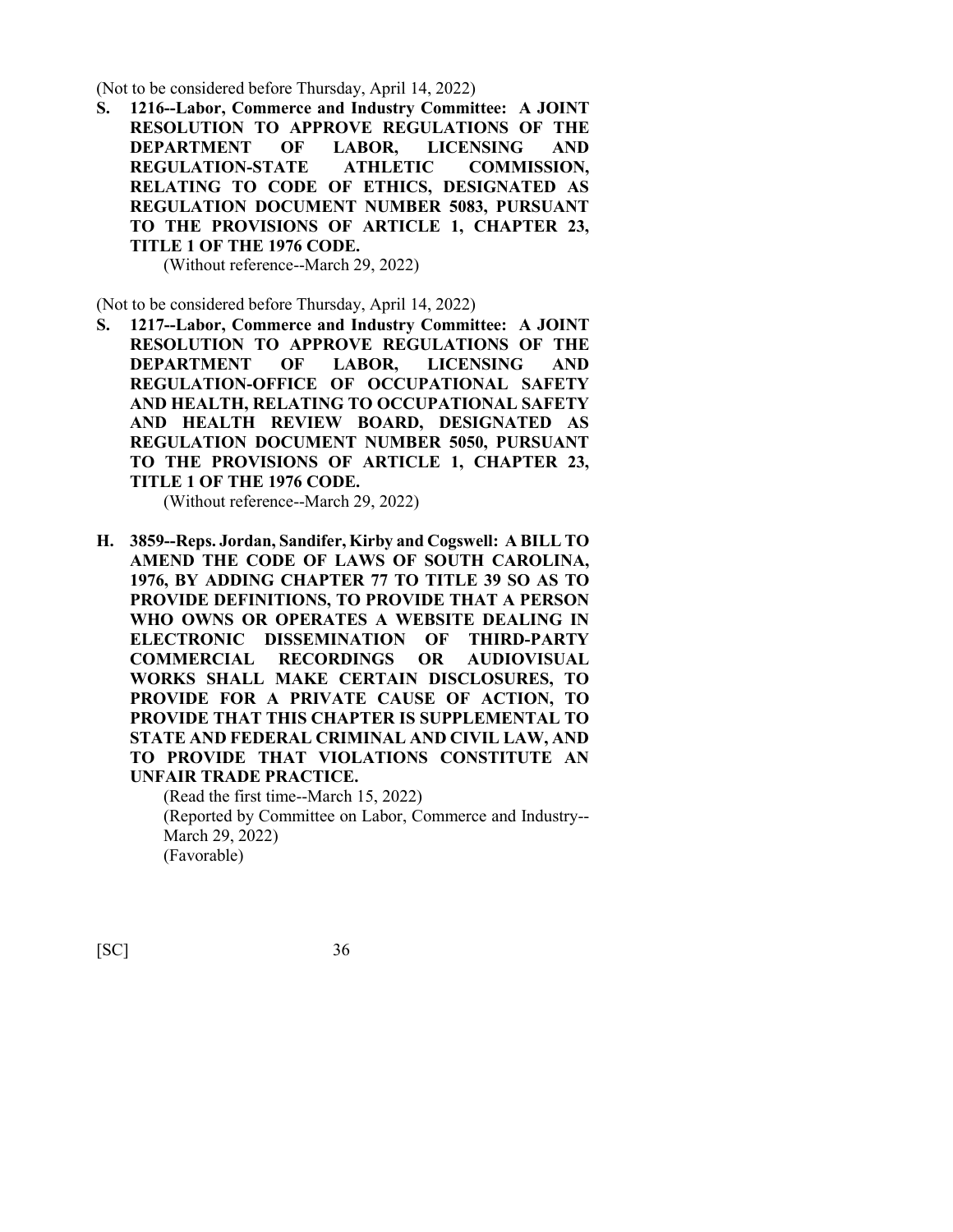**H. 4831--Reps. Elliott, B. Cox, Caskey, Ballentine, Wooten, McGarry, Forrest, Erickson, Bernstein, Wetmore, Carter, Atkinson, Cogswell, W. Cox, Weeks, Wheeler, Henegan and Murray: A JOINT RESOLUTION TO DIRECT THE DEPARTMENT OF COMMERCE TO CONDUCT AN ECONOMIC DEVELOPMENT STUDY TO EVALUATE THE STATE'S BUSINESS ADVANTAGES, ECONOMIC CLIMATE, WORKFORCE READINESS, AND ANY OTHER RELEVANT STATE ASSETS TO CREATE A ROADMAP TO EFFECTIVELY COMPETE IN ATTRACTING OFFSHORE WIND ENERGY SUPPLY CHAIN INDUSTRIES TO THE STATE; AND TO PROVIDE FOR THE PURPOSE AND DUTIES OF THE STUDY.**

(Read the first time--February 3, 2022) (Reported by Committee on Labor, Commerce and Industry-- March 29, 2022) (Favorable)

**S. 22--Senators Hutto, Shealy and Jackson: A BILL TO AMEND SECTION 63-19-820, CODE OF LAWS OF SOUTH CAROLINA, 1976, RELATING TO PLACING CHILDREN IN AN ADULT JAIL, SO AS TO ELIMINATE THE EXCEPTION FOR CHILDREN TO BE TRIED AS AN ADULT AND TO DECREASE THE LENGTH OF TIME THAT A CHILD MAY BE HELD IN A JUVENILE DETENTION FACILITY FOR COMMITTING A STATUS OFFENSE OR FOR VIOLATING A RELATED COURT ORDER; TO AMEND SECTION 63-19-1020, RELATING TO THE RIGHT OF CERTAIN PERSONS AND ENTITIES INJURED BY DELINQUENT ACTS OF A CHILD TO INSTITUTE LEGAL PROCEEDINGS AGAINST THE CHILD, SO AS TO REQUIRE THAT THE CHILD AND HIS FAMILY SEEK COUNSELING WHEN THE STATUS OFFENSE IS OF INCORRIGIBILITY; TO AMEND SECTION 63-19-1440, RELATING TO COMMITMENT OF CERTAIN CHILDREN TO THE DEPARTMENT OF JUVENILE JUSTICE, SO AS TO DISTINGUISH BETWEEN STATUS AND CRIMINAL OFFENSES AND TO CHANGE THE REQUIREMENTS FOR COURT ORDERS; TO AMEND SECTION 63-19-1810, RELATING TO DETERMINATION OF RELEASE OF JUVENILES ADJUDICATED DELINQUENT BY THE DEPARTMENT, SO AS TO MAKE CONFORMING CHANGES; AND TO**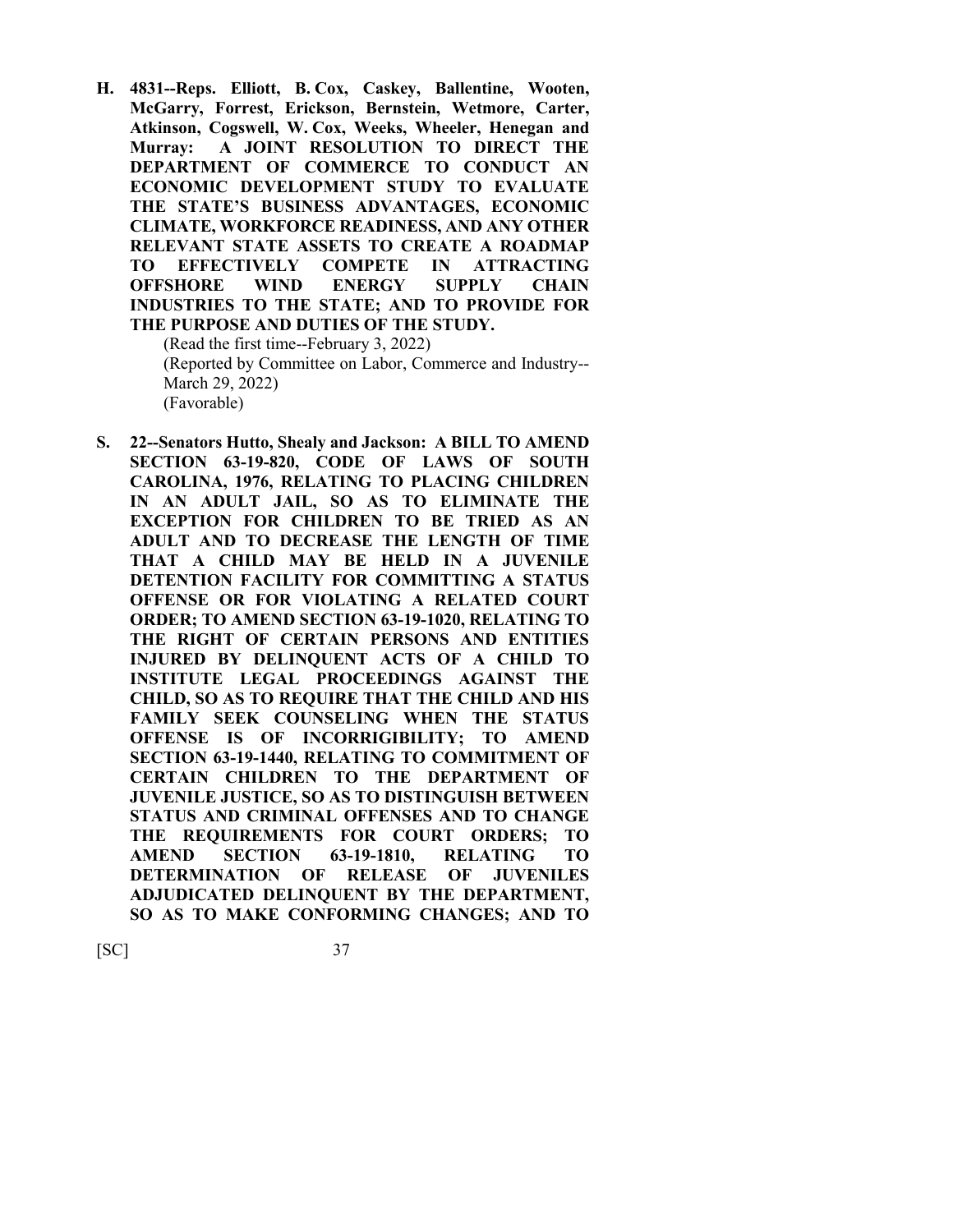# **AMEND SECTION 63-19-2050, AS AMENDED, RELATING TO EXPUNGEMENT OF CERTAIN COURT RECORDS, SO AS TO PROVIDE FOR THE AUTOMATIC EXPUNGEMENT OF A JUVENILE'S RECORDS FOR STATUS OFFENSES, WITH EXCEPTIONS.**

(Read the first time--January 12, 2021) (Reported by Committee on Judiciary--March 30, 2022) (Favorable)

**S. 53--Senators Malloy and Shealy: A BILL TO AMEND THE SOUTH CAROLINA CODE OF LAWS, 1976, TO ENACT THE "SOUTH CAROLINA JUVENILE JUSTICE REFORM ACT", TO AMEND SECTION 63-1-20, RELATING TO THE CHILDREN'S POLICY OF SOUTH CAROLINA, TO INCLUDE WITHIN THE STATEMENT A PROVISION TO ESTABLISH A POLICY REGARDING THE CARE AND GUIDANCE OF CHILDREN WITHIN THE JUVENILE JUSTICE SYSTEM; AND TO MAKE CONFORMING CHANGES. (Abbreviated Title)**

(Read the first time--January 12, 2021) (Reported by Committee on Judiciary--March 30, 2022) (Favorable with amendments) (Contested by Senator Hembree)

**S. 79--Senator Malloy: A BILL TO AMEND SECTION 44-23-430 OF THE 1976 CODE, RELATING TO HEARINGS CONCERNING A PERSON'S FITNESS TO STAND TRIAL, TO EXTEND THE LENGTH OF TIME CERTAIN PERSONS UNFIT TO STAND TRIAL MAY BE HOSPITALIZED FOR RESTORATION TREATMENT TO ONE HUNDRED EIGHTY DAYS, TO ALLOW THE DEPARTMENT OF MENTAL HEALTH TO PROVIDE RESTORATION TREATMENT IN DETENTION CENTERS AND ON AN OUTPATIENT BASIS IN CERTAIN CIRCUMSTANCES, AND FOR OTHER PURPOSES; AND TO DEFINE NECESSARY TERMS.**

(Read the first time--January 12, 2021) (Reported by Committee on Judiciary--March 30, 2022) (Favorable with amendments)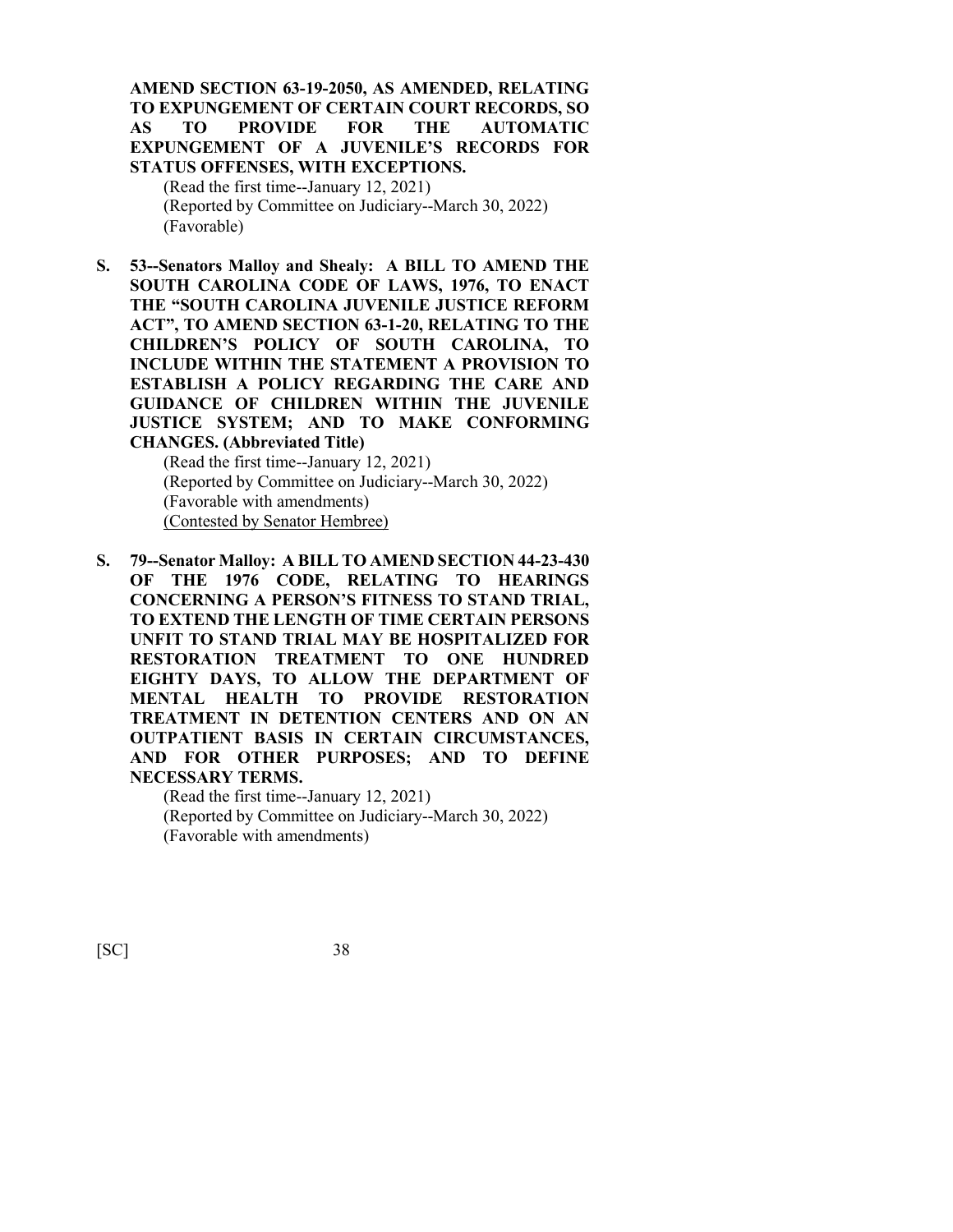**S. 1077--Senators Alexander, Rankin, Massey, K. Johnson, Sabb, Garrett, Gambrell, McElveen, Kimbrell, Stephens, McLeod, M. Johnson, Kimpson, Hutto, Grooms, Climer, Davis, Gustafson, Williams, Loftis, Fanning and Adams: A BILL TO AMEND CHAPTER 27, TITLE 58 OF THE 1976 CODE BY ADDING ARTICLE 8, TO ALLOW THE PUBLIC SERVICE COMMISSION TO AUTHORIZE THE ISSUANCE OF BONDS FOR THE PURPOSES OF OFFSETTING AND REDUCING PRUDENTLY INCURRED COSTS FOR STORM RECOVERY ACTIVITY AND TO ESTABLISH THE REQUIREMENTS AND PROCESSES FOR THE AUTHORIZATION OF THESE BONDS; AND TO AMEND SECTION 36-9-109 TO MAKE FURTHER CONFORMING CHANGES.**

(Read the first time--February 17, 2022) (Reported by Committee on Judiciary--March 30, 2022) (Favorable with amendments) (Contested by Senator Harpootlian)

**H. 3105--Reps. Yow, Burns, Chumley, Magnuson, McCravy, Wooten, Fry, B. Cox, May, Haddon, Long, Gilliam, Forrest, Nutt, Trantham, Oremus, McGarry, Bennett, Jones, Thayer, Hiott, Willis, Huggins, Hixon, McCabe, Dabney, B. Newton, Bryant, Elliott, M.M. Smith, Pope, D.C. Moss, Ballentine, Lucas, Crawford, Erickson, Bradley, T. Moore, Wheeler, Herbkersman, W. Newton, Martin, Taylor and Davis: A BILL TO AMEND CHAPTER 32, TITLE 1, CODE OF LAWS OF SOUTH CAROLINA, 1976, RELATING TO THE "SOUTH CAROLINA RELIGIOUS FREEDOM ACT", SO AS TO PROVIDE THAT RELIGIOUS SERVICES ARE DEEMED AN ESSENTIAL SERVICE DURING A STATE OF EMERGENCY AND MUST BE ALLOWED TO CONTINUE OPERATING THROUGHOUT THE STATE OF EMERGENCY.**

(Read the first time--March 17, 2021) (Reported by Committee on Judiciary--March 30, 2022) (Favorable with amendments)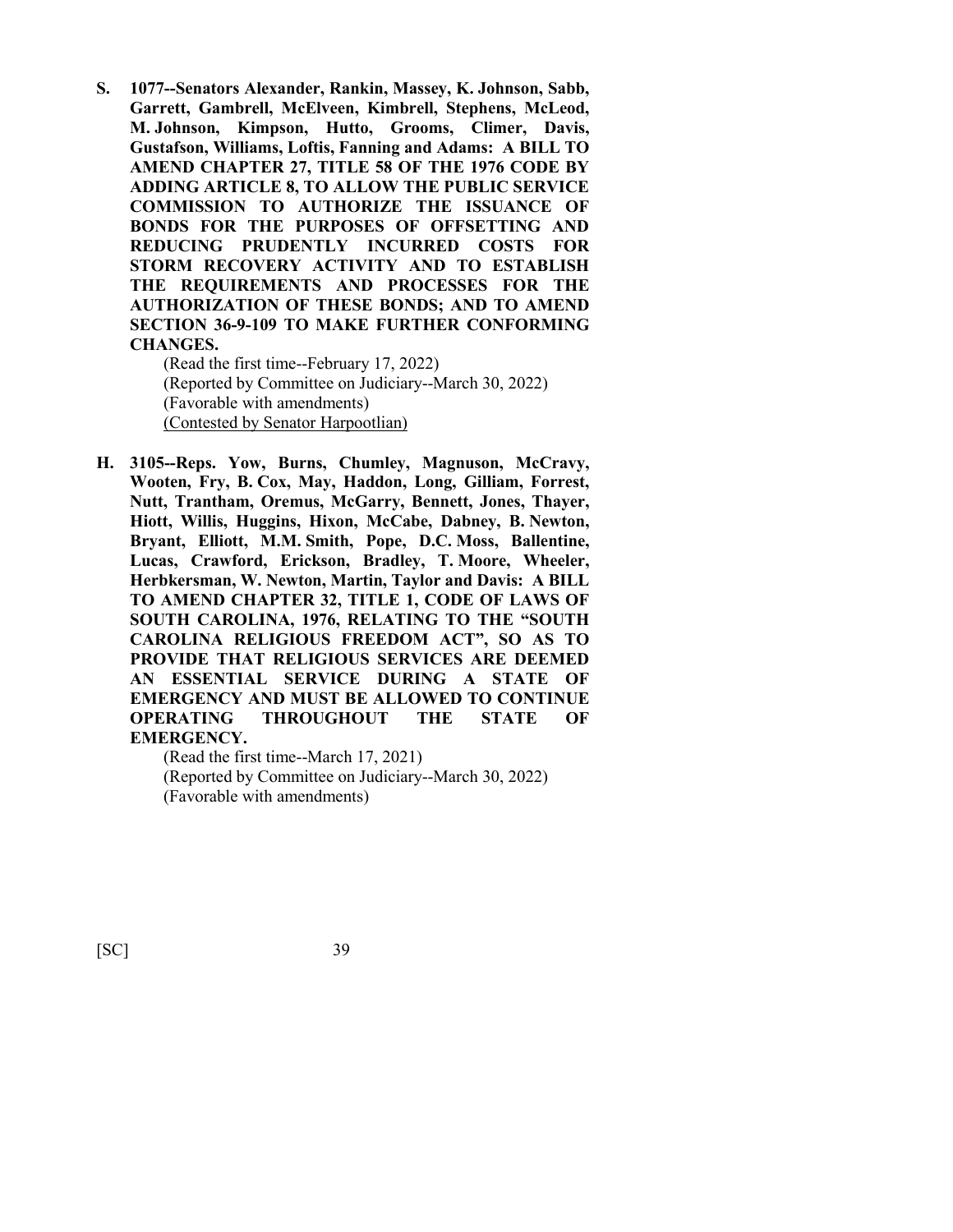**H. 3524--Reps. Hixon and Forrest: A BILL TO AMEND ACT 205 OF 2016, AS AMENDED, RELATING TO THE EXEMPTION OF PRIVATE, FOR-PROFIT PIPELINE COMPANIES FROM CERTAIN RIGHTS, POWERS, AND PRIVILEGES OF TELEGRAPH AND TELEPHONE COMPANIES THAT OTHERWISE ARE EXTENDED TO PIPELINE COMPANIES, SO AS TO EXTEND THE SUNSET PROVISION TO JUNE 30, 2022.**

(Read the first time--April 7, 2021) (Reported by Committee on Judiciary--March 30, 2022) (Favorable with amendments)

**H. 3773--Reps. West, G.M. Smith, Weeks, White, Hill, Jefferson and Anderson: A BILL TO AMEND SECTION 44-23-10, CODE OF LAWS OF SOUTH CAROLINA, 1976, RELATING TO DEFINITIONS APPLICABLE TO BOTH MENTALLY ILL PERSONS AND PERSONS WITH INTELLECTUAL DISABILITY, SO AS TO ADD A DEFINITION FOR "RESTORATION TREATMENT"; AND TO AMEND SECTION 44-23-430, RELATING TO HEARINGS ON A PERSON'S FITNESS TO STAND TRIAL, SO AS TO EXTEND THE LENGTH OF TIME CERTAIN PERSONS UNFIT TO STAND TRIAL MAY BE HOSPITALIZED FOR RESTORATION TO ONE HUNDRED EIGHTY DAYS, TO ALLOW THE DEPARTMENT OF MENTAL HEALTH TO PROVIDE RESTORATION TREATMENT IN DETENTION CENTERS AND ON AN OUTPATIENT BASIS IN CERTAIN CIRCUMSTANCES, AND FOR OTHER PURPOSES.**

(Read the first time--April 21, 2021) (Reported by Committee on Judiciary--March 30, 2022) (Favorable with amendments)

(Not to be considered before Thursday, April 21, 2022)

**S. 1222--Education Committee: A JOINT RESOLUTION TO APPROVE REGULATIONS OF THE COMMISSION ON HIGHER EDUCATION, RELATING TO SOUTH CAROLINA NEED-BASED GRANTS PROGRAM, DESIGNATED AS REGULATION DOCUMENT NUMBER 5054, PURSUANT TO THE PROVISIONS OF ARTICLE 1, CHAPTER 23, TITLE 1 OF THE 1976 CODE.**

(Without reference--March 31, 2022)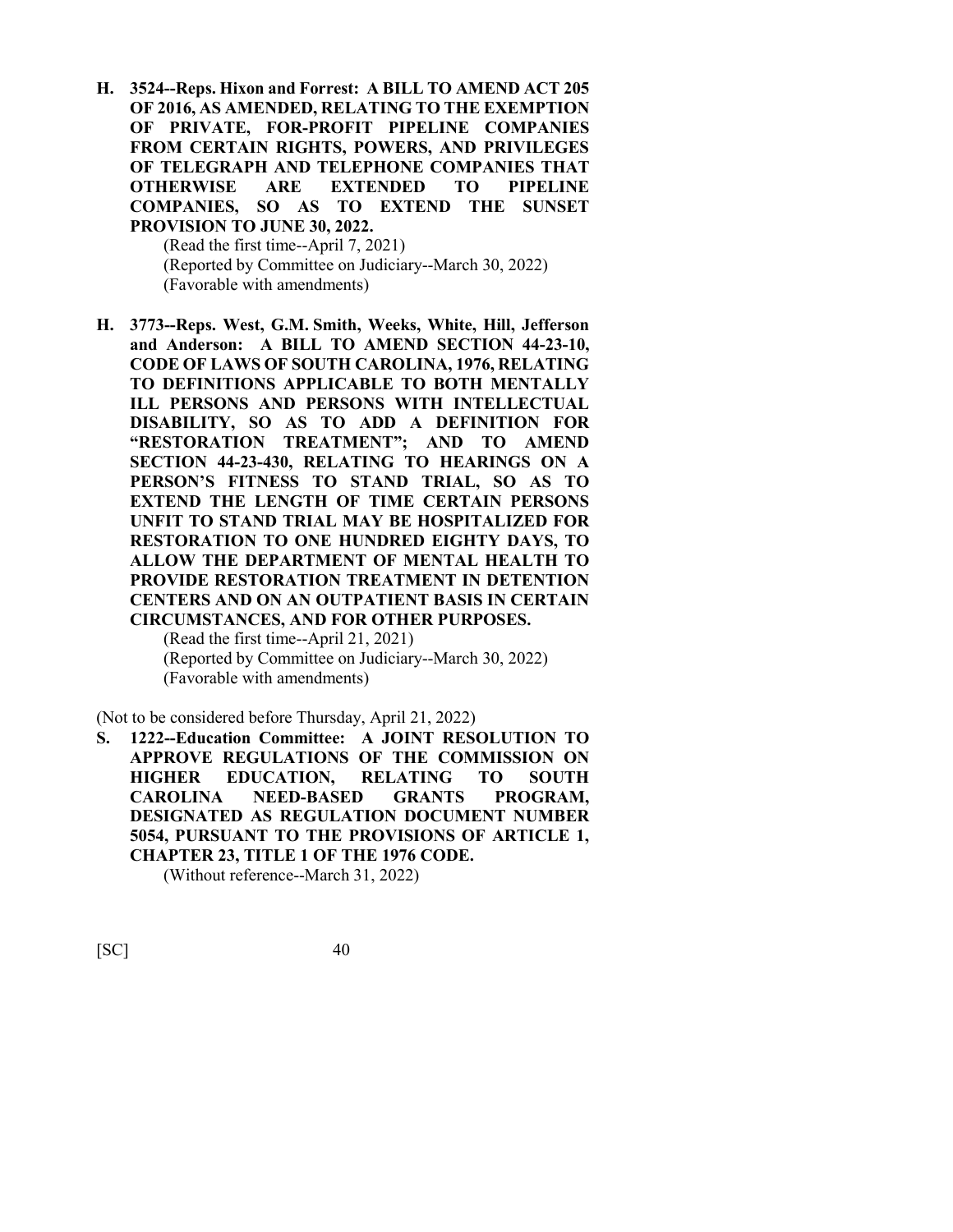(Not to be considered before Thursday, April 21, 2022)

**S. 1223--Education Committee: A JOINT RESOLUTION TO APPROVE REGULATIONS OF THE COMMISSION ON HIGHER EDUCATION, RELATING TO PALMETTO FELLOWS SCHOLARSHIP PROGRAM, DESIGNATED AS REGULATION DOCUMENT NUMBER 5053, PURSUANT TO THE PROVISIONS OF ARTICLE 1, CHAPTER 23, TITLE 1 OF THE 1976 CODE.**

(Without reference--March 31, 2022)

(Not to be considered before Thursday, April 21, 2022)

**S. 1224--Education Committee: A JOINT RESOLUTION TO APPROVE REGULATIONS OF THE COMMISSION ON HIGHER EDUCATION, RELATING TO LIFE SCHOLARSHIP PROGRAM AND LIFE SCHOLARSHIP ENHANCEMENT, DESIGNATED AS REGULATION DOCUMENT NUMBER 5052, PURSUANT TO THE PROVISIONS OF ARTICLE 1, CHAPTER 23, TITLE 1 OF THE 1976 CODE.**

(Without reference--March 31, 2022)

(Not to be considered before Thursday, April 21, 2022)

**S. 1225--Education Committee: A JOINT RESOLUTION TO APPROVE REGULATIONS OF THE COMMISSION ON HIGHER EDUCATION, RELATING TO DETERMINATION OF RATES OF TUITION AND FEES, DESIGNATED AS REGULATION DOCUMENT NUMBER 5051, PURSUANT TO THE PROVISIONS OF ARTICLE 1, CHAPTER 23, TITLE 1 OF THE 1976 CODE.**

(Without reference--March 31, 2022)

#### **CONCURRENT RESOLUTION**

**S. 141--Senators Massey, Rice, Hembree, Bennett, Young, Senn, Kimbrell, Cash, Gustafson, Verdin and Garrett: A CONCURRENT RESOLUTION TO MAKE APPLICATION BY THE STATE OF SOUTH CAROLINA UNDER ARTICLE V OF THE UNITED STATES CONSTITUTION FOR A CONVENTION OF THE STATES TO BE CALLED, RESTRICTED TO PROPOSING AN AMENDMENT TO THE UNITED STATES CONSTITUTION TO IMPOSE FISCAL**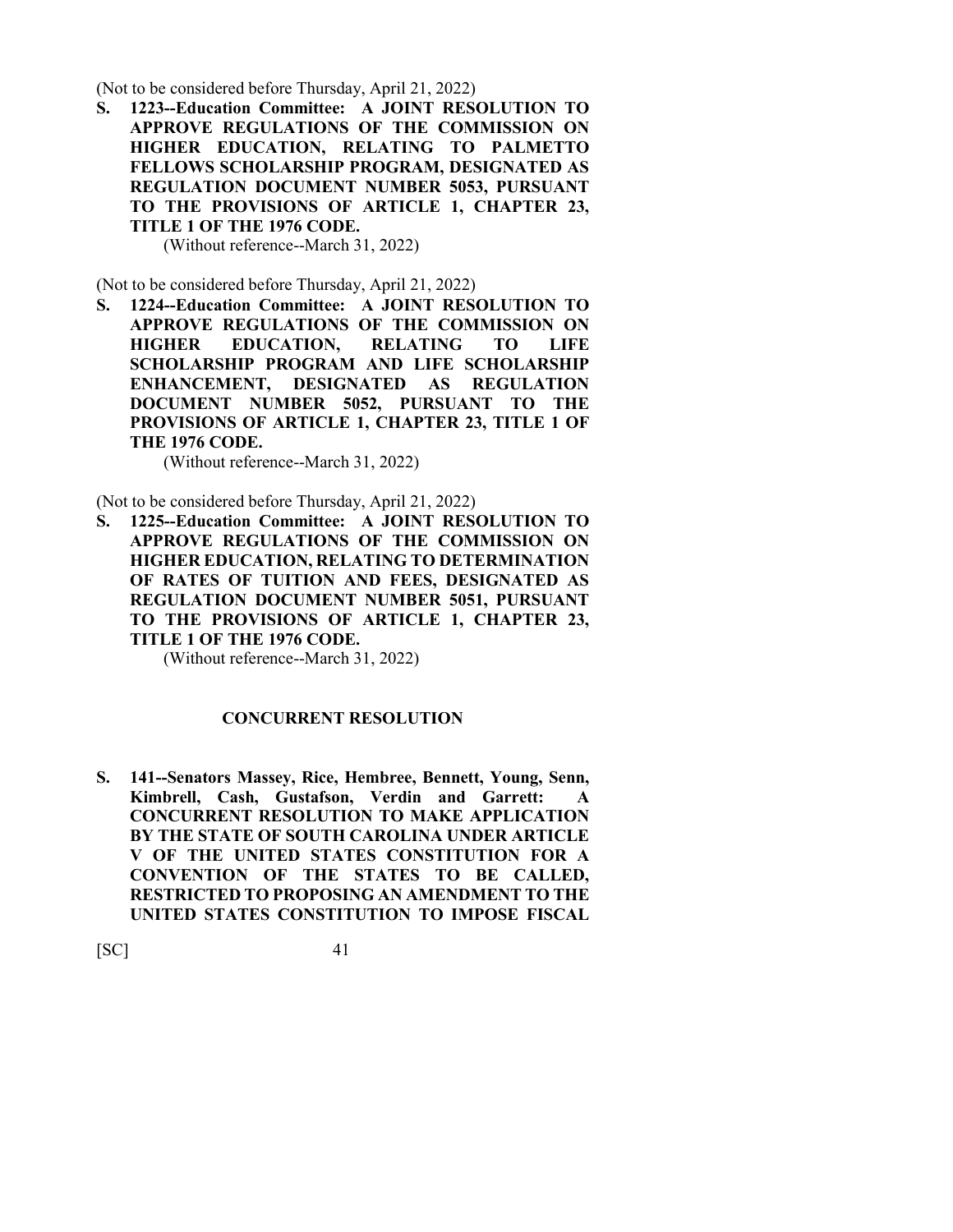# **RESTRAINTS ON THE FEDERAL GOVERNMENT THROUGH A BALANCED BUDGET AMENDMENT.**

(Introduced--January 12, 2021) (Reported by Committee on Judiciary--February 23, 2022) (Favorable) (Contested by Senator Matthews)